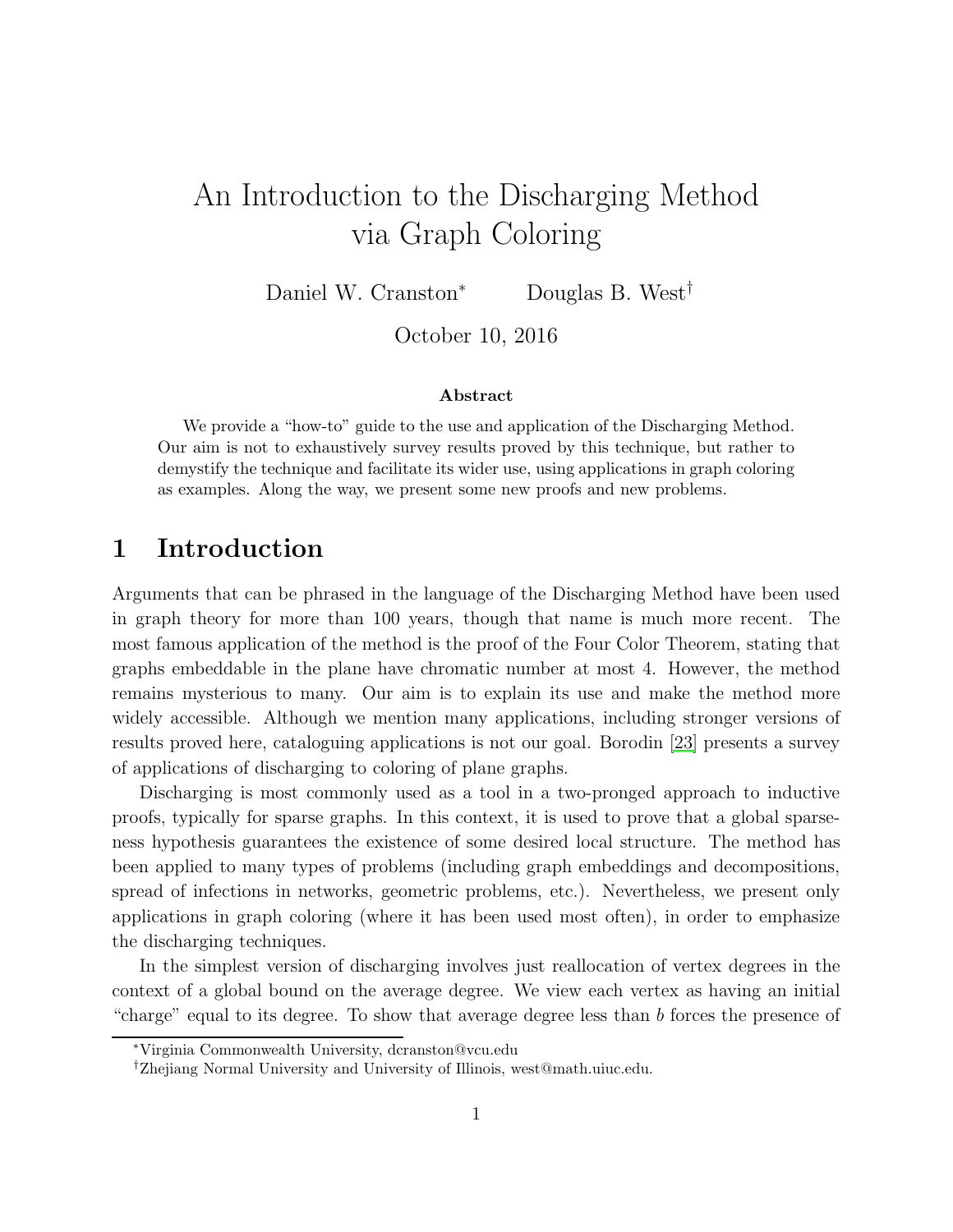a desired local structure, we show that the absence of such a structure allows charge to be moved (via "discharging rules") so that the final charge at each vertex is at least  $b$ . This violates the hypothesis, and hence the desired structure must occur.

In an application of the resulting structure theorem, one shows that each such local structure is "reducible", meaning that it cannot occur in a minimal counterexample to the desired conclusion. This motivates the phrase "an unavoidable set of reducible configurations" to describe the overall process.

**Definition 1.1.** A *configuration* in a graph  $G$  can be any structure in  $G$  (often a specified sort of subgraph). A configuration is *reducible* for a graph property  $Q$  if it cannot occur in a minimal graph not having property Q. Let  $d_G(v)$  or simply  $d(v)$  denote the degree (number of neighbors) of vertex v in G, and let  $\overline{d}(G)$  denote the average of the vertex degrees in G. Degree charging is the assignment to each vertex v of an "initial charge" equal to  $d(v)$ .

The notion of configuration is vague to permit use in various contexts. "Minimal" refers to some partial order on the graphs being considered; usually it is just minimality with respect to taking subgraphs, and the property Q is monotone (preserved by taking subgraphs).

Sparse local configurations aid in inductive proofs about coloring. For example, when  $d(G) < k$  with  $k \in \mathbb{N}$ , the pigeonhole principle guarantees a vertex with degree less than k in G. Also, when  $d(v) < k$ , a proper k-coloring of  $G - v$  extends to a proper k-coloring of G. (A k-coloring is a function that assigns labels to vertices from a set of size  $k$ , a coloring of a graph G is proper if adjacent vertices have distinct colors, G is  $k$ -colorable if it admits a proper k-coloring, and the *chromatic number*  $\chi(G)$  is the least k such that G is k-colorable.)

In other words, vertices of degree less than k are reducible for the property  $\chi(G) \leq k$ . However, guaranteeing such a vertex from the global bound  $d(G) < k$  does not need discharging. To illustrate how discharging works and interacts with reducibility, we consider another elementary example after introducing notation convenient for discussing vertex degrees.

**Definition 1.2.** A *j*-vertex,  $j^+$ -vertex, or  $j^-$ -vertex is a vertex with degree equal to j, at least j, or at most j, respectively. A j-neighbor of v is a j-vertex that is a neighbor of v. We write  $\delta(G)$  for the minimum and  $\Delta(G)$  for the maximum of the vertex degrees in G.

#### <span id="page-1-0"></span>**Lemma 1.3.** If  $\overline{d}(G) < 3$ , then G has a 1<sup>-</sup>-vertex or a 2-vertex with a 5<sup>-</sup>-neighbor.

*Proof.* We use degree charging; each vertex v starts with charge  $d(v)$ . Suppose that G has no 1<sup>-</sup>-vertex and that no 2-vertex in G has a 5<sup>-</sup>-neighbor. We move charge so that each vertex ends with charge at least 3. The 2-vertices need charge;  $4^+$ -vertices can give charge.

Let each 2-vertex take  $\frac{1}{2}$  from each neighbor. Now each 2-vertex has charge 3, since no two 2-vertices are adjacent. Vertices of degrees 3, 4, 5 lose no charge, since we assumed that no 2-vertex has a 5<sup>--</sup>neighbor. Every 6<sup>+</sup>-vertex v loses charge at most  $\frac{1}{2}$  to each neighbor, leaving it with charge at least  $d(v)/2$ , which is at least 3 when  $d(v) \geq 6$ . Thus  $\overline{d}(G) \geq 3$ when no 2-vertex has a 5<sup>−</sup>-neighbor.  $\Box$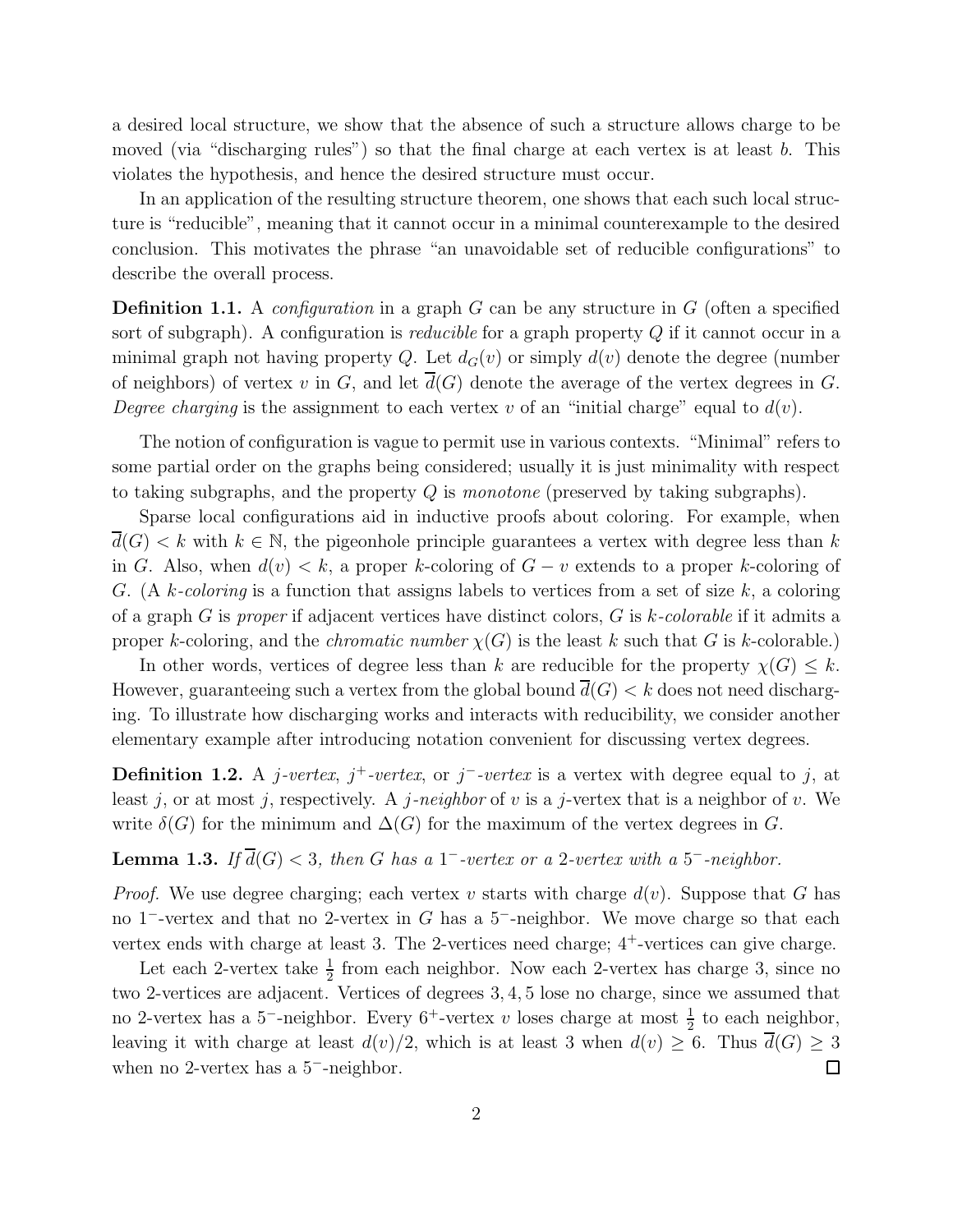A 2-vertex with a 5<sup>−</sup>-neighbor is a local sparseness condition, somehow more sparse than a 2-vertex with high-degree neighbors. We first consider its use for edge-coloring. (A  $k$ edge-coloring of a graph G assigns labels to edges from a set of size  $k$ ; it is proper if incident edges have distinct colors, G is  $k$ -edge-colorable if it has a proper k-edge-coloring, and the edge-chromatic number  $\chi'(G)$  is the least k such that G is k-edge-colorable.)

Here we phrase the reducibility statement in more generality. The *weight* of a subgraph H of a graph G is  $\sum_{v \in V(H)} d_G(v)$ ; we sum the degrees in the full graph G.

<span id="page-2-0"></span>**Lemma 1.4.** An edge with weight at most  $k+1$  is a reducible configuration for the property of being k-edge-colorable.

*Proof.* Let G be a graph having an edge e of weight at most  $k + 1$ . If the graph  $G - e$  is k-edge-colorable, then a color is available to extend the coloring to  $e$ , because  $e$  is incident to a total of at most  $k-1$  other edges at its two endpoints. Thus a minimal graph G with  $\chi'(G) > k$  cannot contain such a configuration.  $\Box$ 

To complete an inductive proof of  $\chi'(G) \leq 6$  from Lemmas [1.3](#page-1-0) and [1.4,](#page-2-0) we also need average degree less than 3 in subgraphs of G.

**Definition 1.5.** The maximum average degree of a graph  $G$ , denoted mad $(G)$ , is the maximum of the average degree over all subgraphs of G.

The application is now easy. Note that always  $\chi'(G) \geq \Delta(G)$ . In fact, Vizing's Theo-rem [\[74,](#page-47-0) [118\]](#page-49-0) states that always  $\chi'(G) \leq \Delta(G) + 1$ , and distinguishing between  $\chi'(G) = \Delta(G)$ and  $\chi'(G) = \Delta(G) + 1$  is an important and difficult problem.

<span id="page-2-1"></span>**Theorem 1.6.** If mad $(G) < 3$  and  $\Delta(G) \geq 6$ , then  $\chi'(G) = \Delta(G)$ .

*Proof.* Fix an integer k at least 6. We prove more generally that if  $\text{mad}(G) < 3$  and  $\Delta(G) \leq k$ , then  $\chi'(G) \leq k$ . That is, among graphs with mad $(G) < 3$  and  $\Delta(G) \leq k$  there is no minimal graph satisfying  $\chi' > k$ . Note that the hypotheses also hold in subgraphs.

We may discard isolated vertices. By Lemma [1.3,](#page-1-0) G then has a 1-vertex or has a 2-vertex with a 5<sup>-</sup>-neighbor. The edge incident to a 1-vertex has weight at most  $\Delta(G) + 1$ ; an edge joining a 2-vertex to a 5<sup>−</sup>-neighbor has weight at most 7. In either case, the weight of this edge e is at most  $k + 1$ , and Lemma [1.4](#page-2-0) implies that G is not a minimal graph satisfying  $\chi'(G) > k$ . Hence there is no minimal counterexample.  $\Box$ 

Before leaving Theorem [1.6,](#page-2-1) we note that many reducibility arguments for coloring problems involve deleting some parts of a graph (such as a 1-vertex or the edge  $e$  in the proof above) and then choosing colors for the missing pieces as they are replaced. Suitable choices can be made if there are enough available colors; it does not matter what the colors are. In this situation, the arguments yield stronger statements about coloring from lists.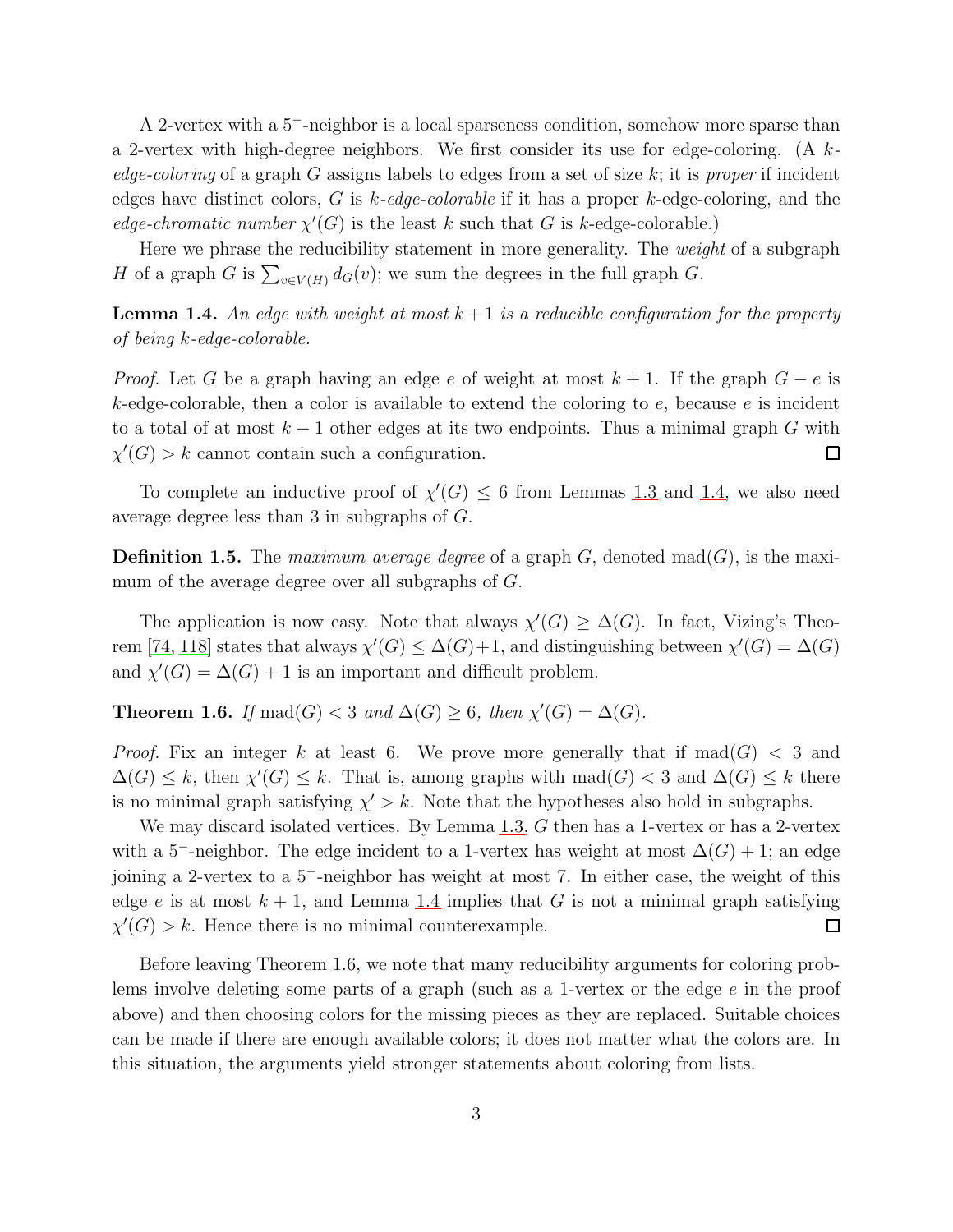<span id="page-3-0"></span>**Definition 1.7.** A list assignment L on a graph G gives each  $v \in V(G)$  a set  $L(v)$  of colors, called its *list*. In a k-uniform list assignment, each list has size k. Given a list assignment L, an L-coloring of G is a proper coloring  $\phi$  of G such that  $\phi(v) \in L(v)$  for all  $v \in V(G)$ . A graph G is k-choosable if G is L-colorable whenever each list has size at least  $k$  (we may assume L is k-uniform). The list chromatic number or choice number of G, written  $\chi_{\ell}(G)$ , is the least k such that  $G$  is k-choosable. Analogous language is used for edge-colorings chosen from list assignments to edges.

Since the lists can be identical, always  $\chi_{\ell}(G) \geq \chi(G)$ . Thus  $\chi_{\ell}(G) \leq b$  is stronger than  $\chi(G) \leq b$ . For example, mad $(G) < k$  inductively yields  $\chi_{\ell}(G) \leq k$ . Similarly, an edge of weight at most  $k+1$  is reducible for k-edge-choosability, and the proof of Theorem [1.6](#page-2-1) yields  $\chi'_{\ell}(G) = \Delta(G)$  when mad $(G) < 3$  and  $\Delta(G) \geq 6$ .

We present various classical applications, some with new proofs. We emphasize discharging arguments but include reducibility arguments to show how discharging is applied. For clarity and simplicity in illustrating the method, we often assume more restrictive hypotheses than used in the strongest known results. Often those results are proved similarly, but with more detail in the discharging arguments and more configurations to be proved reducible.

The basic idea of discharging proofs is simple, and the proofs are usually easy to follow, though they may have many details. The mystery arises in the choice of reducible configurations, the rules for moving charge, and how to find the best hypothesis. We will explain the interplay among these and suggest how the proofs are discovered, starting with the context of  $\text{mad}(G) < b$  in Section [2.](#page-4-0) We include related results as exercises to aid in self-study; most exercises have relatively short solutions (items labeled "Question" are unsolved).

As we have illustrated, structural results proved by discharging when  $\overline{d}(G) < b$  are applied inductively to obtain coloring conclusions under the hypothesis mad( $G$ ) **. The point is** that every subgraph H satisfies  $\text{mad}(H) < b$ . For natural hereditary families like planar graphs, bounds on  $\text{mad}(G)$  are easily obtained. The families satisfying  $\text{mad}(G) < b$  for all positive b provide a rich spectrum for study.

Discharging has been used to prove many results on coloring or structure of planar graphs (or planar graphs with large girth). Euler's Formula implies that (every subgraph of) a planar graph with girth at least g has average degree less than  $\frac{2g}{g-2}$ . Some results on such graphs in fact hold whenever mad $(G) < \frac{2g}{g}$  $\frac{2g}{g-2}$ , regardless of planarity, often with the same proof by discharging. Others, as discussed in Section [3,](#page-12-0) truly need planarity and may assign charge to both the faces and the vertices (the dual graph is also sparse). This is the basic reason why discharging is so useful for planar graphs. Subsequent sections will discuss additional techniques of discharging, especially with examples from "list coloring".

Finally, we note that in addition to its usefulness as a proof technique, the discharging method also has algorithmic implications, often yielding fast constructive algorithms for good colorings or embeddings. Iterative application of the structure theorem yields reductions to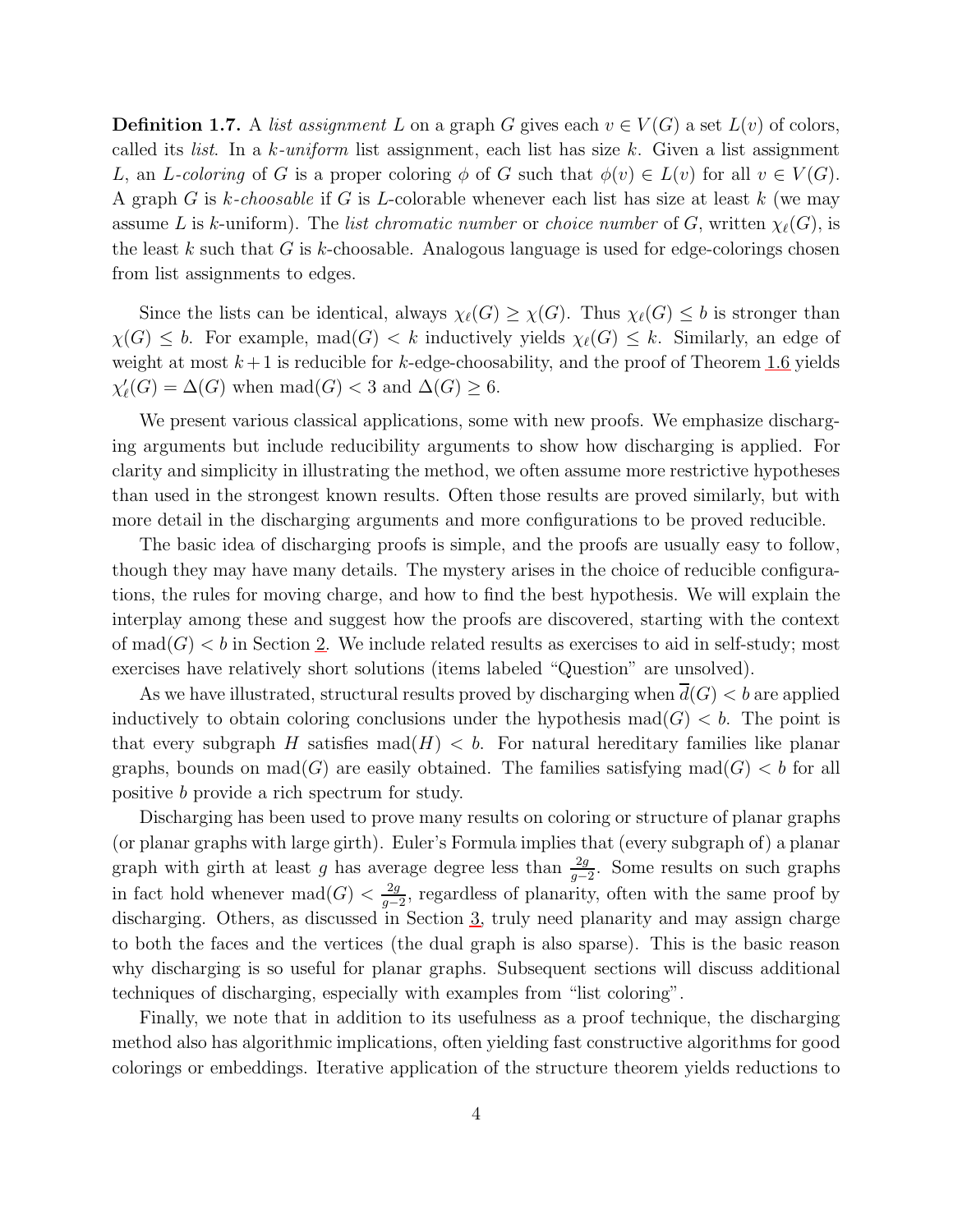smaller graphs. After a good coloring of a base graph is found, the intermediate graphs receive good colorings using the reducibility arguments, until the original graph is restored and its coloring obtained (see Section 6 of [\[55\]](#page-46-0)).

## <span id="page-4-0"></span>2 Structure and coloring of sparse graphs

In studying discharging, the principle and the details are simple. The mystery is the source of the discharging rule and the hypothesis on  $d(G)$ . The secret is that the discharging rule is found before knowing the hypothesis of the theorem and is used to discover it. To explain such aspects of discharging, we study the forcing of local configurations with small weight.

<span id="page-4-1"></span>**Remark 2.1.** Finding the best bound on  $\text{mad}(G)$ . Consider Lemma [1.3](#page-1-0) more generally. When we want G with mad(G) < b to have a 1<sup>-</sup>-vertex or have a 2-vertex with a  $j^$ neighbor, what is the best choice of b? Actually, we start with the proof and let it produce the statement. We must make b at most 3, since otherwise G may be 3-regular with no 2vertex. Given that, when we exclude 1<sup>−</sup>-vertices and use degree charging, only 2-vertices will need charge. The most natural way for them to obtain it is to take it from their neighbors.

If each 2-vertex takes  $\rho$  from each neighbor, then final charge is at least b at each vertex if and only if 2-vertices obtain enough charge and vertices with degree larger than  $j$  do not lose too much. Such vertices can lose  $\rho$  to each neighbor, so we need  $2 + 2\rho \ge b$  and  $d - d\rho \ge b$ when  $d \geq j+1$ . To find the largest b that works, set  $2+2\rho = (j+1)(1-\rho)$ , yielding  $\rho = \frac{j-1}{j+2}$  $j+3$ and hence  $b = 2 + 2\rho = 4\frac{j+1}{j+3}$ . When  $j = 5$ , we obtain Lemma [1.3.](#page-1-0)

What we did was find the weakest hypothesis allowing the discharging proof to work. The proof also provides sharpness examples showing that the condition  $\text{mad}(G) < b$  cannot be weakened. If every 2-vertex has only  $(j + 1)$ -neighbors, every  $(j + 1)$ -vertex has only 2-neighbors, and there are no other vertices, then all the equalities are tight, no 2-vertex has a j<sup>-</sup>-neighbor, all vertices end with charge exactly b, and the average degree is b. Hence we obtain a sharpness example by taking a  $(j + 1)$ -regular graph and subdividing every edge.

What the discharging argument does is count part of the degree of higher-degree vertices at their 2-neighbors. In this sense discharging is "amortized counting"; the counting of the degree of a vertex is allocated to (or "charged to") other vertices.

The discharging argument for a structure theorem guaranteeing local configurations is quite separate from the reducibility arguments used to give an inductive proof of the desired conclusion. Thus the unavoidable set resulting from a particular sparseness condition may be usable to prove other results. In practice, usually the configurations are those already known to be reducible for the desired property in the application. Nevertheless, Lemma [1.3](#page-1-0) does apply to another coloring problem.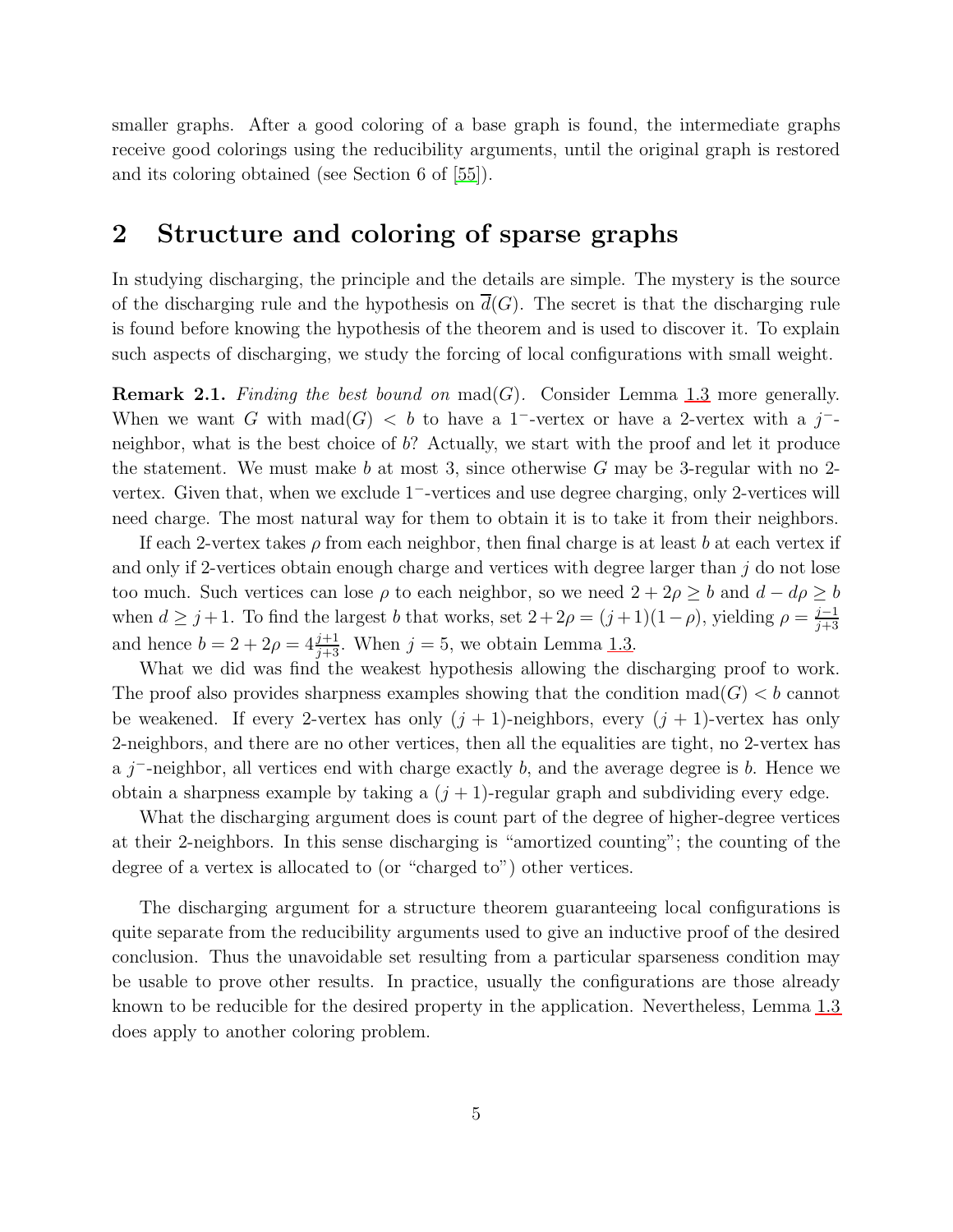<span id="page-5-2"></span>**Definition 2.2.** An *acyclic coloring* of a graph is a proper coloring such that the union of any two color classes induces an acyclic subgraph; equivalently, no cycle is 2-colored.

<span id="page-5-3"></span>**Theorem 2.3.** If  $\text{mad}(G) < 3$ , then G is acyclically 6-choosable.

*Proof.* It suffices to show that the configurations forced by Lemma [1.3](#page-1-0) when  $\text{mad}(G) < 3$ are reducible for the existence of an acyclic coloring chosen from a 6-uniform list assignment L. By definition, mad $(G - v) < 3$ . To show reducibility, we assume an acyclic L-coloring  $\phi$ of  $G - v$  and obtain such a coloring of G. The cases appear in Figure [1.](#page-5-0)



<span id="page-5-0"></span>Figure 1: Reducibility for acyclic 6-coloring

If  $d_G(v) \leq 1$ , then we extend  $\phi$  by letting  $\phi(v)$  be a color in  $L(v)$  not used on the neighbor of v. If  $d_G(v) = 2$  and  $\phi$  gives distinct colors on  $N_G(v)$ , then again we just avoid them on v. If  $d_G(v) = 2$  and  $\phi$  gives the same color to both vertices of  $N_G(v)$ , then there is danger of completing a 2-colored cycle. However, since v has a  $5^-$ -neighbor u, at most four other colors appear on the neighbors of u, so a color in  $L(v)$  remains available for v.  $\Box$ 

If a structure theorem with hypothesis  $\overline{d}(G) < b$  is sharp, then when  $\overline{d}(G)$  exceeds b we must add other configurations to obtain a structure theorem. At  $\overline{d}(G) = 3$  we may have no 2-vertices with 5<sup>-</sup>-neighbors and perhaps no 2-vertices at all. Nevertheless, when  $d(G) < 4$ the graph must have a 2<sup>−</sup>-vertex or have a 3-vertex with a 5<sup>−</sup>-neighbor (Exercise [2.1\)](#page-11-0).

In the other direction, when we reduce the bound on  $\overline{d}(G)$  we can impose more sparseness. By Remark [2.1,](#page-4-1)  $\overline{d}(G) < \frac{12}{5}$  $\frac{12}{5}$  implies that G has two adjacent 2-vertices if it has no 1<sup>-</sup>-vertex. What sparser local configuration can we force when the average degree declines even further?

**Definition 2.4.** An  $\ell$ -thread in a graph G is a trail of length  $\ell + 1$  in G whose  $\ell$  internal vertices have degree 2 in the full graph G.

Under this definition, an  $\ell$ -thread contains two  $(\ell-1)$ -threads, and the ends of a thread may be the same vertex.

<span id="page-5-1"></span>**Lemma 2.5.** If  $\overline{d}(G) < 2 + \frac{2}{3\ell-1}$  and G has no 2-regular component, then G contains a 1<sup>-</sup>-vertex or an ℓ-thread.

*Proof.* Let  $\rho = \frac{1}{3\ell}$  $\frac{1}{3\ell-1}$ , so the hypothesis is  $d(G) < 2 + 2\rho$ . Use degree charging. If neither stated configuration occurs, then we redistribute charge to leave each vertex with at least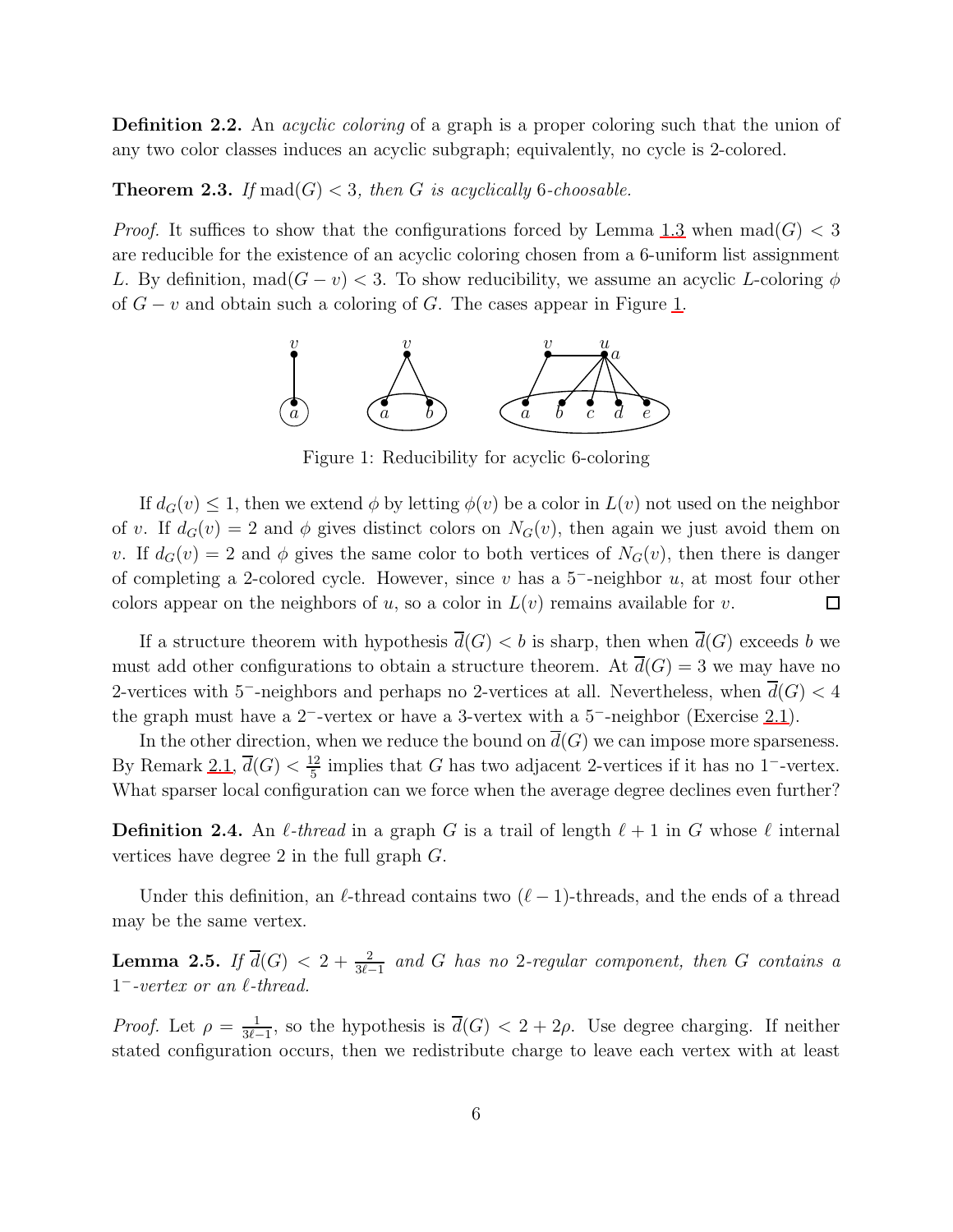$2 + 2\rho$ . Since G has no 1<sup>-</sup>-vertex,  $\delta(G) \geq 2$ . Since G has no 2-regular component, each 2-vertex lies in a unique maximal thread. Redistribute charge as follows:

 $(R1)$  Each 2-vertex v takes charge  $\rho$  from each end of its maximal thread.

Since each 2-vertex lies on a unique maximal thread, it ends with charge  $2 + 2\rho$ . Since  $\ell$ -threads are forbidden, each j-vertex with j ≥ 3 gives charge to at most  $\ell-1$  vertices along the thread started by each incident edge, losing at most  $j(\ell-1)\rho$ . To show that its final charge is at least  $2 + 2\rho$ , we compute

$$
j - j(\ell - 1)\rho \ge 3\left[1 - \frac{\ell - 1}{3\ell - 1}\right] = 2 + \frac{2}{3\ell - 1}
$$

.

Hence avoiding the specified configurations requires  $\overline{d}(G) \geq 2 + \frac{2}{3\ell-1}$ .

 $\Box$ 

Remark 2.6. Once again, the hypothesis of Lemma [2.5](#page-5-1) is discovered from the proof, and the structure theorem is sharp. When using degree charging with  $d(G) < 2 + 2\rho$ , only 2-vertices need charge (once we restrict to  $\delta(G) \geq 2$ ), and the natural (local) sources of charge are the nearest vertices of larger degree. This yields the discharging rule, taking  $\rho$  from each.

We choose  $\rho$  by finding the weakest hypothesis that avoids taking too much from  $3^+$ vertices. The inequality  $j - j(\ell - 1)\rho \geq 2 + 2\rho$  implies that the proof guarantees an  $\ell$ -thread when  $\rho \leq \frac{j-2}{j(\ell-1)+2}$  for  $j \geq 3$ . Thus setting  $\rho = \frac{1}{3\ell-1}$  $\frac{1}{3\ell-1}$  both makes the proof work and gives the weakest hypothesis where it works.

Furthermore, to achieve sharpness in the proof, all vertices should have degree 2 or 3. Replace each edge of any 3-regular graph with an  $(\ell-1)$ -thread. By the discharging computation, the average degree is  $2 + \frac{2}{3\ell-1}$ , and there are no  $\ell$ -threads.

Discovering a discharging argument can be fun, but its value is in applications. To apply our result on threads inductively to a coloring problem, we replace the bound on  $d(G)$  by the same bound on  $\text{mad}(G)$ . The condition  $\text{mad}(G) < 3$  already implies 3-colorability, and graphs having any odd cycle require at least three colors, so we need another coloring model to allow a stronger bound on  $\text{mad}(G)$  to have a chance to improve on 3-colorability.

**Definition 2.7.** A t-fold coloring of a graph G assigns each vertex a set of t colors so that adjacent vertices receive disjoint sets. The t-fold chromatic number  $\chi_t(G)$  is the least k such that G has a t-fold coloring using subsets of  $[k]$  (where  $[n] = \{1, \ldots, n\}$ ). The fractional *chromatic number*  $\chi^*(G)$  of G is  $\inf_t \chi_t(G)/t$ . The *odd girth* of G, written  $g_o(G)$ , is the length of a shortest odd cycle in  $G$  (infinite when  $G$  is bipartite).

An ordinary proper coloring is a 1-fold coloring, so always  $\chi^*(G) \leq \chi(G)$ . The *inde*pendence number  $\alpha(G)$  of a graph G is the maximum size of an independent set of vertices. When G has n vertices, always a t-fold coloring of G needs at least  $nt/\alpha(G)$  colors, since each color can only be used on an independent set. Hence  $\chi^*(G) \geq n/\alpha(G)$ ; equality holds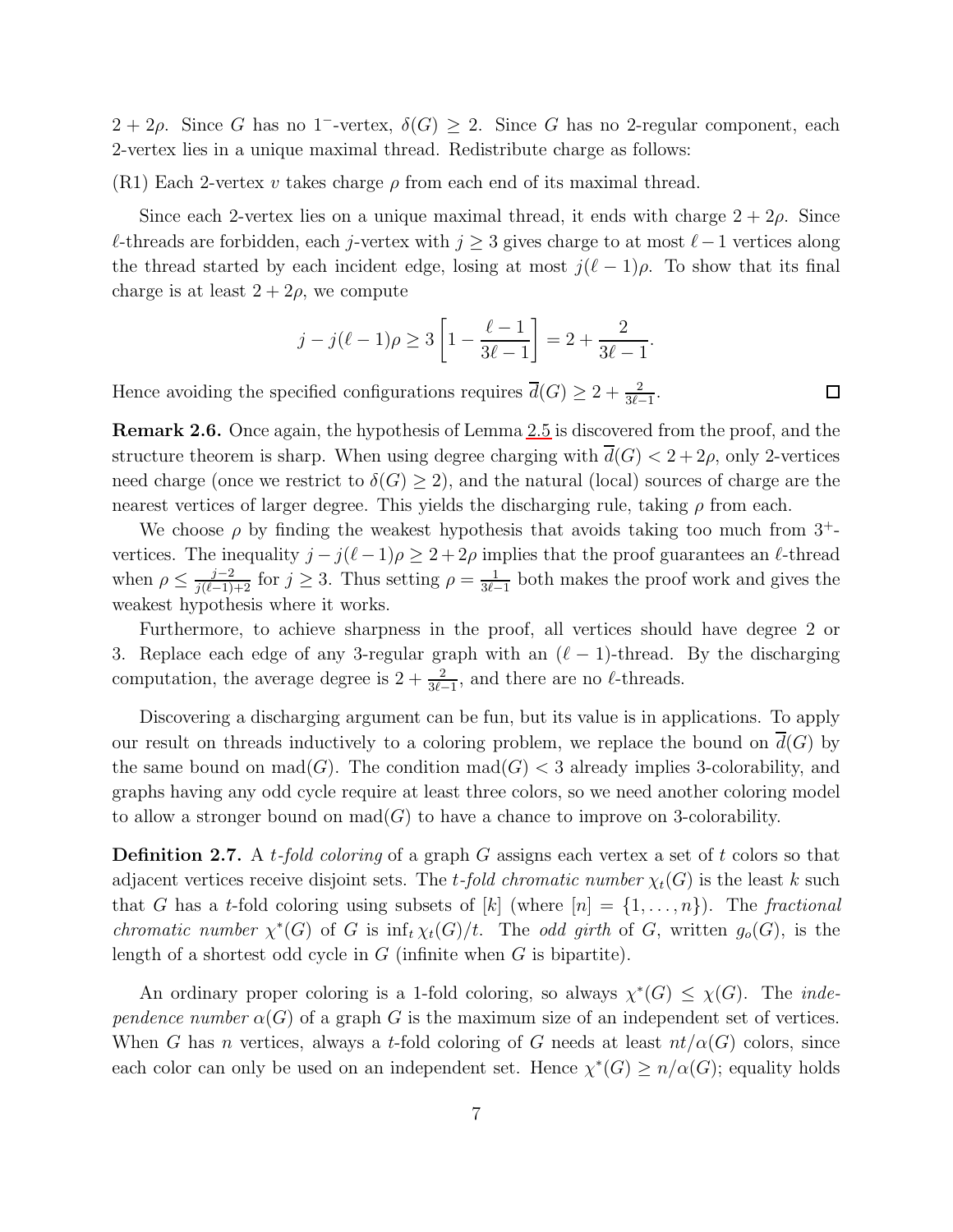for vertex-transitive graphs using all automorphic images of a largest independent set. In particular,  $\chi^*(C_{2t+1}) = 2 + \frac{1}{t}$ , where  $C_n$  denotes the *n*-vertex cycle.

<span id="page-7-0"></span>**Theorem 2.8.** If  $g_o(G) \geq 2t + 1$  and  $\text{mad}(G) < 2 + \frac{1}{3t-2}$ , then G has a t-fold coloring with  $2t + 1$  colors, and hence  $\chi^*(G) \leq 2 + \frac{1}{t}$ .

*Proof.* We have noted that  $g_o(G) \geq 2t + 1$  is needed. By Lemma [2.5,](#page-5-1) it suffices to show that 1<sup>-</sup>-vertices and  $(2t - 1)$ -threads (which may be contained in longer threads) are reducible for t-fold  $(2t + 1)$ -colorability. If  $d(v) \leq 1$ , then a such a coloring  $\phi$  of  $G - v$  easily extends to v, choosing  $\phi(v)$  from the complement of the set assigned to its neighbor when  $d(v) = 1$ .

When G contains a  $(2t-1)$ -thread with endpoints u and v, let G' be the graph obtained by deleting its internal vertices. The hypotheses hold for  $G'$ , so  $G'$  admits a t-fold coloring  $\phi$ using  $2t + 1$  colors. We want to extend  $\phi$  along the thread. When two t-sets in  $[2t + 1]$  differ by one element, a unique t-set lies in the complement of both. Hence in two steps we can switch any color in a t-set to any missing color. In fact, this is the only change achievable in two steps (we can also return to the same t-set). Since there are  $2t$  steps along the thread from u to v, we can thus extend  $\phi$  along the thread to obtain the desired coloring of G.  $\Box$ 

We introduced fractional coloring to illustrate the use of threads in sparse graphs. Similar results are available in connection with another variation on coloring.

**Definition 2.9.** A  $(p, q)$ -coloring  $\phi$  of G colors  $V(G)$  by elements of  $\{0, \ldots, p-1\}$  so that adjacent vertices receive colors cyclically at least q apart; that is,  $q \leq |\phi(u) - \phi(v)| \leq p - q$ when  $uv \in E(G)$ . A graph having a  $(p, q)$ -coloring is  $(p, q)$ -colorable. The circular chromatic number of G, written  $\chi_c(G)$ , is inf $\{\frac{p}{q}\}$  $\frac{p}{q}$ : *G* is  $(p, q)$ -colorable}.

A  $(k, 1)$ -coloring is just a proper k-coloring, so  $\chi_c(G) \leq \chi(G)$ . A  $(p, q)$ -coloring can be viewed as a q-fold coloring with  $p$  colors, where the q-sets used are segments of  $q$  cyclically consecutive colors. Thus circular coloring is a restricted form of fractional coloring, and always  $\chi_c(G) \geq \chi^*(G)$ . In fact, always  $[\chi_c(G)] = \chi(G)$ , so  $\chi_c(G)$  can be viewed as a refinement of  $\chi(G)$ . Zhu [\[133,](#page-49-1) [134\]](#page-49-2) surveyed results on circular coloring.

The hypotheses of Theorem [2.8](#page-7-0) also suffice for the stronger conclusion  $\chi_c(G) \leq 2 + \frac{1}{t}$ , since again a  $(2t-1)$ -thread is reducible (Exercise [2.4\)](#page-11-1). In fact, we can further strengthen the result by obtaining the same conclusion when  $\text{mad}(G)$  is allowed to be somewhat larger. We have seen that  $\text{mad}(G) = 2 + \frac{1}{3t-2}$  does not force  $(2t - 1)$ -threads, but then another structure is forced that also is reducible for  $\chi_c(G) \leq 2 + \frac{1}{t}$ . We prove the discharging part.

<span id="page-7-1"></span>**Lemma 2.10.** If  $\overline{d}(G) < 2 + \frac{1}{2t-1}$  and G has no 2-regular component, then G contains (1) a 1 <sup>−</sup>-vertex, or (2) a 3-vertex with at least 4t − 3 vertices of degree 2 on its maximal incident threads, or (3) a  $4^+$ -vertex incident to a  $(2t - 1)$ -thread.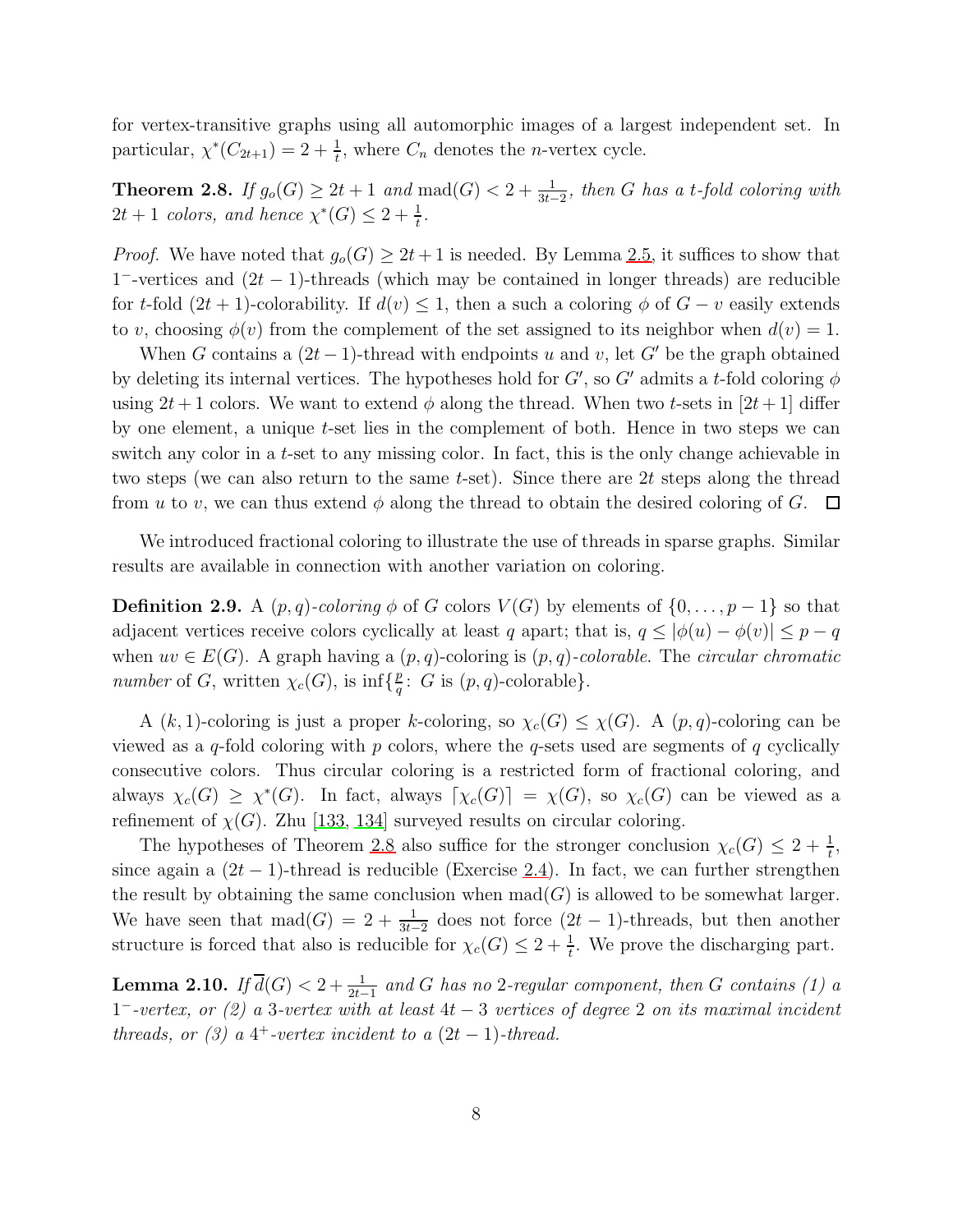*Proof.* Let  $\rho = \frac{1}{2}$ 2 1  $\frac{1}{2t-1}$ , so  $d(G)$  < 2 + 2 $\rho$ . Use degree charging. We may assume  $\delta(G)$  ≥ 2 and that G is connected. Redistribute charge using the same rule as before.

 $(R1)$  Each 2-vertex v takes charge  $\rho$  from each end of its maximal thread.

As in Lemma [2.5,](#page-5-1) each 2-vertex ends with charge  $2 + \rho$ . If no 3-vertex has enough 2vertices on its incident threads, then each 3-vertex v loses charge at most  $(4t-4)\rho$  and retains at least  $3 - \frac{2t-2}{2t-1}$  $\frac{2t-2}{2t-1}$ , which equals  $2 + 2\rho$ .

Now let v be a 4<sup>+</sup>-vertex. With no incident  $(2t-1)$ -thread, v gives charge to at most  $2t-2$ vertices along the thread starting at each incident edge. The minimum remaining charge  $d(v)[1-(2t-2)\rho]$  is minimized when  $d(v) = 4$ . We compute  $4[1-(2t-2)\rho] = 4-2\frac{2t-2}{2t-1} = 2+4\rho$ .

Every vertex ends with charge at least  $2 + 2\rho$ , so avoiding the specified configurations requires  $\overline{d}(G) \geq 2 + \frac{1}{2t-1}$ .  $\Box$ 

Showing that the configurations in Lemma [2.10](#page-7-1) are reducible for  $\chi_c(G) \leq 2 + \frac{1}{t}$  (Exercise [2.4\)](#page-11-1) proves the following result.

# <span id="page-8-0"></span>**Theorem 2.11.** If  $g_o(G) \geq 2t + 1$  and mad $(G) < 2 + \frac{1}{2t-1}$ , then  $\chi_c(G) \leq 2 + \frac{1}{t}$ .

The bound on mad(G) in Theorem [2.11](#page-8-0) is still not sharp for  $\chi_c(G) \leq 2 + \frac{1}{t}$ . Borodin-Hartke–Ivanova–Kostochka–West [\[29\]](#page-45-0) proved for triangle-free graphs that  $\text{mad}(G) < \frac{12}{5}$  $\frac{12}{5}$  implies  $\chi_c(G) \leq \frac{5}{2}$  $\frac{5}{2}$ , while Theorem [2.11](#page-8-0) with  $t = 2$  requires  $\text{mad}(G) < \frac{9}{4}$  $\frac{9}{4}$  to obtain  $\chi_c(G) \leq \frac{5}{2}$  $\frac{5}{2}$ . Sharpness of their result follows from  $t = 2$  in the following construction.

<span id="page-8-2"></span>**Example 2.12.** Let  $G_t$  consist of two  $(2t + 1)$ -cycles sharing a single edge, plus a  $(2t - 2)$ -thread joining the vertices opposite the shared edge on the two cycles; Figure [2](#page-8-1) shows  $G_2$ and  $G_3$ . Note that  $G_1 \cong K_4$  and  $\overline{d}(G_2) = \frac{12}{5}$ .

Consider a possible  $(2t + 1, t)$ -coloring of  $G_t$ . Once colors are chosen on the edge shared by the two  $(2t + 1)$ -cycles in  $G_t$ , the colors on the other two 3-vertices are forced to be the same. The coloring does not extend to all of  $G_t$ , since a thread of odd length at most  $2t - 1$ cannot have the same color on its endpoints. In fact,  $\chi_c(G_t) = 2 + \frac{1}{t-1/2}$  and  $\overline{d}(G_t) = 2 + \frac{2}{3t-1}$ . For  $t = 2$ , we have  $\chi_c(G_2) = \frac{8}{3}$  and  $\overline{d}(G_2) = \frac{12}{5}$ .



<span id="page-8-1"></span>Figure 2: Graphs  $G_2$  and  $G_3$  for Example [2.12](#page-8-2)

We offer a conjecture; Example [2.12](#page-8-2) shows that it would be sharp.

<span id="page-8-3"></span>Conjecture 2.13. If  $g_o(G) \ge 2t + 1$  and  $\text{mad}(G) < 2 + \frac{2}{3t-1}$ , then  $\chi_c(G) \le 2 + \frac{1}{t}$ .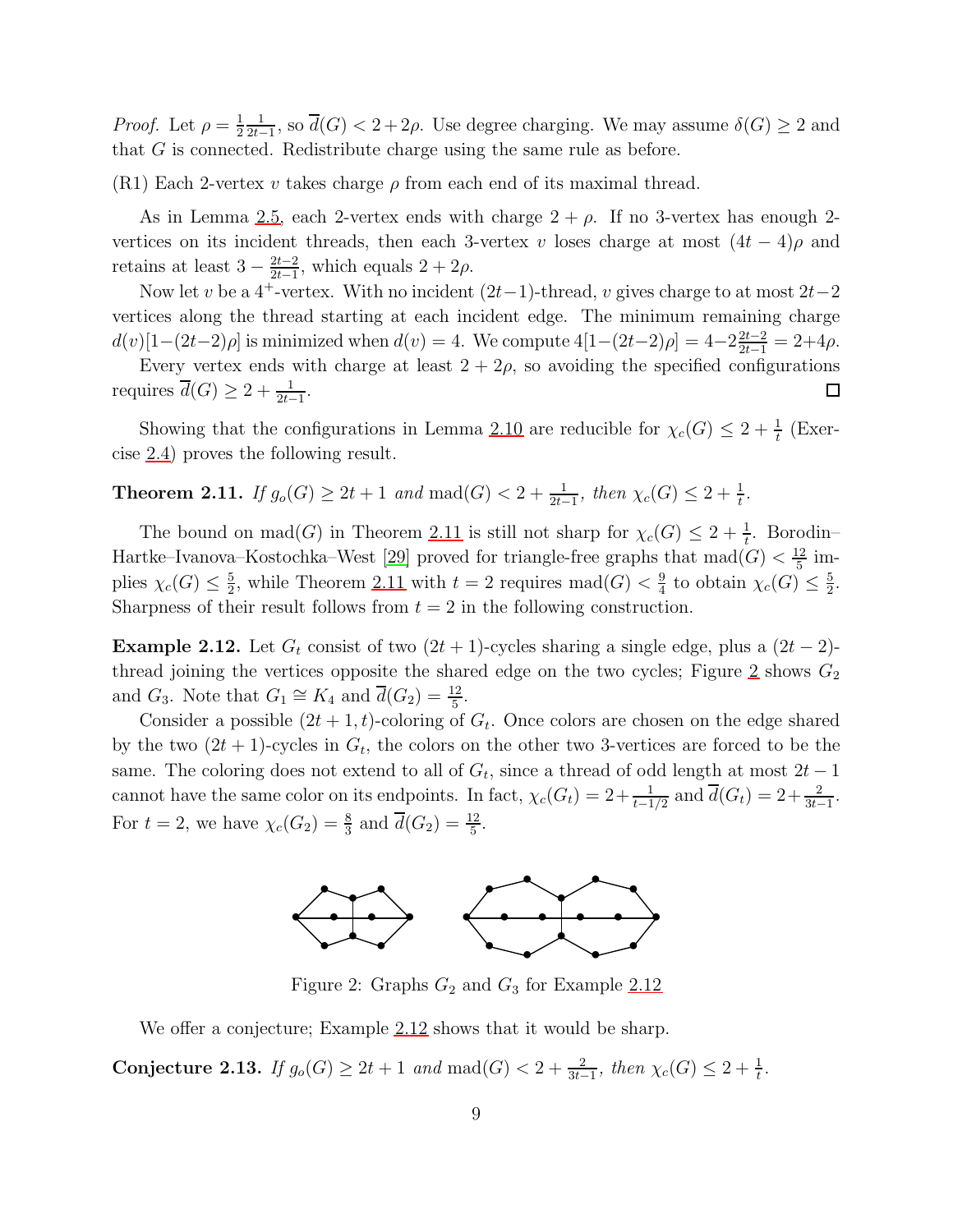The conjecture is trivial for  $t = 1$ . The proof for  $t = 2$  in [\[29\]](#page-45-0) used "long-distance" discharging, moving charge along special long paths.

Remark 2.14. A weaker version of Conjecture [2.13](#page-8-3) is a special case of the following result from Borodin–Kim–Kostochka–West [\[40\]](#page-45-1): If G has girth at least  $6t - 2$  and mad $(G)$  <  $2+\frac{3}{5t-2}$ , then  $\chi_c(G) \leq 2+\frac{1}{t}$ . Their proof uses discharging and reducible configurations involving multiple threads, like the 3-vertex in Lemma [2.11.](#page-8-0) The result is motivated by the conjecture of Jaeger [\[82\]](#page-47-1) that every 4t-edge-connected graph has "circular flow number" at most  $2 + \frac{1}{t}$ . When G is planar, this statement for the dual graph  $G^*$  becomes the conjecture that  $\chi_c(G) \leq 2 + \frac{1}{t}$  when G is planar with girth at least 4t.

Lovász–Thomassen–Wu–Zhang [\[95\]](#page-48-0) proved a weaker form of Jaeger's Conjecture, replacing 4t by 6t. Thus  $\chi_c(G) \leq 2 + \frac{1}{t}$  when G is planar with girth at least 6t. By Euler's Formula, mad $(G) < \frac{2g}{g-2}$  when G is planar with girth g. Thus mad $(G) < 2 + \frac{2}{2t-1}$  when G is planar with girth at least 4t. Conjecture [2.13](#page-8-3) in some sense proposes a trade-off: by further restricting to mad $(G) < 2 + \frac{2}{3t-1}$ , the girth requirement can be relaxed to  $g_o(G) \geq 2t+1$ and still yield  $\chi_c(G) \leq 2 + \frac{1}{t}$ , even without requiring planarity.

We have considered only sparse graphs and small  $\chi_c(G)$ , but the problem is more general. Always  $\chi(G) \ge \omega(G)$ , where  $\omega(G)$  is the maximum number of pairwise adjacent vertices in G, called the *clique number* of G. The *circular clique*  $K_{p:q}$  is the graph whose vertices are the congruence classes modulo  $p$ , adjacent when they differ by at least  $q$ . The *circular clique* number, written  $\omega_c(G)$ , is max $\{p/q: K_{p:q} \subseteq G\}$ ; always  $\chi_c(G) \geq \omega_c(G)$ .

**Question 2.15.** For graphs G with  $\omega_c(G) \leq s$ , what is the largest  $\rho$  such that mad $(G) < \rho$ implies  $\chi_c(G) \leq s$ ? (Note: the answer is s when s is an integer.)

Next we apply a special case of Lemma [2.10](#page-7-1) to a further restriction of acyclic coloring (Definition [2.2\)](#page-5-2); like acyclic coloring, it was introduced by Grünbaum  $[72]$ .

**Definition 2.16.** A *star coloring* is an acyclic coloring where the union of any two color classes induces a forest of stars; equivalently, no 4-vertex path is 2-colored. The star chro*matic number*  $s(G)$  (also written  $\chi_s(G)$ ) is the minimum number of colors in such a coloring.

Every star coloring is an acyclic coloring. All trees are acyclically 2-colorable, but trees with diameter at least 3 are not star 2-colorable. Extensive early results about star colorings and their relationships to other parameters appear in papers by Fertin, Raspaud, and Reed [\[67\]](#page-47-3) and by Albertson et al. [\[5\]](#page-44-1), without discharging. Our focus here is on a structure that yields an upper bound on  $s(G)$ .

**Definition 2.17.** A set I of vertices is a 2-independent set if the distance between any two vertices of I exceeds 2. An I, F-partition of a graph G, introduced by Albertson et al. [\[5\]](#page-44-1), is a partition of  $V(G)$  into sets I and F such that I is a 2-independent set and  $G[F]$  is a forest.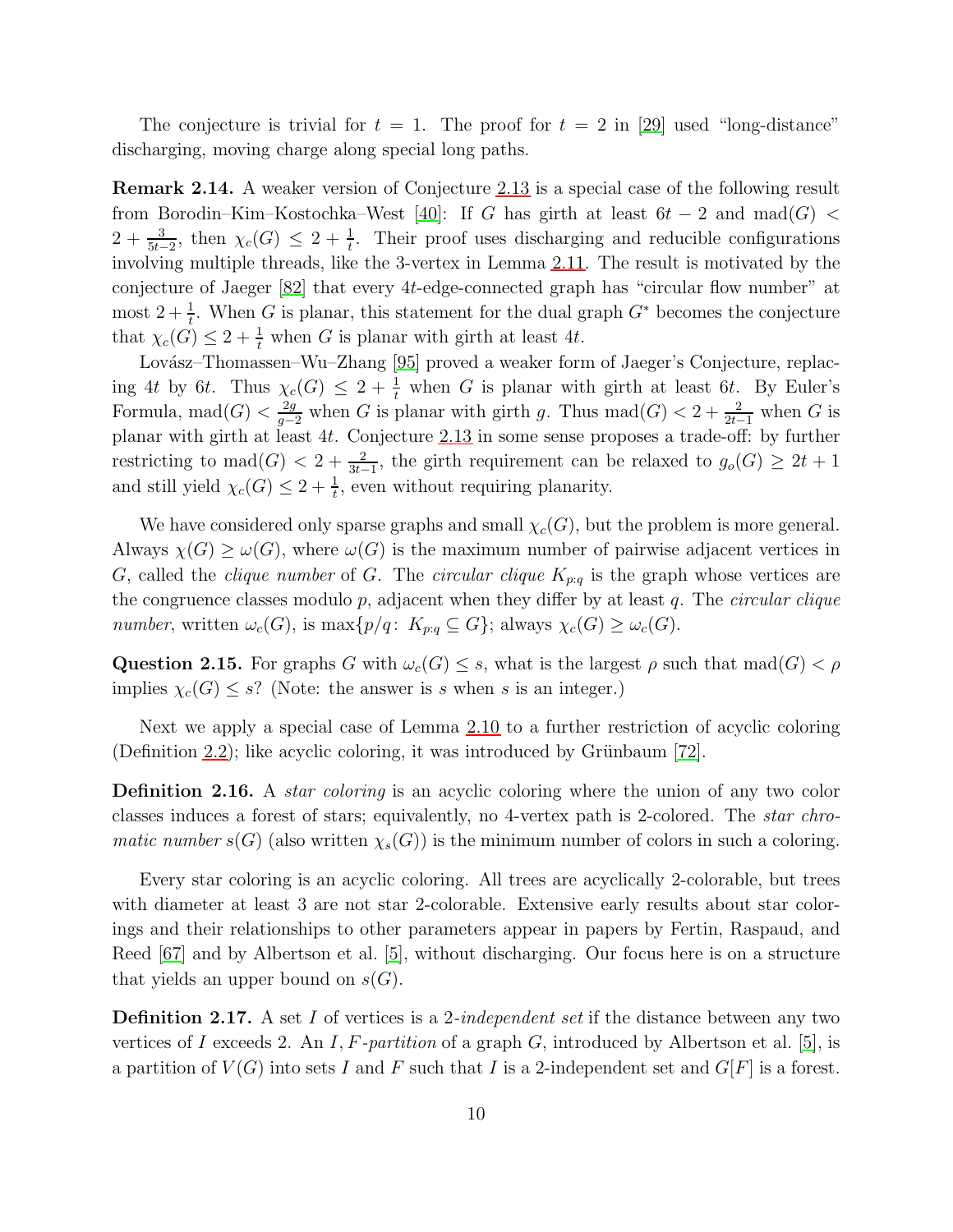**Lemma 2.18.** Every forest is star 3-colorable. Hence if a graph  $G$  has an  $I, F$ -partition, then  $s(G) \leq 4$ .

*Proof.* In a tree T, choose a root r and color each vertex v with  $d_T(v, r)$ , reduced modulo 3. Each connected 2-colored subgraph is a star consisting of a vertex and its children. Using a fourth color on a 2-independent set I cannot complete a 2-colored 4-vertex path, since no  $\Box$ two vertices with that color have a common neighbor.

<span id="page-10-1"></span>**Theorem 2.19** (Timmons [\[115\]](#page-49-3)). If  $\text{mad}(G) < \frac{7}{3}$  $\frac{7}{3}$ , then G has an I, F-partition.

*Proof.* We may assume that no component is a cycle, because in such a component it suffices to put one vertex into I. Without 2-regular components, Lemma [2.10](#page-7-1) with  $t = 2$  implies that G has a 1<sup>−</sup>-vertex, a 3-thread, or a 3-vertex with at least five 2-vertices on its incident threads. It therefore suffices to prove these configurations reducible for the existence of I, F-partitions. A 1<sup>-</sup>-vertex v can be added to the forest in any such partition of  $G - v$ .

Let  $\langle v, w, x, y, z \rangle$  be a 3-thread in G; vertices  $w, x, y$  each have degree 2. Let I', F' be an I, F-partition of  $G - \{w, x, y\}$ . If v or z is in I', then add  $\{w, x, y\}$  to F' to form an I, F-partition of G. Otherwise, add x to I' and  $\{w, y\}$  to F', as in Figure [3.](#page-10-0)

$$
F^{\lambda} - F - F - F - F
$$
\n
$$
F^{\lambda} - F - F - F - F
$$
\n
$$
F^{\lambda} - F - F - F - F
$$
\n
$$
F^{\lambda} - F - F - F - F
$$
\n
$$
F^{\lambda} - F - F - F - F
$$
\n
$$
F^{\lambda} - F - F - F - F - F
$$
\n
$$
F^{\lambda} - F - F - F - F - F
$$
\n
$$
F^{\lambda} - F - F - F - F - F - F
$$

<span id="page-10-0"></span>Figure 3: Reducibility cases for Theorem [2.19](#page-10-1)

Finally, consider a 3-vertex u with at least five 2-vertices on its incident threads. If one of the threads has three 2-vertices, then  $G$  has a 3-thread. Otherwise,  $u$  has at least two incident 2-threads plus a 2-neighbor on the third incident thread. It suffices to consider a 2-thread  $\langle u, x, y, z \rangle$  and two 1-threads  $\langle u, v, w \rangle$  and  $\langle u, v', w' \rangle$  incident to u (see Figure [3\)](#page-10-0). Let  $R = \{w, w'\}$  and  $S = \{u, x, y, v, v'\}$ , and let  $G' = G - S$ . Let I', F' be an I, F-partition of G'. If  $R \cap I' = \emptyset$ , then add u to I' and the rest of S to F'. If  $R \cap I' \neq \emptyset$  and  $z \notin I'$ , then add x to I' and the rest of S to F'. If  $R \cap I' \neq \emptyset$  and  $z \in I'$ , then add all of S to F'. In each case, the resulting sets form an  $I, F$ -partition of  $G$ .  $\Box$ 

With more detailed discharging, Bu et al. [\[45\]](#page-45-2) proved that  $\text{mad}(G) < \frac{26}{11}$  yields an I, F-partition, and then Brandt et al. [\[43\]](#page-45-3) proved that  $\text{mad}(G) < \frac{5}{2}$  $\frac{5}{2}$  suffices. This result is sharp, as infinitely many examples with average degree  $\frac{5}{2}$  have no I, F-partition (Exercise [2.10\)](#page-11-2).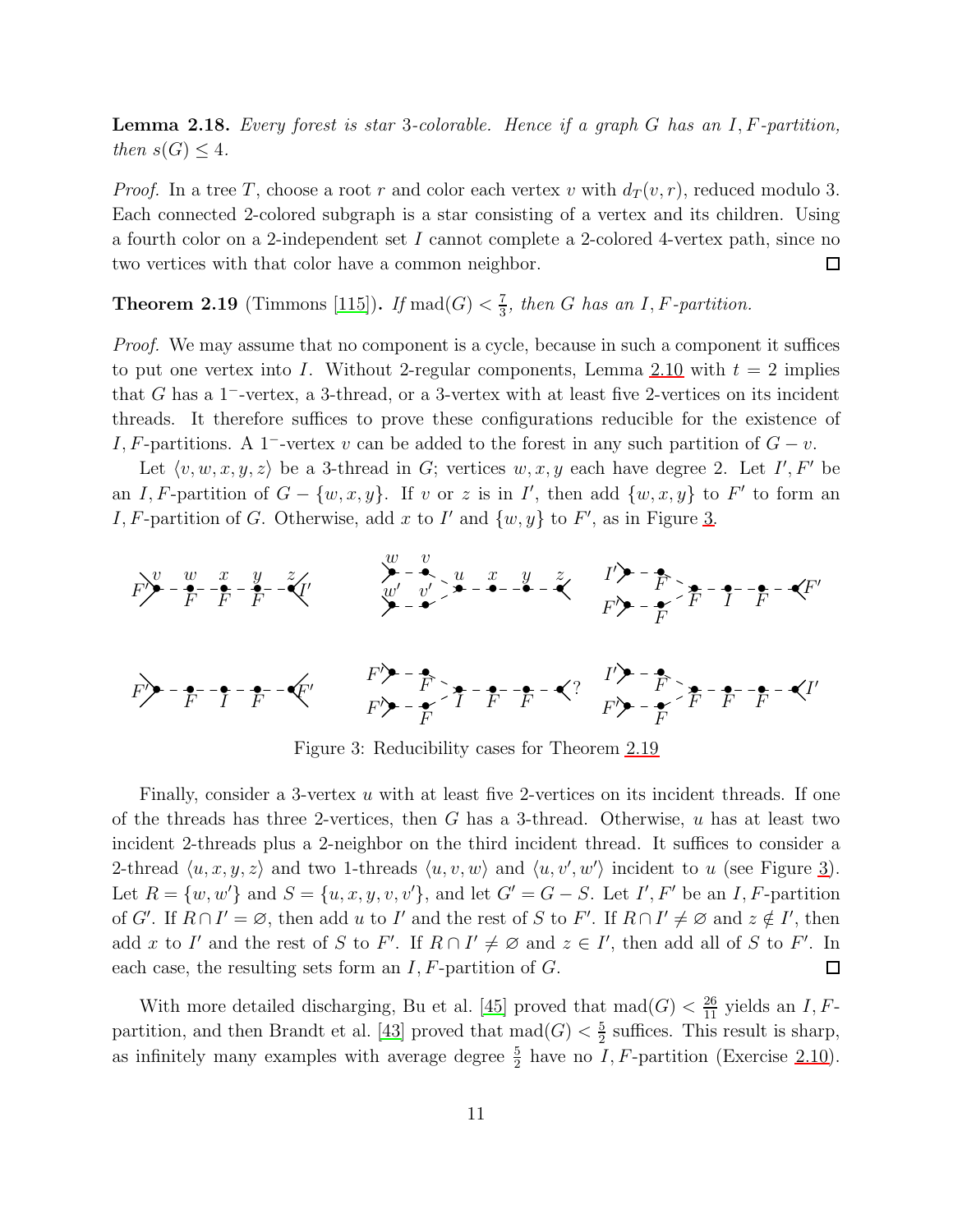However, the optimal value of  $\text{mad}(G)$  implying star 4-colorability is not known. Chen, Raspaud, and Wang [\[48,](#page-46-1) [49\]](#page-46-2) proved that  $s(G) \leq 8$  when mad( $G$ )  $\leq 3$  and that  $s(G) \leq 6$ when  $\Delta(G) = 3$  (the latter is sharp). Unfortunately, no bound on  $s(G)$  (or  $a(G)$ ) can be implied by mad( $G$ )  $\lt$  4. The constructions for this in Exercise [2.11](#page-11-3) have average degree tending to 4; what happens for bounds between 3 and 4 remains open.

Question 2.20. For  $3 < b < 4$ , is it true that  $s(G)$  or  $a(G)$  is bounded when  $\text{mad}(G) < b$ ? Given k, what is the minimum number of vertices in a graph G with  $\text{mad}(G) < 4$  and  $s(G) > k$  (or  $a(G) > k$ )?

<span id="page-11-0"></span>Exercise 2.1. Given  $\overline{d}(G) < 4$ , prove that G has a 2<sup>-</sup>-vertex or a 3-vertex with a 5<sup>-</sup>-neighbor. Explain why we cannot place any bound on the smallest degree of a neighbor of a 2-vertex, both by construction and by explaining how the proof would fail.

**Exercise 2.2.** Given  $0 \leq j \leq k$ , let G be a graph with  $\delta(G) = k$ . Determine the largest  $\rho$  such that  $\overline{d}(G) < k + \rho$  guarantees that G has a k-vertex having more than j neighbors of degree k.

**Exercise 2.3.** Show that Lemma [2.10](#page-7-1) is sharp. For each  $t \in \mathbb{N}$  construct infinitely many examples with average degree  $2 + \frac{1}{2t-1}$  in which none of the specified configurations occurs.

<span id="page-11-1"></span>**Exercise 2.4.** Prove that the configurations in Lemma [2.10](#page-7-1) are reducible for  $\chi_c(G) \leq 2 + \frac{1}{t}$ . Conclude that  $\chi_c(G) \leq 2 + \frac{1}{t}$  when  $g_o(G) \geq 2t + 1$  and  $\text{mad}(G) < 2 + \frac{1}{2t-1}$ 

<span id="page-11-4"></span>Exercise 2.5. (Cranston–Kim–Yu [\[56\]](#page-46-3)) Let  $G$  be a connected graph with at least four vertices. Prove that if  $\overline{d}(G) < \frac{5}{2}$  $\frac{5}{2}$  and  $\delta(G) \geq 2$ , then G contains a 2-thread or a 3-vertex having three 2-neighbors, one of which has a second 3-neighbor.

**Exercise 2.6.** (Cranston–Jahanbekam–West [\[54\]](#page-46-4)) Prove that if  $\overline{d}(G) < \frac{5}{2}$  $\frac{5}{2}$  and G is connected, then G contains a 3<sup>-</sup>-vertex with a 1-neighbor, a 4<sup>-</sup>-vertex with two  $2$ <sup>-</sup>-neighbors, or a 5<sup>+</sup>vertex v with at least  $\frac{d(v)-1}{2}$  2<sup>-</sup>-neighbors. (Comment: These configurations are reducible for the "1, 2-Conjecture" of Przybyło and Wozńiak [\[102\]](#page-48-1). Although that proves the conjecture when  $\mathrm{mad}(G) < \frac{5}{2}$  $\frac{5}{2}$ , [\[102\]](#page-48-1) proved the stronger result that the conjecture holds for 3-colorable graphs.)

**Exercise 2.7.** Prove that if  $\overline{d}(G) < k + \rho$  with  $0 < \rho \leq \frac{k}{k+1}$ , then G contains a  $(k-1)^{-}$ -vertex, two adjacent k-vertices, or a  $(k + 1)$ -vertex with more than  $(\frac{1}{\rho} - 1)k$  neighbors having degree k. Construct sharpness examples with  $\overline{d}(G) = k + \rho$  when  $\rho = \frac{1}{2}$  $\frac{1}{2}$  and when  $\rho = \frac{k}{k+1}$  (the latter may have maximum degree  $k + 1$  or  $k + 2$ ).

<span id="page-11-5"></span>**Exercise 2.8.** Prove that if  $\Delta(G) = k \geq 3$  and  $\overline{d}(G) < k - \frac{2}{k^2}$ .  $\frac{2}{k^2+1}$ , then G contains one of the following configurations: (C1) a  $(k-2)$ <sup>-</sup>-vertex, (C2) two adjacent  $(k-1)$ -vertices, (C3) a k-vertex with two  $(k-1)$ -neighbors, (C4) two adjacent k-vertices each having a  $(k-1)$ -neighbor, or (C5) a k-vertex having three k-neighbors such that each is adjacent to a  $(k-1)$ -vertex.

Exercise 2.9. Argue that the configuration consisting of two 3-vertices each incident to two 2 threads is not reducible for the existence of  $I, F$ -partitions.

<span id="page-11-2"></span>**Exercise 2.10.** Obtain G from an *n*-cycle by attaching to each vertex a new edge whose other endpoint lies on a new triangle  $(|V(G)| = 4n)$ . Prove that G has no I, F-partition, despite mad $(G) = \frac{5}{2}$ .

<span id="page-11-3"></span>**Exercise 2.11.** Let  $G_n$  be the graph obtained from the complete graph  $K_n$  by subdividing every edge once. Determine mad $(G_n)$ . Prove  $s(G_n) > k$  for  $n > k^2$  and  $a(G_n) > k$  for  $n > 2k^2$ .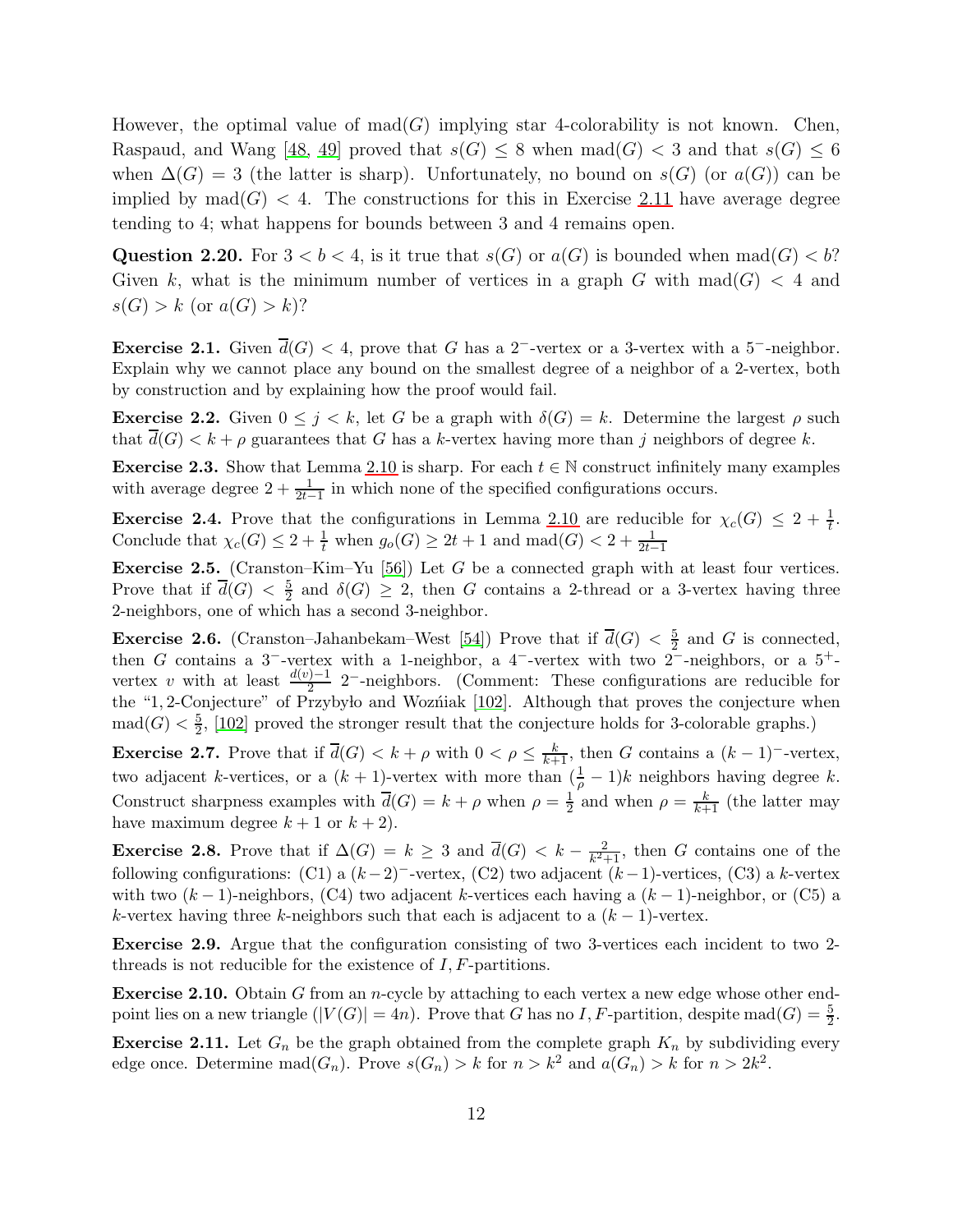### <span id="page-12-0"></span>3 Discharging on Plane Graphs

The context of bounded mad( $G$ ) remains valid when we study planar graphs. Euler's Formula for connected graphs embedded in the plane ("plane graphs") is  $n - m + p = 2$ , where n,  $m$ , and  $p$  count the vertices, edges, and faces ("points" of the dual graph). When loops and multiedges are forbidden, each face boundary has length at least 3, yielding  $m \leq 3n - 6$ . Since the degree-sum is twice the number of edges, we obtain  $\text{mad}(G) < 6$ . When the girth (minimum cycle length) is g, the inequality generalizes to  $m \leq \frac{g}{q}$  $\frac{g}{g-2}(n-2)$ . Deleting edges cannot create short cycles, so  $\text{mad}(G) < \frac{2g}{g-2}$  when G is a planar graph with girth g.

Some results on planar graphs or planar graphs with large girth hold more generally for graphs satisfying the corresponding bound on  $\text{mad}(G)$ . However, planar graphs form a highly restricted subfamily, and often stronger results hold when planarity is also required.

The discharging method is well suited to exploit planarity. The distinctive feature of discharging for a plane graph  $G$  is that charge can also be assigned to faces, which are vertices in the dual graph  $G^*$ . Since  $G^*$  is also planar, mad $(G^*)$  < 6 and we can use discharging on both G and G<sup>∗</sup> . Even stronger is to use the two graphs in combination via Euler's Formula. This leads to three common natural ways to assign charge on plane graphs.

**Proposition 3.1.** Let  $V(G)$  and  $F(G)$  be the sets of vertices and faces in a plane graph G, and let  $\ell(f)$  denote the length of a face f. The following equalities hold for G.

$$
\sum_{v \in V(G)} (d(v) - 6) + \sum_{f \in F(G)} (2\ell(f) - 6) = -12
$$
 vertex charging  

$$
\sum_{v \in V(G)} (2d(v) - 6) + \sum_{f \in F(G)} (\ell(f) - 6) = -12
$$
 face charging  

$$
\sum_{v \in V(G)} (d(v) - 4) + \sum_{f \in F(G)} (\ell(f) - 4) = -8
$$
 balanced charging

*Proof.* Multiply Euler's Formula by  $-6$  or  $-4$  and split the term for edges to obtain the three formulas below.

 $-6n + 2m + 4m - 6p = -12; -6n + 4m + 2m - 6f = -12; -4n + 2m + 2m - 4f = -8.$ 

Substitute  $\frac{1}{2} \sum_{v \in V(G)} d(v)$  for the first occurrence of m and  $\frac{1}{2} \sum_{f \in F(G)} \ell(f)$  for the second in each equation, and then collect the contributions by vertices and by faces.  $\Box$ 

The initial charge assigned to a vertex or face is the corresponding term in the equation being used. The initial charges are not degree or length, but rather an adjustment of those quantities based on Euler's Formula. A vertex or face now is "happy" when it reaches nonnegative charge. When specified configurations are assumed not to occur, making every vertex and face happy provides a contradiction in the same way as with degree charging; it makes the left side nonnegative, while the right side is negative.

In principle, any result provable by one of these discharging methods can also be proved by the others. However, depending on the context, one type of discharging may lead to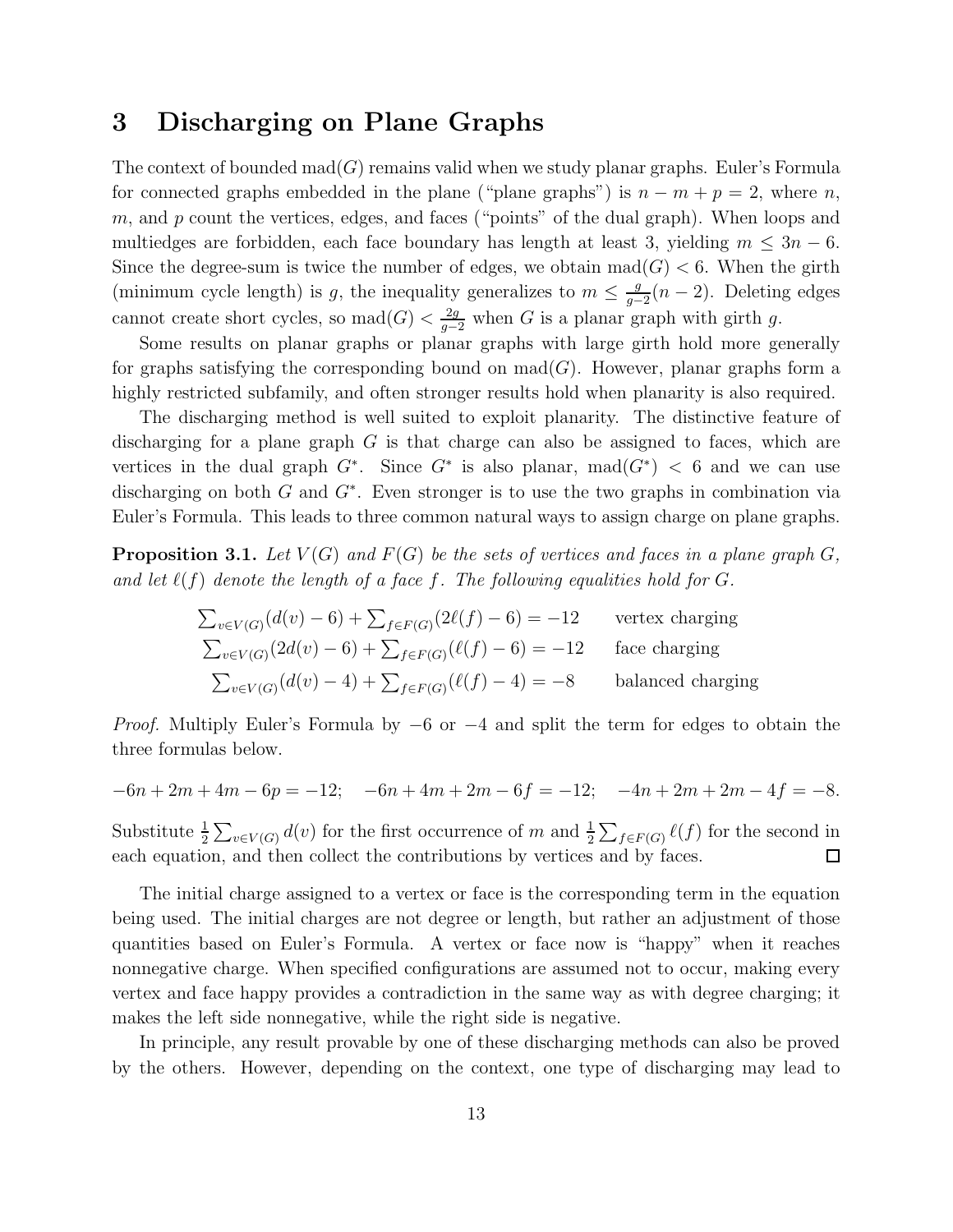simpler proofs than the others. For triangulations, such as in the Four Color Problem, vertex charging is appropriate. All the faces have charge 0, and often they can be ignored. In this situation, vertex charging is very much equivalent to degree charging, and such proofs can be phrased equally well using either approach. For 3-regular plane graphs, face charging is appropriate, with each vertex given charge 0. Under balanced charging when  $G$  and its dual G<sup>∗</sup> are simple, 3-vertices and 3-faces are the only objects needing charge; those with degree or length at least 5 have spare charge to give away.

In subsequent sections we will present some results about planar graphs that use additional tools of discharging. Here we emphasize the classical topic of "light subgraphs", that is, subgraphs of small weight (small degree-sum). As we have seen, light subgraphs can be reducible configurations for coloring probems; the topic was surveyed by Jendrol' and Voss [\[84\]](#page-47-4). We prove some results by balanced charging or face charging that were originally proved by vertex charging.

The best-known result on light edges is Kotzig's Theorem [\[93\]](#page-48-2): every 3-connected planar graph has an edge of weight at most 13. A normal plane map is a plane multigraph such that every vertex degree and face length is at least 3; in particular, every plane graph with minimum degree at least 3 is a normal plane map. Jendrol' [\[83,](#page-47-5) [84\]](#page-47-4) gave a short proof that every normal plane map G has an edge with weight at most 11 or a 3-vertex with a 10<sup>−</sup>-neighbor. We modify the proof by Jendrol' to obtain the earlier stronger extension of Kotzig's Theorem by Borodin [\[17\]](#page-44-2).

<span id="page-13-0"></span>**Lemma 3.2** (Borodin [\[17\]](#page-44-2)). Every normal plane map G has an edge with weight at most 11 or a 4-cycle through two 3-vertices and a common 10<sup>−</sup>-neighbor.

*Proof.* Assume that G has no light edge. If any face F has length more than 3, then adding a chord joining the neighbors along  $F$  of a vertex on  $F$  with least degree cannot introduce a light edge. Hence we may assume that every face has length 3. Use vertex charging.

(R1) Every 5<sup>-</sup> vertex v takes charge  $\frac{6-d(v)}{d(v)}$  from each 7<sup>+</sup>-neighbor.

Since  $G$  is a triangulation with no edges of weight at most 11, a  $k$ -vertex loses charge to at most  $\frac{k}{2}$  $\frac{k}{2}$  vertices. Since a 7-vertex loses charge only to 5-vertices, it loses at most  $3 \cdot \frac{1}{5}$ 5 and remains positive. An 8-vertex sends charge only to  $4^+$ -vertices and loses at most  $4 \cdot \frac{1}{2}$  $\frac{1}{2}$ , remaining nonnegative. For  $d(v) \geq 9$ , neighbors of v may have degree 3 and take charge 1; but the final charge is at least  $\left\lceil \frac{d(v)}{2} \right\rceil$  $\left[\frac{v}{2}\right]$  6, which is nonnegative when  $d(v) \ge 11$ .

Finally, suppose  $d(v) \in \{9, 10\}$ . Since faces have length 3, the neighbors of v form a closed walk of length  $d(v)$  when followed in order, and each 3-vertex appears only once in this walk. With light edges and the specified 4-cycles forbidden, 3-vertices must be separated by at least three steps along this walk.

Since there are no light edges, each 9-vertex has at most four 5<sup>−</sup>-neighbors. If it has at least three 3-neighbors, then it has exactly three and loses charge to no other vertices. Hence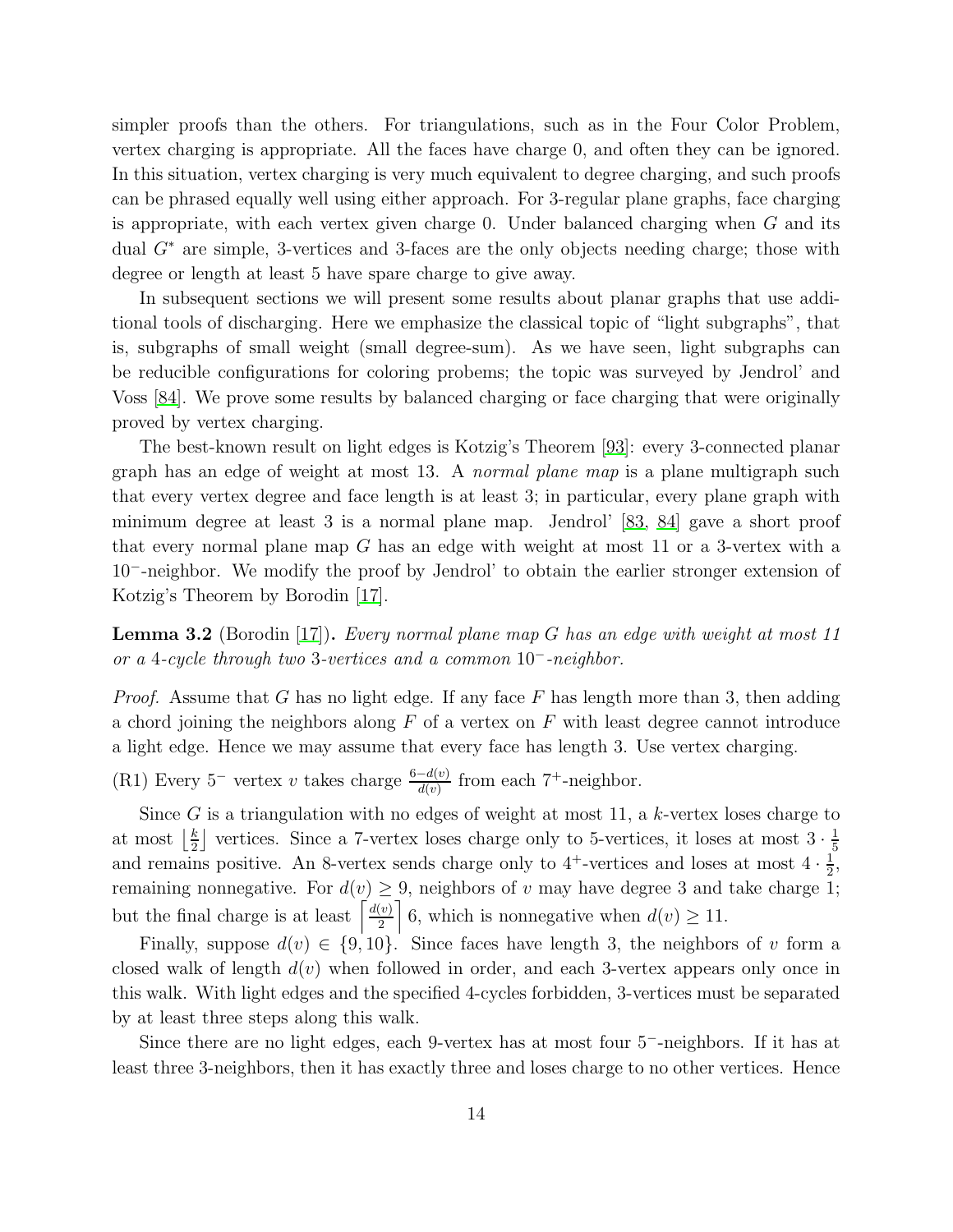a 9-vertex loses at most max $\{3 \cdot 1, 2 \cdot 1 + 2 \cdot \frac{1}{2}\}$  $\frac{1}{2}$  and ends happy. Similarly, a 10-vertex has at most five 5<sup>−</sup>-neighbors, and if it has at least three 3-neighbors then it has at most four 5<sup>-</sup>-neighbors. It loses at most max $\{4 \cdot 1, 2 \cdot 1 + 3 \cdot \frac{1}{2}\}$  $\frac{1}{2}$  and ends happy.  $\Box$ 

We give an application of Lemma [3.2.](#page-13-0) A *decomposition* of a graph expresses it as a union of edge-disjoint subgraphs; its *size* is the number of subgraphs. The *arboricity* of a graph  $G$ , written  $\Upsilon(G)$ , is the minimum size of a decomposition of G into forests. A linear forest is a forest whose components are paths. The *linear arbority*, written  $\text{la}(G)$ , is the minimum size of a decomposition into linear forests.

Trivially  $\text{la}(G) \geq [\Delta(G)/2]$ , but equality for 2r-regular graphs would need 2-regular color classes, which would contain cycles. Akiyama, Exoo, and Harary [\[2,](#page-44-3) [3\]](#page-44-4) conjectured that always la(G) ≤  $[ (Δ(G) + 1)/2 ]$ . Together, [\[2,](#page-44-3) [3,](#page-44-4) [63,](#page-46-5) [73\]](#page-47-6) proved it for  $Δ(G) ∈ {1, 2, 3, 4, 5, 6, 8, 10}.$ Given  $\epsilon > 0$ , Alon [\[6\]](#page-44-5) proved  $\text{la}(G) \leq (\frac{1}{2} + \epsilon) \Delta(G)$  for  $\Delta(G)$  sufficiently large. When G is planar, the conjecture was proved for  $\Delta(G) \geq 9$  by Wu [\[128\]](#page-49-4) (presented below) and for  $\Delta(G) = 7$  by Wu and Wu [\[129\]](#page-49-5), so the proof is complete for planar graphs.

<span id="page-14-1"></span>**Theorem 3.3** (Wu [\[128\]](#page-49-4)). If G is a planar graph with  $\Delta(G) \geq 9$ , then  $\text{la}(G) \leq \left[\frac{\Delta(G)+1}{2}\right]$  $\frac{x}{2}$ .

*Proof.* We show for  $t \geq 5$  that every planar graph G with  $\Delta(G) < 2t$  decomposes into t linear forests. View the linear forests as t color classes in an edge-coloring.

For an edge uv with weight at most  $2t + 1$ , consider such a decomposition of  $G - uv$ . Since  $d_{G-uv}(u) + d_{G-uv}(v) < 2t$ , fewer than t colors appear twice at u or twice at v or once at each. Thus a color is available at uv to extend the decomposition to G.

Hence we may assume weight at least  $2t + 2$  for every edge. Since  $\Delta(G) < 2t$ , this yields  $\delta(G) \geq 3$ . Now Lemma [3.2](#page-13-0) yields a 4-cycle  $[u, x, v, y]$  in G with  $d(u) = d(v) = 3$ . Let u' and v' be the remaining neighbors of u and v, respectively (see Figure [4\)](#page-14-0). Note that  $\{u, v\} = \{u', v'\}$ is forbidden, but  $u' = v'$  is possible, requiring a similar analysis that we omit.



<span id="page-14-0"></span>Figure 4: Reducible configuration for Theorem [3.3](#page-14-1)

The weight restrictions and  $\Delta(G) \leq 2t-1$  imply that each of x, y, u', v' has degree  $2t-1$ in G. Hence a linear t-decomposition of  $G - \{u, v\}$  has  $2t - 3$  colored edges at both x and y and  $2t-2$  colored edges at both u' and v'. We conclude that at most one color is missing at each of these vertices; call a vertex "bad" if a color is missing. For a vertex z, let  $C(z)$  and  $C'(z)$  denote the sets of colors appearing at z exactly once and at most once, respectively.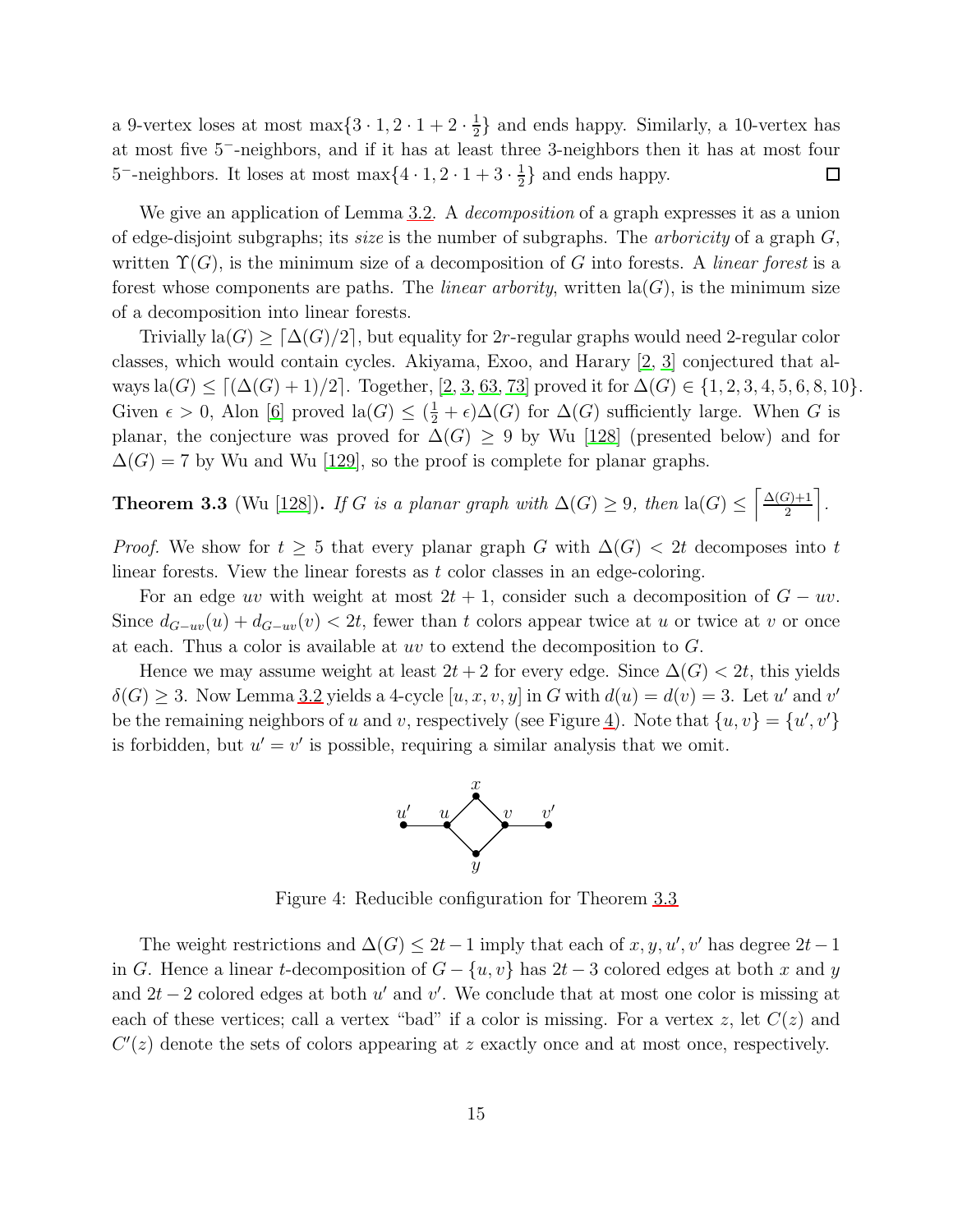Case 1: Neither x nor y is bad. Here  $|C(x)| = |C(y)| = 3$ . First color uu' from  $C'(u')$ , then ux from  $C(x)$ , and then uy from  $C(y)$ . Make the colors on ux and uy differ. If u' is bad, then the color on  $uu'$  may be used on ux or uy, but otherwise the three edges have distinct colors. Two colors from each of  $C(x)$  and  $C(y)$  remain, and we ensure these remaining pairs are not equal. Now we can choose distinct colors on the three edges at v.

Case 2: One of x and y is bad. We may assume by symmetry that x is bad; still  $|C(y)| = 3$ . Give ux the color missing at x, and give xv the one color in  $C(x)$ . Color vv' from  $C'(v')$ , different from the color on xv if v' is not bad. Now color vy from  $C(y)$  avoiding the colors on xv and vv'. Now color uu' from  $C'(u')$ , and choose a color for uy from  $C(y)$ avoiding that and the color on  $vy$ . Note that  $uu'$  or  $uy$  may have the same color as  $ux$ .

Case 3: x and y are both bad. If the one missing color at each of x and y is the same, then use it on ux and vy. Now use the color in  $C(x)$  on xv and the color in  $C(y)$  on yu. If u' is bad, then its missing color can be used on  $uu'$ ; otherwise, color  $uu'$  from  $C(u')$  to avoid the color on  $yu$ . The symmetric argument applies to color  $vv'$ .

If the missing colors at x and y are different, then use the color missing at x on  $ux$  and xv, and use the color missing at y on uy and yv. If a color is missing at  $u'$ , use it on  $uu'$ , and then use any color from  $C'(v')$  on  $vv'$ . By symmetry, then, only  $|C(u')| = |C(v')| = 2$ remains, and it suffices to give uu′ and vv′ distinct colors from these sets.  $\Box$ 

When attention is confined to planar graphs, the concern about regular graphs with large even degree vanishes. Wu [\[128\]](#page-49-4) proved that  $\text{la}(G) = \left[\frac{1}{2}\Delta(G)\right]$  when G is planar with  $\Delta(G) \geq 13$  (see Exercise [3.22\)](#page-25-0). Cygan, Kowalik, and Lužar [\[60\]](#page-46-6) proved that  $\Delta(G) \geq 10$ suffices and conjectured that  $\Delta(G) \geq 6$  suffices.

A famous result on light subgraphs concerns light triangles in planar graphs with minimum degree 5. It was conjectured for triangulations by Kotzig and proved in stronger form by Borodin; see Exercise [3.5](#page-24-0) for a sharpness example. A further strengthening to a more detailed statement was proved by Borodin and Ivanova [\[38\]](#page-45-4). We sketch the proof here because an interesting wrinkle in the discharging rules can be viewed as "redirecting" charge.

<span id="page-15-0"></span>**Theorem 3.4** (Borodin [\[18\]](#page-44-6)). If G is a simple plane graph with  $\delta(G) > 5$ , then G has a 3-face with weight at most 17, and the bound is sharp.

Proof. (sketch) For sharpness, add a vertex in each face of the dodecahedron joined to the vertices of that face. The new vertices have degree 5, and the old ones now have degree 6. Every face has one new vertex and two old vertices for total weight 17.

To prove the bound, consider an edge-maximal counterexample G. Every vertex on a  $4^+$ -face has degree 5, since adding a triangular chord at a  $6^+$ -vertex would create only heavy 3-faces, producing a counterexample containing G.

If there is no light triangle, then use vertex charging and move charge as follows:

(R1) Each 4<sup>+</sup>-face gives  $\frac{1}{2}$  to each incident vertex.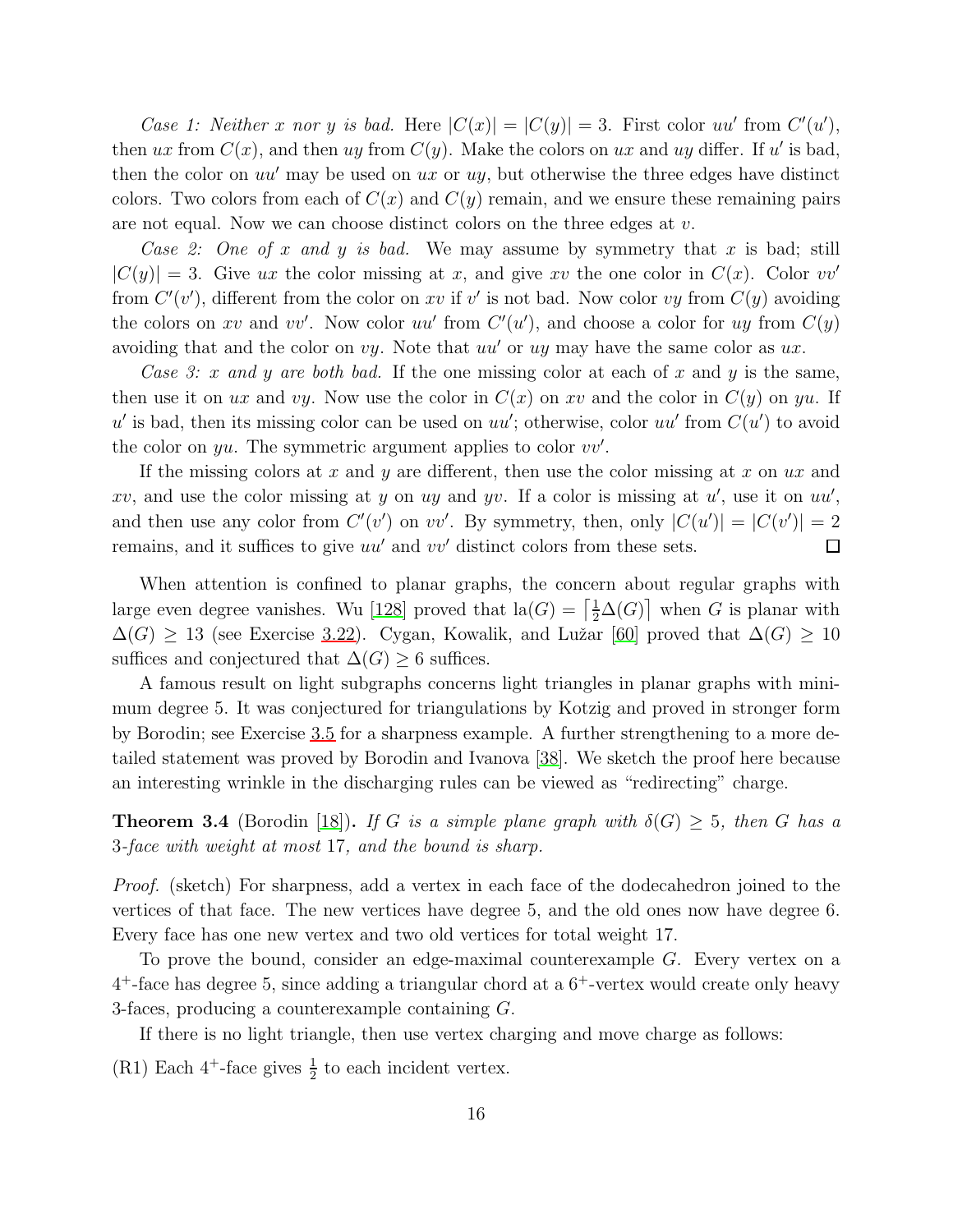(R2) Each 7-vertex gives  $\frac{1}{3}$  to each 5-neighbor.

(R3) Each  $8^+$ -vertex gives  $\frac{1}{4}$  through each incident 3-face to its 5-neighbors on that face, split equally if there are two such neighbors.

It suffices to show that final charges are nonnegative. The discharging rules are chosen so that  $4^+$ -faces and  $7^+$ -vertices do not give away too much charge. (Maximality of the counterexample puts a 7-vertex on seven triangles, and absence of light triangles then restricts a 7-vertex to have at most three 5-neighbors).

Hence the task is to prove that a 5-vertex  $v$  gains charge 1. When all incident faces are triangles, avoiding light triangles restricts  $v$  to have at most two 5-neighbors. It also forces the other neighbors to be  $8^+$ -vertices when v has two 5-neighbors. In this and the remaining cases (such as when v lies on a 4<sup>+</sup>-face), it is easy to check that v receives enough charge.  $\Box$ 

In each discharging rule in Theorem [3.4,](#page-15-0) the charge given away is the most that object can afford to lose. Only 5-vertices need to gain charge. Hence it would be natural to have  $8^+$ -vertices give  $\frac{1}{4}$  to each 5-neighbor. However, this would give only  $\frac{3}{4}$  to a 5-vertex having two 5-neighbors and three 8-neighbors. The 5-vertex needs to get more when it has two 8-neighbors on a single triangle. Guiding the charge from 8<sup>+</sup>-neighbors through the incident triangles is a way to arrange that.

Our next structure theorem is a stronger version of the 5-degeneracy that follows from  $\text{mad}(G) < 6$  for planar graphs. It has several applications.

#### <span id="page-16-0"></span>**Lemma 3.5.** Every planar graph has a  $5$ -vertex with at most two  $12^+$ -neighbors.

*Proof.* We may assume that G is a triangulation, since adding an edge cannot give any vertex the desired property.

Assume that G has no such vertex, so  $\delta(G) \geq 3$ . Use degree charging; note that mad $(G)$ 6. Every 5<sup>-</sup>-vertex has at least three 12<sup>+</sup>-neighbors. Let each 5<sup>-</sup>-vertex u take  $\frac{6-d(u)}{3}$  from each 12<sup>+</sup>-neighbor. Now 5<sup>-</sup>-vertices are happy, and j-vertices with  $6 \leq j \leq 11$  lose no charge, so it suffices to show that  $12^+$ -vertices do not lose too much.

Let v be a  $12^+$ -vertex. Since G is a triangulation, the neighbors of v form a cycle C, possibly having chords. Let  $H$  be the subgraph of  $C$  induced by its vertices having degree at most 5 in G. Each 5<sup>-</sup>-vertex w has at least three  $12^+$ -neighbors, so  $d_H(w) \leq d_G(w) - 3$ . If all neighbors of v have degree 5, then v loses  $\frac{d(v)}{3}$  and ends with  $\frac{2}{3}d(v)$ , which is at least 8.

Otherwise, the components of H are paths (bold in Figure [5\)](#page-17-0). Combine such a k-vertex path P with the next vertex on C, which receives no charge from v. If  $k = 1$ , then v gives at most 1 to these two vertices. If  $k > 1$ , then v gives at most  $\frac{1}{3}$  to internal vertices of P (degree at least 5) and at most  $\frac{2}{3}$  to its endpoints (degree at least 4). Hence the  $k+1$  vertices receive at most  $0+2(\frac{2}{3})+(k-2)(\frac{1}{3})$  from v. This equals  $\frac{k+2}{3}$ , which is less than  $\frac{k+1}{2}$  when  $k > 1$ . Hence v loses in total at most  $\frac{d(v)}{2}$ , leaving at least 6 when  $d(v) \ge 12$ .  $\Box$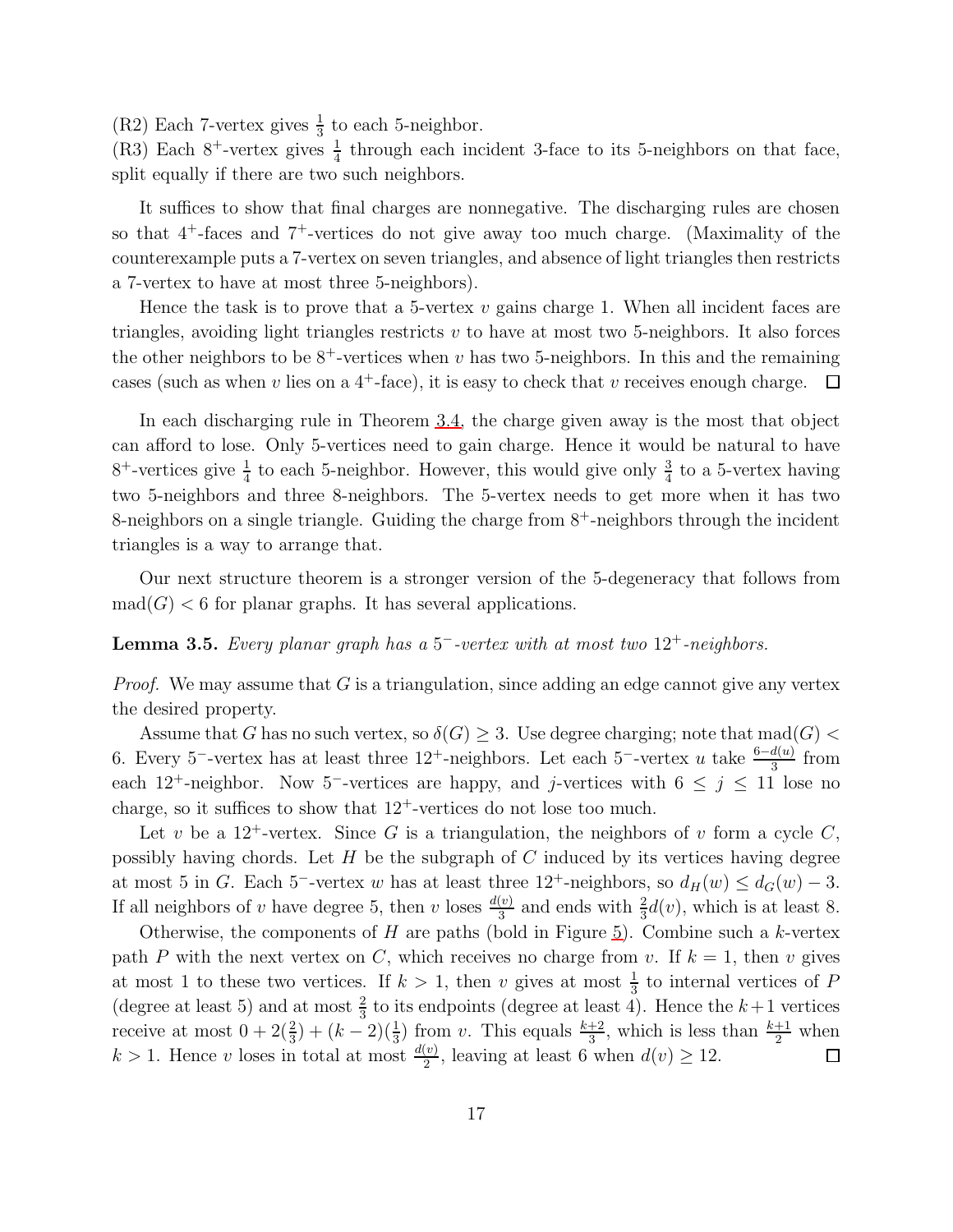

<span id="page-17-0"></span>Figure 5: Final case for Lemma [3.5](#page-16-0)

For an application, consider again the *arboricity*  $\Upsilon(G)$ . Nash-Williams [\[101\]](#page-48-3) famously proved that for every graph G, the arboricity equals a trivial lower bound: always  $\Upsilon(G)$  =  $\max_{H \subseteq G} \frac{|E(H)|}{|V(H)|}$  $\frac{|E(H)|}{|V(H)|-1}$ . Although there is a short general proof using matroids, for planar graphs the existence of 5<sup>−</sup>-vertices permits an inductive decomposition into three forests. We include this in Exercise [3.14](#page-24-1) to illustrate a technique for reducibility with triangulations.

Lemma [3.5](#page-16-0) was improved by Balogh, Kochol, Pluhar, and Yu [\[10\]](#page-44-7) to guarantee a 5<sup>−</sup>vertex having at most two  $11^+$ -neighbors, proved by a much longer discharging argument than in Lemma [3.5.](#page-16-0) The result is sharp in that "11" cannot be replaced by "10" (the graph obtained by adding a vertex of degree 3 in each face of the icosahedron has three 10-neighbors for each 5 <sup>−</sup>-vertex). From this they proved that every planar graph decomposes into three forests, with one having maximum degree at most 8. Lemma [3.5](#page-16-0) allows the degree of the third forest to be bounded by 9 (Exercise [3.14\)](#page-24-1). In a somewhat different direction, a much more detailed strengthening that considers a larger set of light subgraphs was proved by Borodin and Ivanova [\[37\]](#page-45-5); it extends or strengthens several intermediate results.

The amount by which total charge is negative can be used to prove that actually many light edges must occur. Another instance of this technique occurs in [\[66\]](#page-46-7).

<span id="page-17-1"></span>**Theorem 3.6** (Borodin–Sanders [\[42\]](#page-45-6)). For any plane graph G with  $\delta(G) = 5$ ,

$$
2e_{5,5} + e_{5,6} + \frac{2}{7}e_{5,7} \ge 60,
$$

where  $e_{i,j}$  is the number of edges with endpoints of degrees i and j. Furthermore, the coefficients in this inequality are sharp.

*Proof.* Add edges to obtain a triangulation H. No vertex degree decreases, so  $\delta(H) = 5$ . Also, since  $\delta(G) = 5$ , no edges incident to vertices having degree 5 in H are added. Hence  $e_{5,j}(H) \leq e_{5,j}(G)$ , and it suffices to prove the desired lower bounds when H is a triangulation with minimum degree  $5$ .

Use vertex charging. Each 5-vertex takes  $\frac{1}{5}$  from each 8<sup>+</sup>-neighbor and  $\frac{1}{7}$  from each 7neighbor. Since  $(4/5)j - 6 > 0$  when  $j \geq 8$ , every 6<sup>+</sup> vertex ends happy. Negative charge remains only at 5-vertices. Each 7<sup>−</sup>-neighbor corresponds to an edge along which a 5-vertex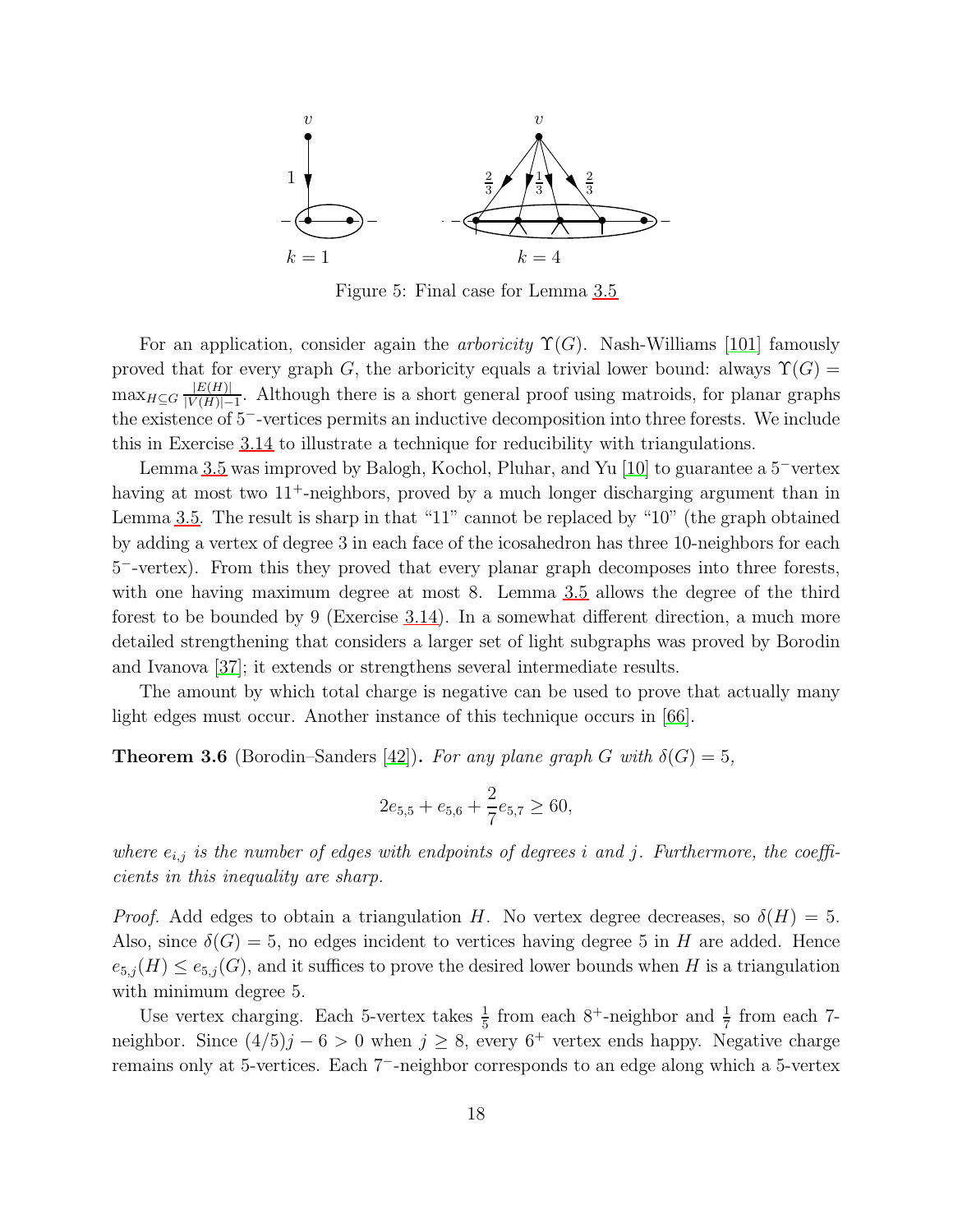fails to gain  $\frac{1}{5}$ , thereby leaving more negative charge there. A 7-neighbor sends  $\frac{1}{7}$  instead of 1  $\frac{1}{5}$ , thus contributing  $\frac{-2}{35}$  to the negative charge remaining at 5-vertices. Edges counted by  $e_{5,5}$ affect both endpoints. Thus edges counted by  $e_{5,5}$ ,  $e_{5,6}$  and  $e_{5,7}$  contribute  $\frac{-2}{5}$ ,  $\frac{-1}{5}$  $\frac{-1}{5}$ , and  $\frac{-2}{35}$ , respectively, to the negative charge remaining at 5-vertices. Since the total charge is −12 and there is no negative charge elsewhere, in units of  $\frac{-1}{5}$  we have  $2e_{5,5} + e_{5,6} + \frac{2}{7}$  $\frac{2}{7}e_{5,7} \geq 60.$ (Another proof sends all charge from vertices to edges so that each vertex ends with charge 0 and only light edges have negative charge.)

Equality requires that no positive charge is left anywhere, since that would require more negative charge left at 5-vertices. Hence a sharpness example must be a triangulation with maximum degree at most 7. We use different sharpness examples for different coefficients.

The 5-regular icosahedron has  $e_{5,5} = 30$  and no other edges; thus the coefficient on  $e_{5,5}$ cannot be reduced. The graph obtained from the 3-regular dodecahedron by inserting in each face a 5-vertex adjacent to its corners has  $e_{5,6} = 60$ , with all other edges joining 6-vertices; thus the coefficient on  $e_{5,6}$  cannot be reduced.

The graph in Figure [6](#page-18-0) (three edges wrap around from left to right), with  $2e_{5,5} = e_{5,6} = 28$ and  $e_{5,7} = 14$ , shows that the coefficient on  $e_{5,7}$  cannot be reduced below  $\frac{2}{7}$ .  $\Box$ 



<span id="page-18-0"></span>Figure 6: Sharpness example for Theorem [3.6](#page-17-1)

Let us now consider restricted families of planar graphs under girth constraints. We noted in the introduction that planar graphs with girth at least g satisfy mad $(G) < \frac{2g}{g-1}$  $\frac{2g}{g-2}$ . In some cases, planarity permits a stronger result, meaning that obtaining the same conclusion using only a bound on  $\text{mad}(G)$  requires  $\text{mad}(G) < b$  for some b smaller than  $\frac{2g}{g-2}$ .

For example, consider a special case of Remark [2.1:](#page-4-1) every graph G with mad $(G) < \frac{8}{3}$ 3 and  $\delta(G) \geq 2$  has a 2-vertex with a 3<sup>-</sup>-neighbor. Planar graphs with girth at least 8 satisfy  $mad(G) < \frac{8}{3}$  $\frac{8}{3}$ . The result in terms of mad(G) is sharp, since subdividing every edge of a 4-regular graph yields a graph G with  $\text{mad}(G) = \frac{8}{3}$  having no such 2-vertex. However, the conclusion holds for planar graphs with girth 7, which allow  $\text{mad}(G)$  to be larger. The argument illustrates typical difficulties that may arise when discovering discharging arguments.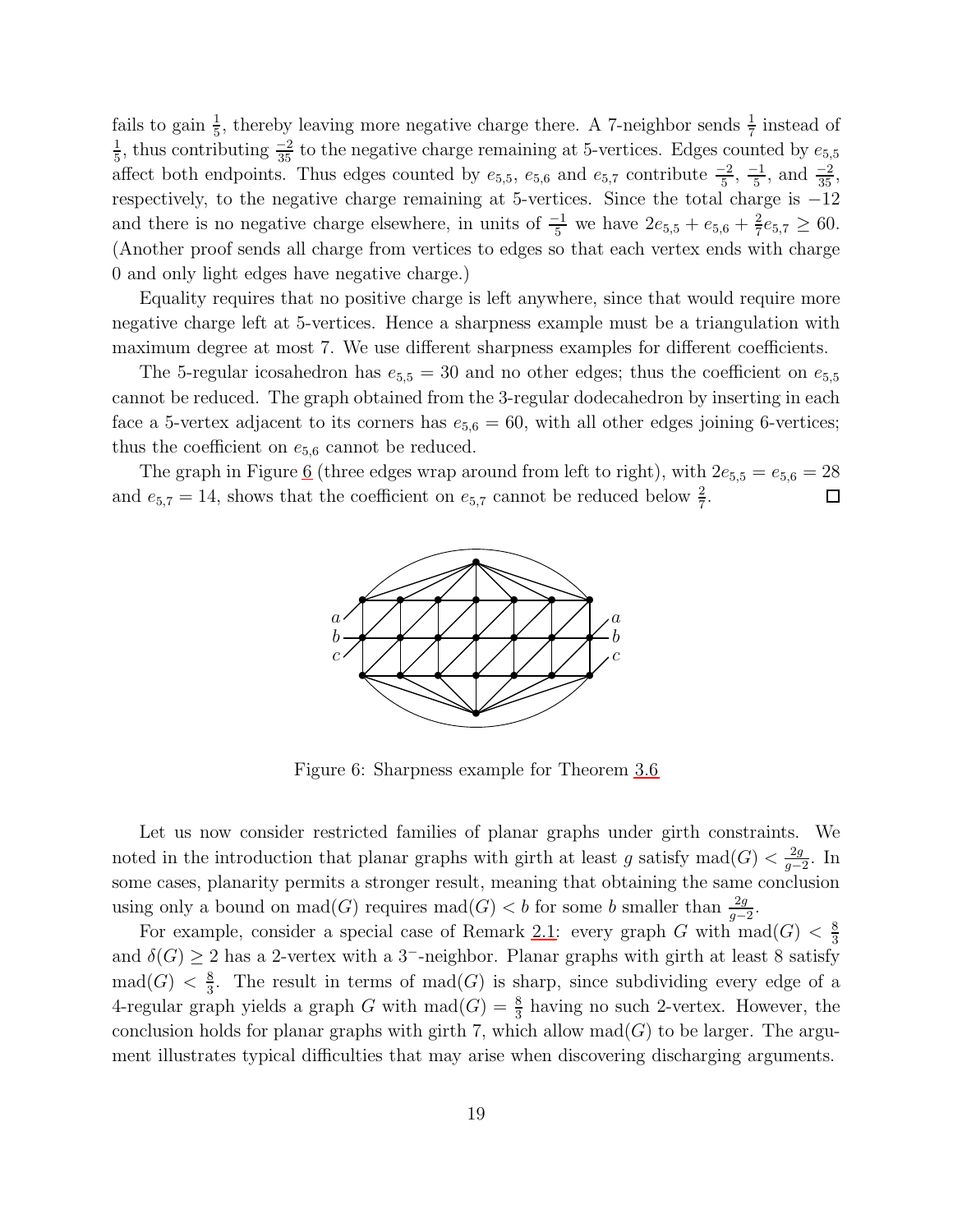<span id="page-19-0"></span>**Lemma 3.7.** Every planar graph G with girth at least 7 and  $\delta(G) \geq 2$  has a 2-vertex with a 3 <sup>−</sup>-neighbor.

*Proof.* Assume that G has no such configuration and use face charging. With initial charges  $2d(v) - 6$  and  $\ell(f) - 6$ , when G has girth at least 7 the only objects with negative initial charge are 2-vertices. Let each 2-vertex take  $\frac{1}{2}$  from each neighbor and each incident face. To complete the proof, we check that all vertices and faces end with nonnegative charge.

The discharging rule ensures that 2-vertices end with charge 0. Since 3-vertices have no 2-neighbors, their charge remains 0. For  $j \geq 4$ , a j-vertex may lose  $\frac{1}{2}$  along each edge and ends with charge at least  $2j-6-\frac{j}{2}$  $\frac{j}{2}$ , which is nonnegative.

A *j*-face has at most  $\frac{j}{2}$  $\frac{1}{2}$  incident 2-vertices, since 2-vertices are not adjacent. Hence a j-face has final charge at least  $j-6-\frac{1}{2}$  $rac{1}{2}$  $rac{1}{2}$  $\frac{j}{2}$ , which is nonnegative for  $j \geq 8$ . To help the 7-faces, we add another discharging rule. When adjacent  $4^+$ -vertices form an edge  $e$ , direct the charge  $\frac{1}{2}$  that each could send to a 2-neighbor so that instead the two faces bounded by e each receive  $\frac{1}{2}$ . Now when a 7-face gives away  $\frac{3}{2}$  to three 2-vertices, it recovers  $\frac{1}{2}$  from the two adjacent 4<sup>+</sup>-vertices on its boundary and ends with charge 0.  $\Box$ 



Figure 7: Discharging for Lemma [3.7](#page-19-0)

This proof illustrates both "redirection" of transmitted charge and the phenomenon of designing discharging rules initially to make deficient vertices or faces happy but discovering later that additional rules are then needed to repair others that lost too much. It turns out that balanced charging, where 2-vertices and 3-vertices both need charge, yields a simpler discharging proof of this result; see Exercise [3.16.](#page-25-1)

Lemma [3.7](#page-19-0) yields a stronger result for planar graphs with girth 7 than is possible for the corresponding bound on  $\text{mad}(G)$ . A graph G is *dynamically k-choosable* if for every kuniform list assignment  $L$ , there is a dynamic  $L$ -coloring of  $G$ , meaning a proper  $L$ -coloring with the additional property that the neighbors of a vertex cannot all have the same color if the vertex has degree at least 2. By showing that the configuration in Lemma [3.7](#page-19-0) (a 2-vertex with a 3<sup>−</sup>-neighbor is reducible (Exercise [3.17\)](#page-25-2), Kim and Park [\[89\]](#page-47-7) showed that every planar graph with girth at least 7 is dynamically 4-choosable. This result is sharp, since it is well known that there are planar graphs that are not 4-choosable (Voigt [\[121\]](#page-49-6)), and subdividing every edge of such a planar graph yields a planar graph with girth 6 that is not dynamically 4-choosable.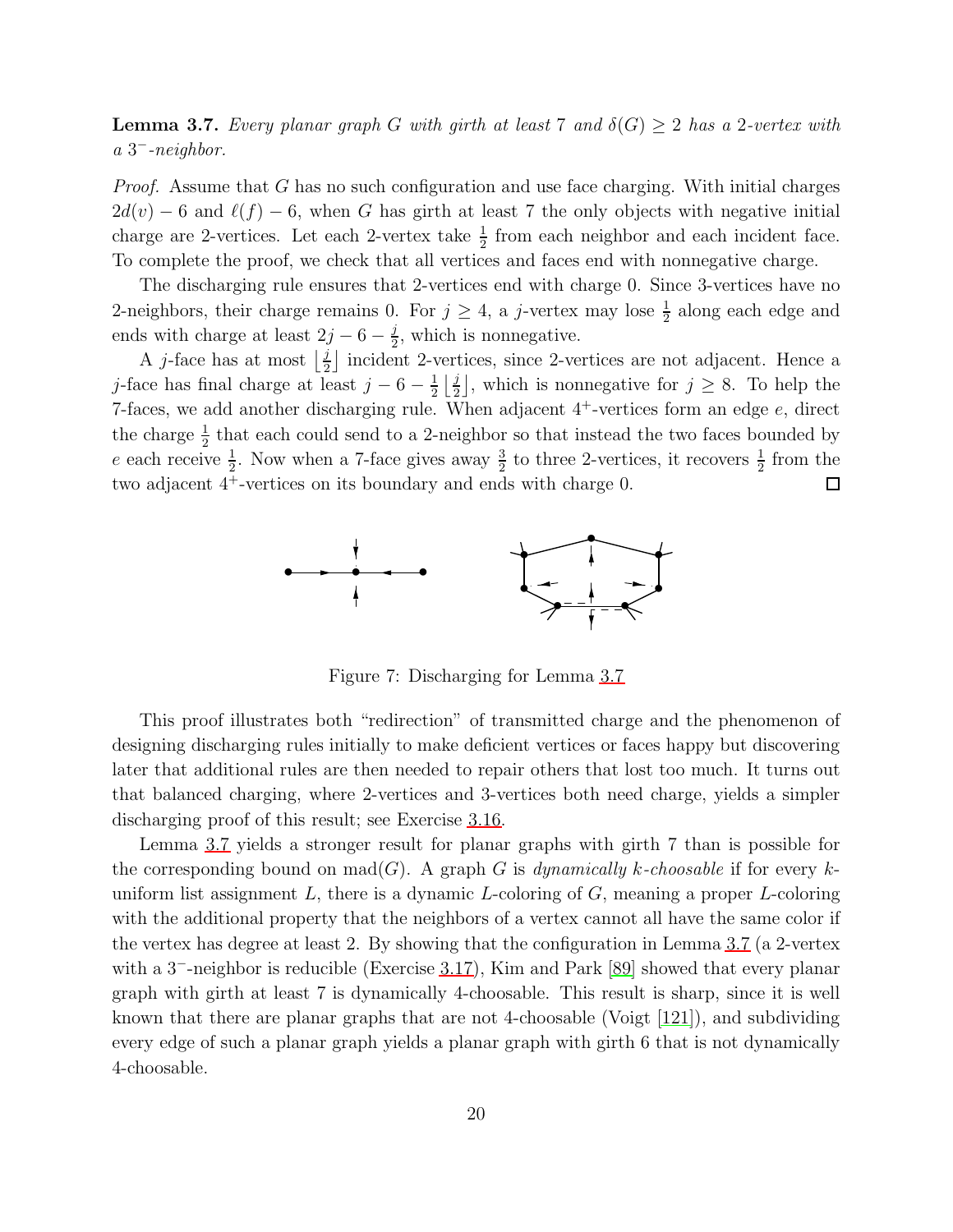Lemma [3.7](#page-19-0) also has an application to acyclic coloring. Configurations consisting of a 1<sup>−</sup> vertex or a 2-vertex with a 3<sup>−</sup>-neighbor are reducible for acyclic 4-choosability, so this holds for planar graphs with girth at least 7. Grünbaum [\[72\]](#page-47-2) conjectured that all planar graphs are acyclically 5-colorable. This was proved by Borodin [\[16\]](#page-44-8) after successive improvements to Grünbaum's initial upper bound of 9. The bound of 5 is sharp, even among bipartite planar graphs [\[90\]](#page-47-8) (Exercise [3.18\)](#page-25-3). Borodin's proof used discharging with some 450 reducible configurations but no computers, an enormous effort.

Borodin et al. [\[26\]](#page-45-7) conjectured the stronger statement that all planar graphs are in fact acyclically 5-choosable. Toward the conjecture, Borodin and Ivanova [\[35\]](#page-45-8) proved that planar graphs without 4-cycles are acyclically 5-choosable. In [\[34\]](#page-45-9), only special 4-cycles are forbidden. Montassier, Raspaud, and Wang [\[100\]](#page-48-4) conjectured that planar graphs without 4 cycles are acyclically 4-choosable and proved this in some cases; it holds when both 4-cycles and 5-cycles are forbidden [\[36,](#page-45-10) [47\]](#page-46-8).

Larger girth (or smaller  $\text{mad}(G)$ ) makes acyclic coloring easier. We have already observed that planar graphs with girth at least 7 are acyclically 4-choosable; Montassier [\[99\]](#page-48-5) proved that girth at least 5 suffices, while Borodin et al. [\[25\]](#page-45-11) proved that girth at least 7 yields acyclic 3-choosability. We saw in Theorem [2.3](#page-5-3) that  $\text{mad}(G) < 3$  yields acyclic 6-choosability. The condition holds for planar graphs with girth at least 6, but using planarity allows us to relax the girth restriction. For planar graphs with girth at least 5, we prove a structure theorem that yields acyclic 6-choosability and has other applications. Note that for planar graphs with girth 5 and minimum degree 3, it guarantees an edge of weight 6.

<span id="page-20-0"></span>**Lemma 3.8** (Cranston–Yu [\[59\]](#page-46-9)). If G is a planar graph with girth at least 5 and  $\delta(G) \geq 2$ , then  $G$  has a 2-vertex with a  $5^-$ -neighbor or a 5-face whose incident vertices are four 3vertices and a 5<sup>-</sup>-vertex.

*Proof.* (sketch) Let G be such a graph containing none of the specified configurations. Assign charges by balanced charging; discharging will make all vertices and faces happy when the specified configurations do not occur.

(R1) Each 3<sup>-</sup>-vertex v takes  $\frac{4-d(v)}{d(v)}$  from each incident face.

(R2) Each 6<sup>+</sup>-vertex v gives  $\frac{d(v)-4}{d(v)}$  to each incident face.

The rules immediately make each vertex happy (5-vertices end positive), and it remains only to check that each face ends happy. The configurations in Figure [8](#page-21-0) show faces that end with charge 0; Exercise [3.19](#page-25-4) requests the verification that other faces end happy.  $\Box$ 

#### <span id="page-20-1"></span>**Theorem 3.9.** If G is a planar graph with girth at least 5, then G is acyclically  $6$ -choosable.

Proof. Since a 1<sup>-</sup>-vertex lies in no cycle, its color need only avoid that of its (possible) neighbor. Hence a 1<sup>-</sup>-vertex is reducible for  $a_{\ell}(G) \leq 6$ , and we may assume  $\delta(G) \geq 2$ . It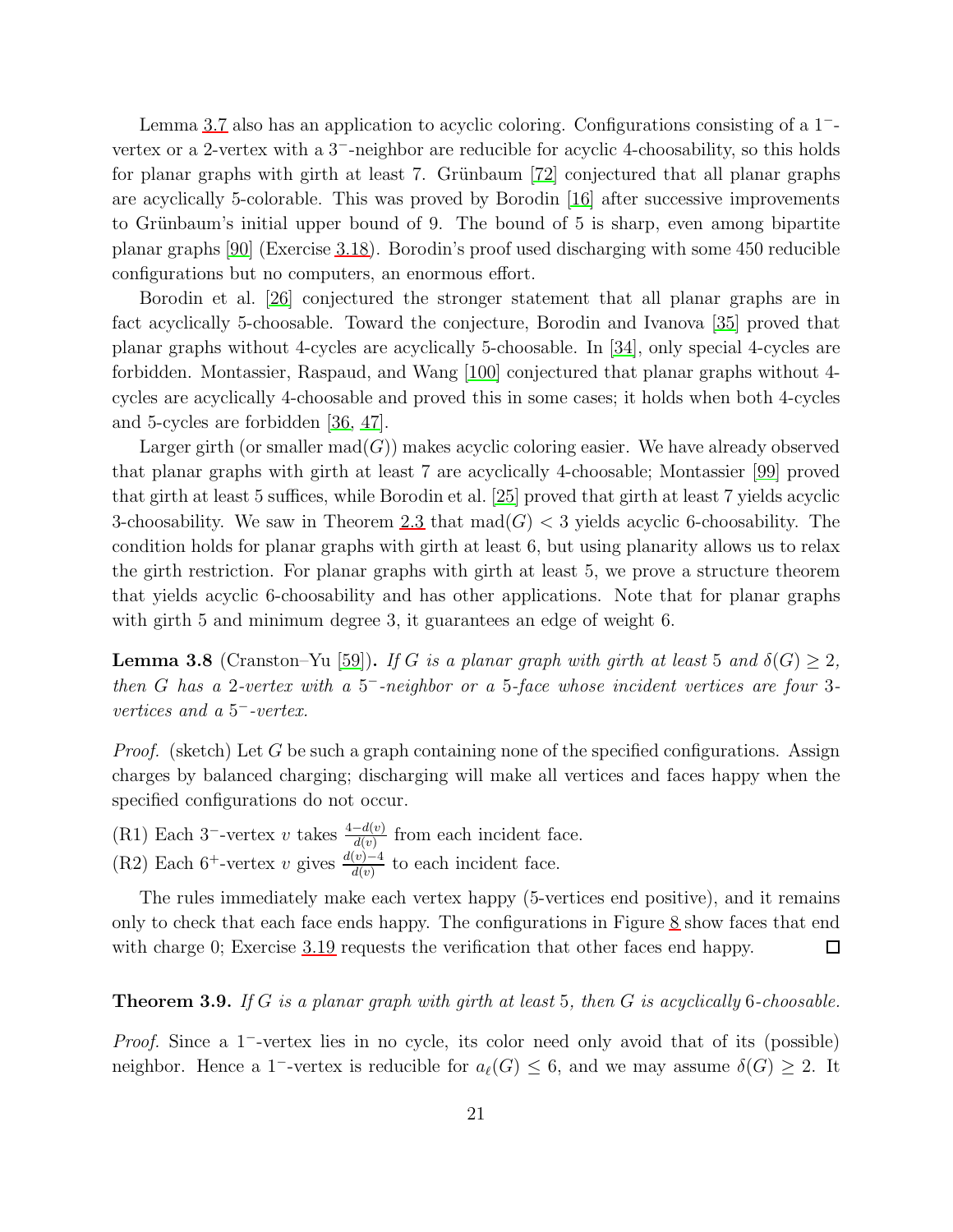

<span id="page-21-0"></span>Figure 8: Sharp configurations for Lemma [3.8](#page-20-0)

therefore suffices to show that the configurations in Lemma [3.8](#page-20-0) are reducible for  $a_{\ell}(G) \leq 6$ . Let  $L$  be a 6-uniform list assignment for  $G$ .

First consider a 2-vertex v with a 5<sup>-</sup>-neighbor u. Let  $\phi$  be an acyclic L-coloring of  $G-v$ . If the colors on  $N_G(v)$  are distinct, then color v with a color in  $L(v)$  other than those. If the colors on  $N(v)$  are equal, then color v with a color not used on  $N_G(v) \cup N_{G-v}(u)$ . Since  $|N_{G-v}(u)| \leq 4$ , this forbids at most five colors, and a color remains available in  $L(v)$ . Now there are no 2-colored cycles in  $G - v$  and none through v.

For the remaining configuration, let  $v_1, v_2, v_3, v_4, w$  be the vertices on a 5-face, with each  $v_i$  of degree 3 and  $d(w) \leq 5$ . Let  $x_i$  be the neighbor of  $v_i$  outside the 5-cycle (see Figure [9\)](#page-21-1).



<span id="page-21-1"></span>Figure 9: Reducible configurations for Theorem [3.9](#page-20-1)

Let  $\phi$  be an acyclic L-coloring of  $G - \{v_2, v_3\}$ . We consider three cases, depending on whether  $\phi$  uses one color or two colors on  $N_G(v_2)$  and on  $N_G(v_3)$ . (a) If  $\phi(v_1) \neq \phi(x_2)$  and  $\phi(v_4) \neq \phi(x_3)$ , then choose  $\phi(v_2)$  and  $\phi(v_3)$  distinct and outside  $\{\phi(v_1), \phi(x_2), \phi(x_3), \phi(v_4)\}.$ (b) If  $\phi(v_1) = \phi(x_2)$  but  $\phi(v_4) \neq \phi(x_3)$ , then choose  $\phi(v_2) \notin {\phi(w), \phi(x_1), \phi(x_2)}$  and  $\phi(v_3) \notin {\phi(v_4), \phi(x_3), \phi(v_2), \phi(v_1)}$ . (c) If  $\phi(v_1) = \phi(x_2)$  and  $\phi(v_4) = \phi(x_3)$ , then choose  $\phi(v_2) \notin {\phi(w), \phi(v_1), \phi(x_1), \phi(v_4)}$  and  $\phi(v_3) \notin {\phi(v_2), \phi(v_4), \phi(w), \phi(x_4)}$ . In each case, the coloring is proper, and the new vertices lie in no 2-colored cycle.  $\Box$ 

We will not discuss the proof of the Four Color Theorem here. It is well known that after a hundred years of failed attempts, Appel and Haken (working with Koch) found "an unavoidable set of reducible configurations" using the discharging method. The discharging rules and reducibility arguments were far more complicated than anything we present here. The initial proof involved 1936 reducible configurations. The unavoidable set was generated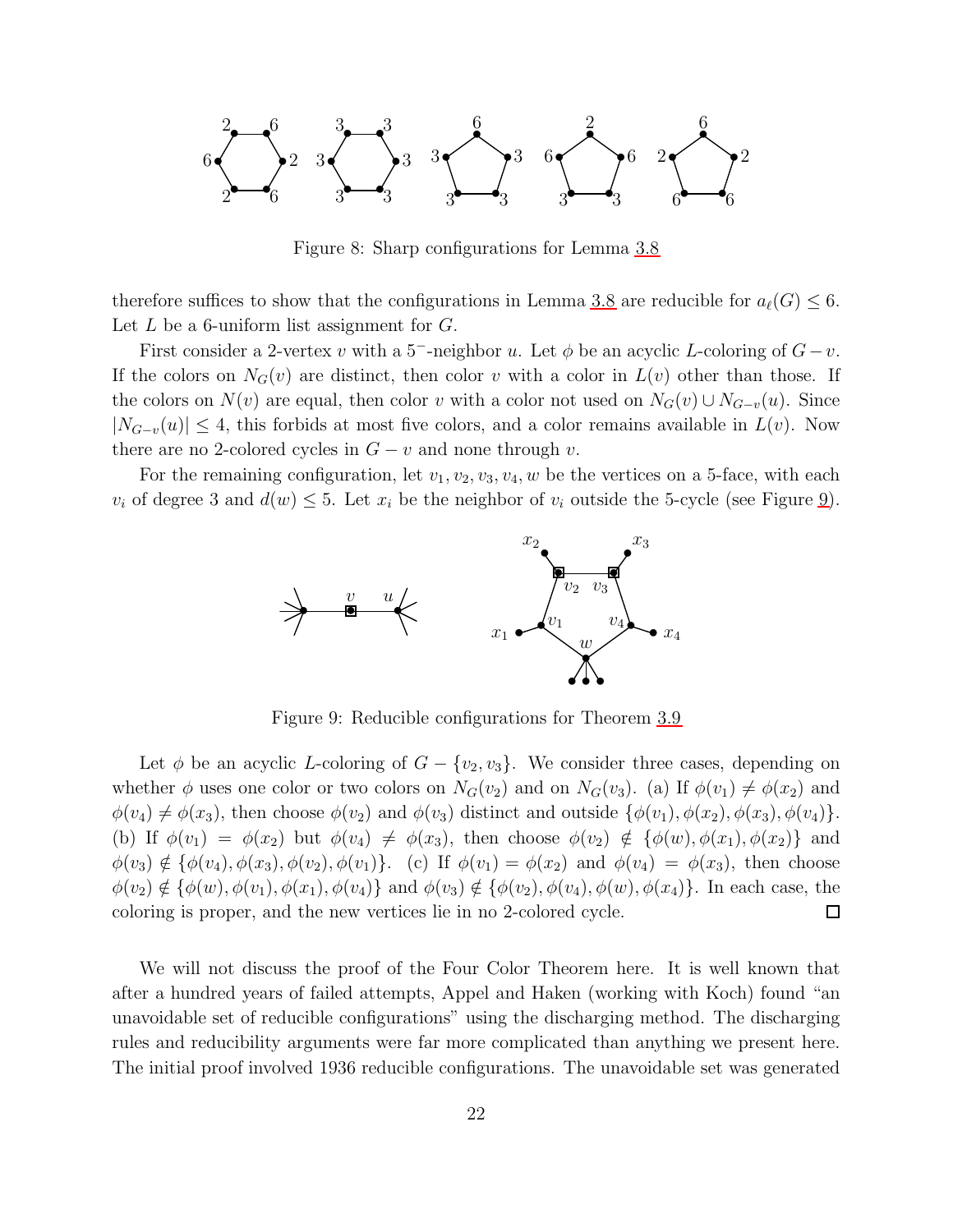by hand, but reducibility was checked by computer. The publication comprised nearly 140 pages in two papers [\[7,](#page-44-9) [9\]](#page-44-10) plus over 400 pages of microfiche that became a 741-page book [\[8\]](#page-44-11).

Some people objected to the use of computers, but the proof is now generally accepted. Robertson, Sanders, Seymour, and Thomas [\[103\]](#page-48-6) looked for a simpler proof but eventually used the same approach. Their unavoidable set had only 633 configurations and 32 discharging rules, but they still needed a computer. With the increases in computing power and simpler arguments, their proof ran in only 20 minutes instead of the original 1200 hours.

With the Four Color Theorem proved, attention has turned to making use of it (a notable example is Robertson, Seymour, and Thomas [\[104\]](#page-48-7) using it to prove the case  $k = 6$  of Hadwiger's Conjecture, for which they won the 1994 Fulkerson Prize) and to understanding which planar graphs are 3-colorable. Computationally, testing 3-colorability of a planar graph is NP-hard [\[110\]](#page-48-8), but many sufficient conditions are known.

The most natural condition is to increase the girth; already Grötzsch [\[71\]](#page-47-9) proved that planar graphs with girth at least 4 are 3-colorable. There have been a number of proofs of this ([\[62,](#page-46-10) [92,](#page-48-9) [112,](#page-48-10) [114\]](#page-49-7)), all using discharging at some point. Thomassen [\[114\]](#page-49-7) showed that girth at least 5 suffices for 3-choosability.

Steinberg [\[109\]](#page-48-11) conjectured that every planar graph without 4-cycles or 5-cycles is 3 colorable. Eventually, Cohen-Addad et al. [\[51\]](#page-46-11) found counterexamples. Results on this family can be compared with the family where  $\text{mad}(G) < 4$ ; see Exercise [3.21.](#page-25-5)

During the 40 years between [\[109\]](#page-48-11) and [\[51\]](#page-46-11), many papers used discharging to prove 3 colorability under various conditions excluding sets of cycle lengths. For example, Borodin et al. [\[28\]](#page-45-12) proved that excluding cycles of lengths 4 through 7 suffices. Earlier, Borodin [\[21\]](#page-44-12) and Sanders and Zhao [\[105\]](#page-48-12) proved that excluding 4-cycles and faces of lengths 5 through 9 is sufficient. The traditional proof (presented in the survey [\[23\]](#page-44-0)) uses balanced charging, but face charging yields a somewhat simpler proof.

<span id="page-22-0"></span>**Lemma 3.10** ([\[21\]](#page-44-12)). Every plane graph G with  $\delta(G) \geq 3$  has two 3-faces with a common edge, or a j-face with  $4 \leq j \leq 9$ , or a 10-face whose vertices all have degree 3.

*Proof.* Let G be a plane graph with  $\delta(G) \geq 3$  having none of the listed configurations. Use face charging: assign charge  $2d(v) - 6$  to each vertex v and charge  $\ell(f) - 6$  to each face f. The total charge is  $-12$ .

Since no faces have lengths 4 through 9, the only objects with initial negative charge are triangles; they begin with charge −3. Each triangle takes 1 from each neighboring face. To repair faces that may lose too much, each face  $f$  takes 1 from each incident  $4^+$ -vertex lying on at least one triangle sharing an edge with  $f$  (see Figure [10\)](#page-23-0).

We have made 3-faces happy, and 3-vertices remain at charge 0. Other vertices remain happy because 3-faces do not share edges. For  $j \geq 4$ , a j-vertex loses charge at most  $\frac{2j}{3}$  $\frac{2j}{3}$ and ends with at least  $\lceil \frac{4j}{3} \rceil$  $\frac{4j}{3}$  | - 6, which is nonnegative for  $j \geq 4$ .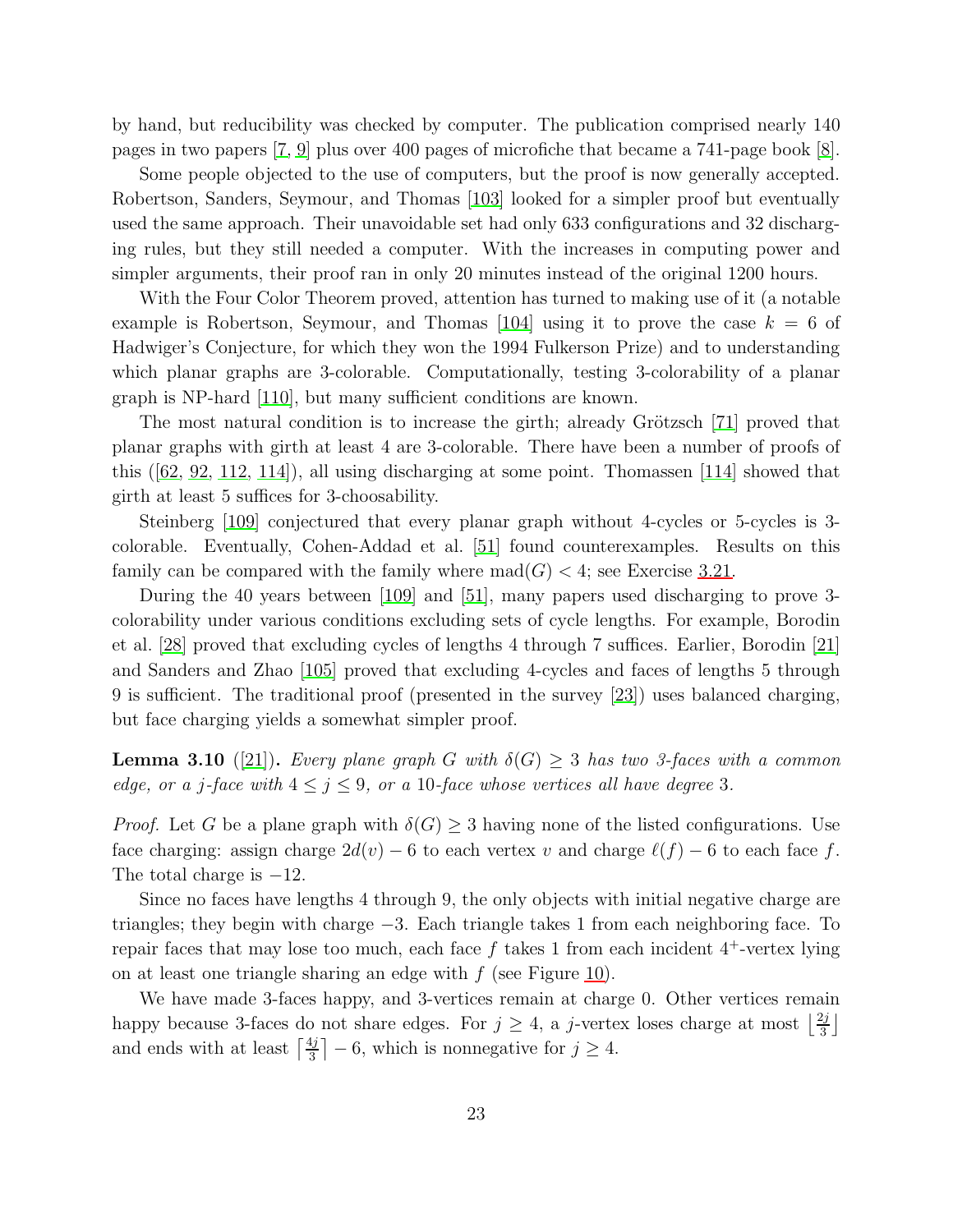Now consider a j-face f for  $j \geq 10$ . It loses 1 for every path along its boundary such that the neighboring faces are triangles and the endpoints have degree 3; f gives 1 to each of those faces but regains 1 from each intervening vertex. If an endpoint of a maximal such path has degree at least 4, then there is no net loss. Hence the net loss for f is at most  $\frac{1}{2}$  $\frac{j}{2}$ , and the final charge is at least  $\left[\frac{j}{2}\right]$  $\lfloor \frac{j}{2} \rfloor - 6$ , which is nonnegative when  $j \ge 11$ .

Hence negative charge can occur only at 10-faces. A 10-face f must lose more than 4 to become negative. This requires five paths through which  $f$  loses 1. The paths must be single edges sharing no vertices, and all the vertices incident to  $f$  must have degree 3. □



<span id="page-23-0"></span>Figure 10: Discharging for Lemma [3.10](#page-22-0)

**Theorem 3.11** ([\[21,](#page-44-12) [105\]](#page-48-12)). Every plane graph having no 4-cycle and no j-face with  $5 \le j \le 9$ is 3-colorable.

*Proof.* A smallest counterexample G must be 4-critical, and hence it has minimum degree at least 3 and is 2-connected. Since there is no 4-cycle, no two 3-faces share an edge. By Lemma [3.10,](#page-22-0) we may thus assume that G is embedded with at least one 10-face  $C$ , whose vertices all have degree 3. Let f be a proper 3-coloring of  $G-V(C)$ . Since each vertex on C has exactly one neighbor outside  $C$ , two colors remain available at each vertex of  $C$ . Since even cycles are 2-choosable, the coloring can be completed. 口

**Exercise 3.1.** Let G be a simple plane graph with  $\delta(G) \geq 3$ . Prove that G has a 3-vertex on a 5 <sup>−</sup>-face or a 5−-vertex on a triangle.

Exercise 3.2. (Lebesgue [\[94\]](#page-48-13)) Strengthen the previous exercise by proving that every plane graph G with  $\delta(G) \geq 3$  contains a 3-vertex on a 5<sup>-</sup>-face, a 4-vertex on a 3-face, or a 5-vertex with four incident 3-faces. (Comment: Lebesgue phrased the proof only for 3-connected plane graphs.)

Exercise 3.3. Construct planar graphs to show that the bounds in Lemma [3.2](#page-13-0) are sharp. That is, none of the values 10, 7, 6 can be reduced in the statement that normal plane maps have a 3-vertex with a 10−-neighbor, a 4-vertex with a 7−-neighbor, or a 5-vertex with a 6−-neighbor.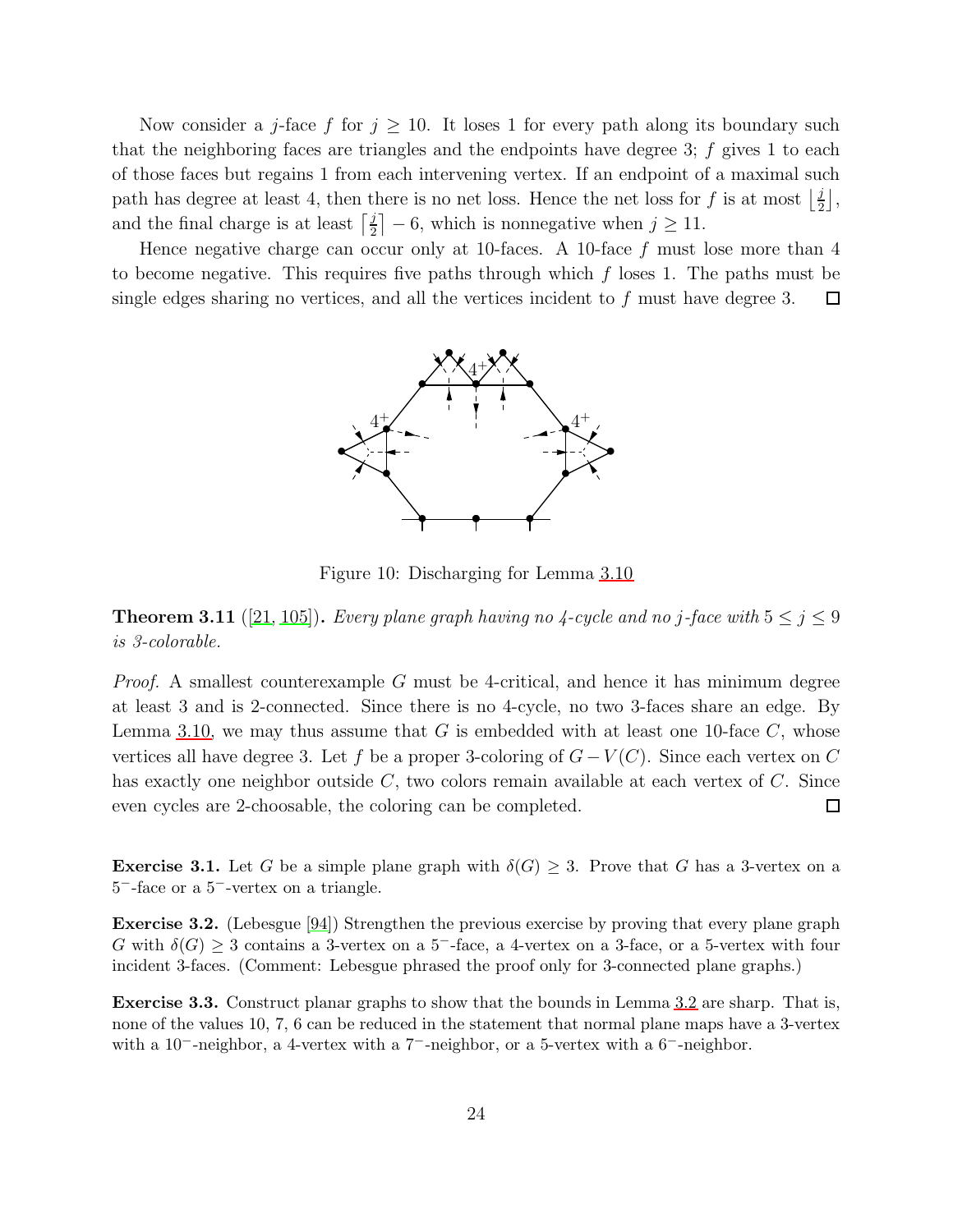Exercise 3.4. Prove that planarity is needed in Lemma [3.2](#page-13-0) by showing that a graph G with  $\text{mad}(G) < 6$  and  $\delta(G) = 5$  need not have a 5-vertex with any 6<sup>-</sup>-neighbor.

<span id="page-24-0"></span>Exercise 3.5. Prove that requiring minimum degree 5 in Theorem [3.4](#page-15-0) is necessary, by constructing for each  $k \in \mathbb{N}$  a planar graph with minimum degree 4 having no triangle with weight at most k.

Exercise 3.6. (Cranston [\[52\]](#page-46-12)) Let G be a plane graph with  $\Delta(G) \geq 7$ . Prove that G has either two 3-faces with a common edge or an edge with weight at most  $\Delta(G) + 2$ . Conclude that if G is a plane graph with  $\Delta(G) \geq 7$  and no two 3-faces sharing an edge, then G is  $(\Delta(G) + 1)$ -edgechoosable. (Hint: Use balanced charging. Comment: Cranston proved that the same conditions are also sufficient when  $\Delta(G) \geq 6$ , which implies several earlier results.)

**Exercise 3.7.** The argument in Remark [2.1](#page-4-1) shows that  $\frac{12}{5}$  is the largest b such that mad(G) < b guarantees adjacent 2-vertices in G. Note that  $\text{mad}(G) < \frac{12}{5}$  when G is planar with girth at least 12. Prove that planar graphs with girth at least 11 have adjacent 2-vertices, and provide a construction to show that the conclusion fails for some planar graph with girth 10.

**Exercise 3.8.** (Grünbaum [\[72\]](#page-47-2)) Prove that if a planar graph has no edges joining 5-vertices, then it has at least 60 edges whose endpoints have degrees 5 and 6.

**Exercise 3.9.** Planar graphs with girth at least 6 satisfy  $\text{mad}(G) < 3$ , so by Lemma [1.3](#page-1-0) each such graph has a 2-vertex with a 5−-neighbor. Show that this is sharp even for planar graphs by constructing a planar graph with girth 6 having no edge of weight at most 6.

Exercise 3.10. Determine whether a planar graph with girth at least 4 and minimum degree 3 must have a 3-vertex with a 4<sup>-</sup>-neighbor. Construct a planar graph  $G_k$  with girth 4 and minimum degree 3 in which the distance between 3-vertices is at least k. Construct a planar graph  $H_k$  with minimum degree 5 in which the distance between 5-vertices is at least  $k$ .

**Exercise 3.11.** Let G be a graph with  $\delta(G) = 3$  and  $\text{mad}(G) < \frac{10}{3}$  $\frac{10}{3}$ . Prove that G has a 3-vertex whose neighbors have degree-sum at most 10. Prove that this result is sharp even in the family of planar graphs with girth at least 5 by constructing such a graph in which no 3-vertex has three 3-neighbors. (Comment: G. Tardos constructed such a graph with 98 vertices.)

Exercise 3.12. (Borodin [\[22\]](#page-44-13)) Prove that every planar graph with minimum degree 5 contains two 3-faces sharing an edge with weight at most 11. (Hint: Use vertex charging, with 5-vertices taking 1  $\frac{1}{2}$  from incident 4<sup>+</sup>-faces and the remaining needed charge from  $7^+$ -neighbors.)

Exercise 3.13. Prove that every plane triangulation with minimum degree 5 has two 3-faces sharing an edge such that the non-shared vertices have degree-sum at most 11. (Hint: Use vertex charging; 6-vertices that give charge to 5-neighbors will need charge from 7+-neighbors. Comment: Albertson [\[4\]](#page-44-14) used this configuration in a proof that  $\alpha(G) \geq \frac{2n}{9}$  when G is an *n*-vertex planar graph with no separating triangle, without using the Four Color Theorem or the language of discharging.)

<span id="page-24-1"></span>Exercise 3.14. Prove inductively that every planar graph decomposes into three forests. (Hint: Reduce to triangulations, and then apply the induction hypothesis to a smaller graph obtained by deleting a light vertex and triangulating the resulting face. There are a number of cases when the deleted vertex has degree 5, depending on the usage of the two added edges.) Use Lemma [3.5](#page-16-0) and more detailed analysis to prove that the third forest can be guaranteed to have maximum degree at most 9. (Comment: The second part of this exercise is long. See Balogh et al. [\[10\]](#page-44-7) for maximum degree at most 8.)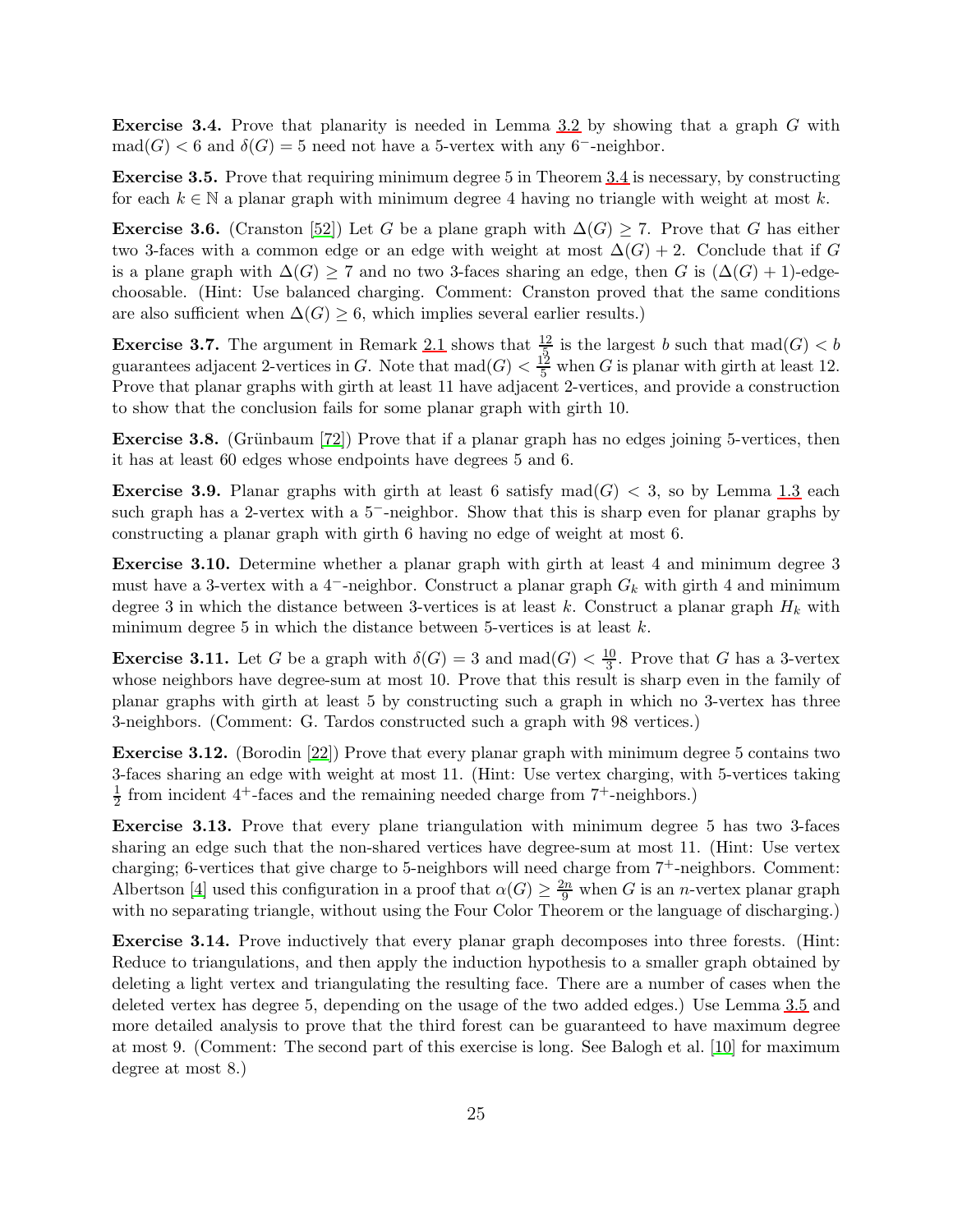**Exercise 3.15.** Let G be a planar graph with  $\delta(G) = 5$ . With  $e_{i,j}$  denoting the numbers of edges with endpoints of degrees  $i$  and  $j$ , prove  $\frac{26}{11}e_{5,5} + e_{5,6} \ge 60$ . (Comment: Borodin and Sanders [\[42\]](#page-45-6) proved the stronger result  $\frac{7}{3}e_{5,5} + e_{5,6} \ge 60$ ; the coefficients are sharp.)

<span id="page-25-1"></span>Exercise 3.16. Reprove Lemma [3.7](#page-19-0) by using balanced charging to prove that every planar graph with girth at least 7 and minimum degree at least 2 has a 2-vertex adjacent to a 3−-vertex. Prove that the conclusion does not always hold when  $\text{mad}(G) < \frac{14}{5}$  $\frac{14}{5}$  (thus planarity is needed). Show that the conclusion does not hold for all planar graphs with girth 6.

<span id="page-25-2"></span>Exercise 3.17. (Kim–Park [\[89\]](#page-47-7)) Prove that among the planar graphs with girth at least 7, a minimal graph that is not dynamically 4-choosable cannot contain a 2-vertex with a 3−-neighbor. (Comment: With Lemma [3.7,](#page-19-0) this proves that every planar graph with girth at least 7 is dynamically 4-choosable. Note that  $\text{mad}(G) < \frac{14}{5}$  when G is planar with girth at least 7, but  $\text{mad}(G) < \frac{14}{5}$ is not sufficient for dynamic 4-choosability.)

<span id="page-25-3"></span>**Exercise 3.18.** (Grünbaum [\[72\]](#page-47-2), Kostochka–Mel'nikov [\[90\]](#page-47-8)) Prove that the two graphs in Figure [11](#page-25-6) are not acylically 4-colorable. The half-edges leaving the figure on the right lead to an additional vertex having the same neighborhood as the central vertex.



<span id="page-25-6"></span>Figure 11: Graphs that are not acyclically 4-colorable

<span id="page-25-4"></span>Exercise 3.19. Complete the proof of Lemma [3.8.](#page-20-0)

Exercise 3.20. (Dvořak–Kawarabayashi–Thomas [\[62\]](#page-46-10)) Let C be the outer boundary in a 2connected triangle-free plane graph G that is not a cycle. If C has length at most 6, and every vertex not on  $C$  has degree at least 3, then  $G$  contains a bounded 4-face or a proper 5-face, where a 5-face is proper if (at least) four of its vertices have degree 3 and are not on C. (Comment: This result was used in  $[62]$  to give a new proof of Grötzsch's Theorem  $[71]$  that triangle-free planar graphs are 3-colorable. The proof in [\[62\]](#page-46-10) used vertex charging, but using face charging is simpler.)

<span id="page-25-5"></span>**Exercise 3.21.** Let G be a plane graph having no 4-cycle and no face with length in  $\{4, \ldots, k\}$ . Use discharging to prove that the average face length in G is at least  $6 - \frac{18}{k+4}$ . Conclude that  $\text{mad}(G) < 3 + \frac{9}{2k-1}$ . In particular,  $\text{mad}(G) < 4$  when G is a plane graph having no 4-face or 5-face.

<span id="page-25-0"></span>Exercise 3.22. (Wu [\[128\]](#page-49-4)) Strengthen Lemma [5.7](#page-40-0) to show that every planar graph contains an edge of weight at most 15 or a 2-alternating cycle such that some high-degree vertex on the cycle has an additional 2-neighbor outside the cycle. Conclude that  $\text{la}(G) = \left[\frac{1}{2}\Delta(G)\right]$  for every planar graph G with  $\Delta(G) \geq 13$ .

Exercise 3.23. Construct a planar graph with no 5-cycle and a planar graph with no 4-cycle that are not 3-colorable.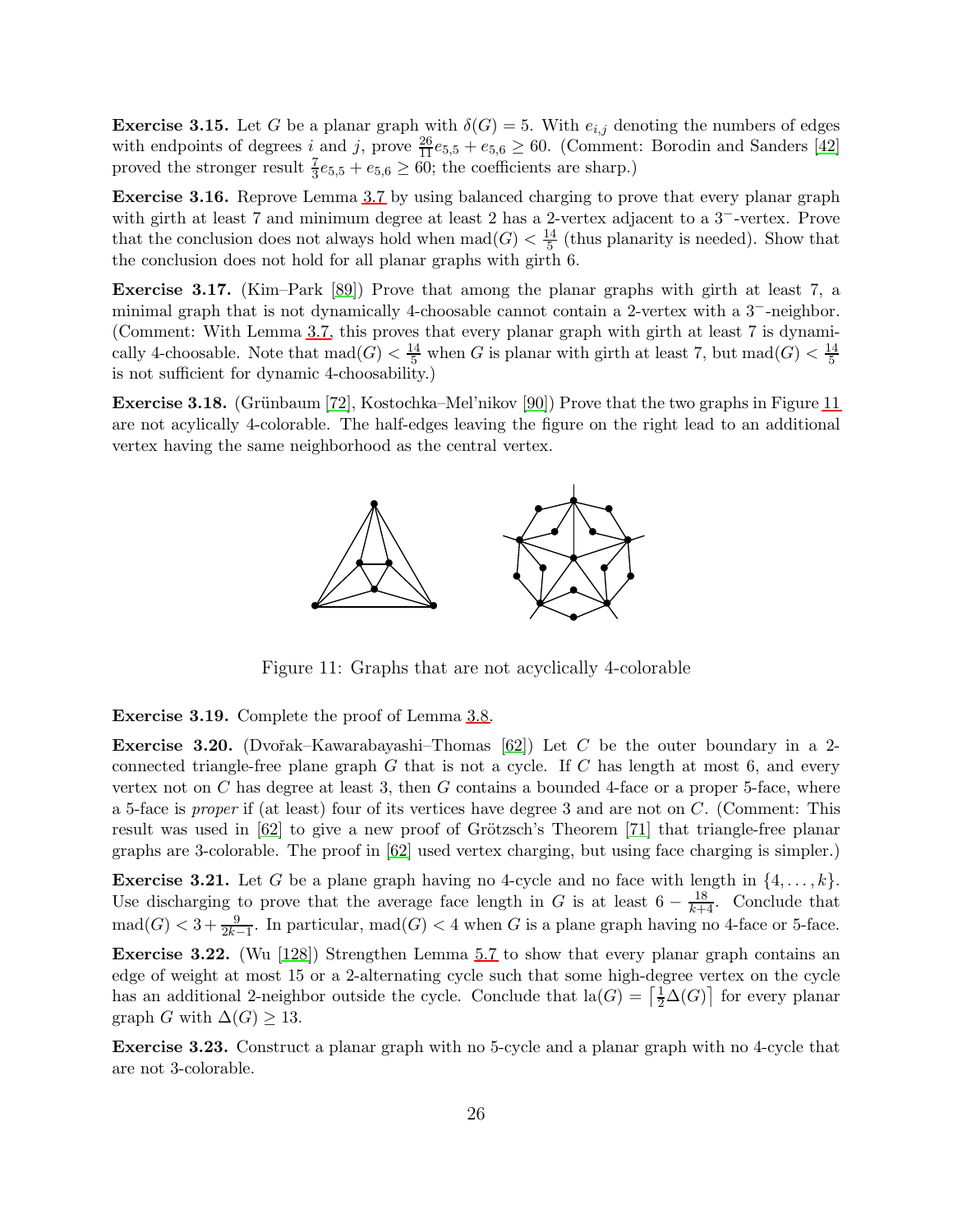### 4 List Coloring

List coloring (Definition [1.7\)](#page-3-0) was invented in the 1970s by Vizing  $|120|$  and by Erdős, Rubin, and Taylor [\[64\]](#page-46-13). As we noted, reducibility arguments for a coloring property often extend to reducibility for the corresponding list coloring property, especially when made just by choosing colors for vertices in a particular order. For example, the famous result of Brooks [\[44\]](#page-45-13) that  $\chi(G) \leq \Delta(G)$  when G is a connected graph that is not a complete graph or odd cycle was strengthened to  $\chi_{\ell}(G) \leq \Delta(G)$  for such graphs in [\[120\]](#page-49-8) and in [\[64\]](#page-46-13) (without discharging). For planar graphs, the beautiful result by Thomassen [\[111\]](#page-48-14) that planar graphs are 5-choosable (sharp by [\[121\]](#page-49-6)) also does not use discharging. Thomassen [\[113\]](#page-49-9) also provedthat planar graphs with girth at least 5 are 3-choosable.

In this section we take a closer look at several problems involving list coloring in order to develop further techniques for discharging arguments. We begin with a useful lemma.

#### <span id="page-26-0"></span>**Lemma 4.1** ([\[64\]](#page-46-13)). Even cycles are 2-choosable.

*Proof.* We show that  $C_{2t}$  is L-colorable when every list has size 2. If the lists are identical, then choose the colors to alternate. Otherwise, there are adjacent vertices  $x$  and  $y$  such that  $L(x)$  contains a color c not in  $L(y)$ . Use c on x, and then follow the path  $C_{2t} - x$  from x to y to color the vertices other than  $x$ : at each new vertex, choose a color from its list that was not chosen for the previous vertex. Such a choice is always available, and the chosen colors satisfy every edge because the colors chosen on  $x$  and  $y$  differ.  $\Box$ 

Coloring and list-coloring have been studied extensively for squares of graphs. Given a graph G, let  $G^2$  be the graph obtained from G by adding edges to join vertices that are distance 2 apart in G. The neighbors of a vertex v in G form a clique with v in  $G^2$ , so always  $\chi(G^2) \geq \Delta(G) + 1$ . Proper coloring of  $G^2$  has also been called 2-distance coloring of G, since vertices with the same color must be separated by distance at least 2.

Kostochka and Woodall [\[91\]](#page-48-15) conjectured that always  $\chi_{\ell}(G^2) = \chi(G^2)$ . This was proved in special cases, but Kim and Park [\[88\]](#page-47-10) provided counterexamples. They used orthogonal families of Latin squares to construct a graph G for prime p such that  $G^2$  is the complete  $(2p-1)$ -partite graph  $K_{p,\ldots,p}$ ; on such graphs,  $\chi_{\ell} - \chi$  is unbounded.

Thus sufficient conditions for  $\chi_{\ell}(G^2) = \Delta(G) + 1$  hold only on special classes but establish a strong property. We present such a result to show how a discharging proof is discovered. The discharging method often begins with configurations that are easy to show reducible. A discharging proof of unavoidability of a set of such configurations starts by forbidding them. When discharging, we may encounter a situation that does not guarantee the desired final charge on some vertices. Instead of trying to adjust the discharging rules, we may try to add this configuration to the unavoidable set, allowing us to assume that it does not occur. This approach succeeds if we can show that the new configuration is reducible.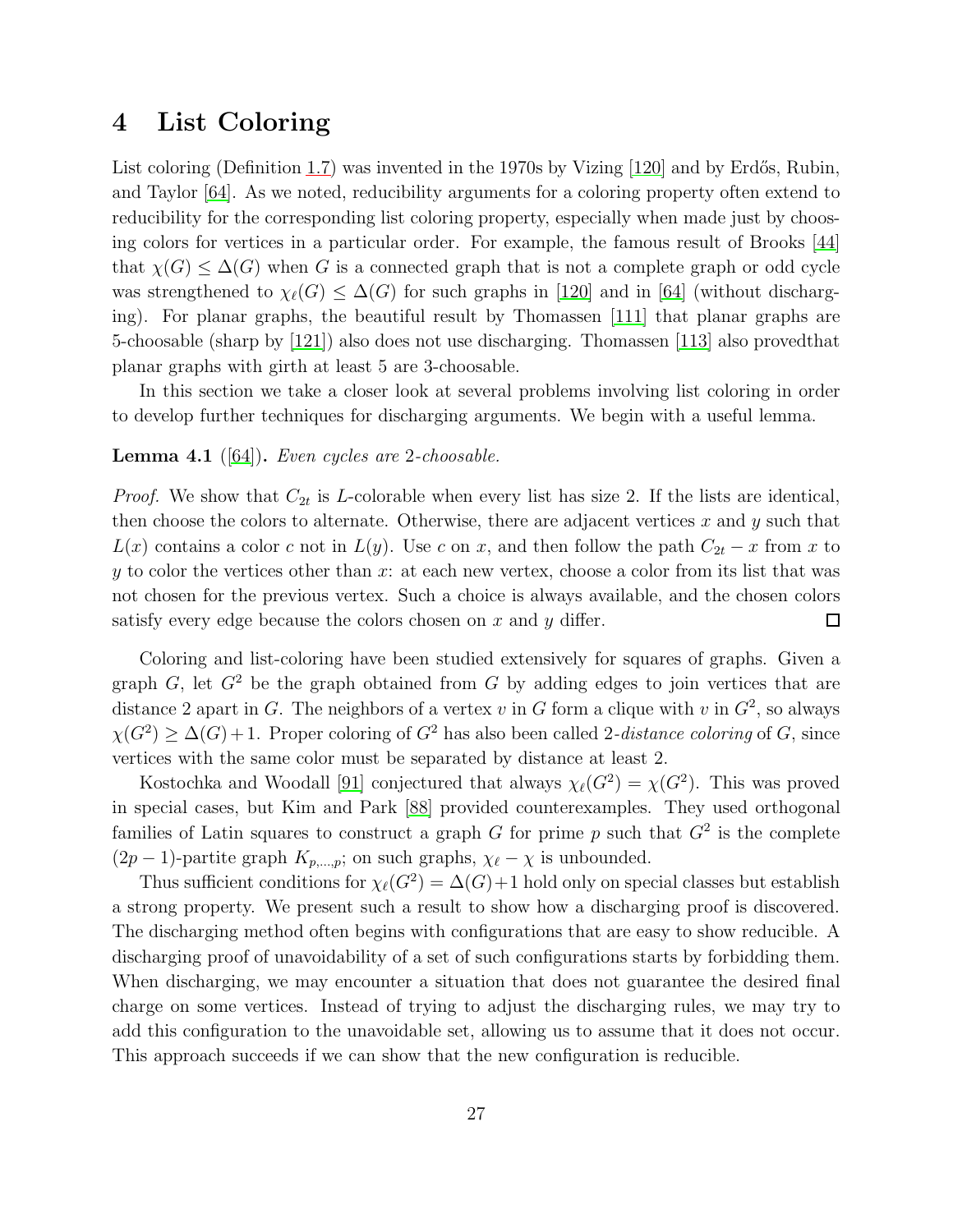We use  $N_G(v)$  for the neighborhood of a vertex v in a graph G, with  $N_G[v] = N_G(v) \cup \{v\}$ . When  $L$  is a list assignment for  $G$ , an  $L$ -coloring of a subgraph  $G'$  of  $G$  is with respect to the restriction of  $L$  to the vertices of  $G'$ .

<span id="page-27-1"></span>**Lemma 4.2** (Borodin–Ivanova–Neustroeva [\[39\]](#page-45-14)). Fix  $k \geq 4$ . Among graphs G with  $\Delta(G) \leq$ k, the following configurations are reducible for the property  $\chi_{\ell}(G^2) \leq k+1$ .

 $(A)$  a 1<sup>-</sup>-vertex,

(B) a 2-thread joining a  $(k-1)$ <sup>-</sup>-vertex and a  $(k-2)$ <sup>-</sup>-vertex,

 $(C)$  a cycle of length divisible by 4 composed of 3-threads whose endpoints have degree k.

*Proof.* Let L be a  $(k + 1)$ -uniform assignment on G; Figure [12](#page-27-0) shows (B) and (C).

If (A) occurs at a 1<sup>-</sup>-vertex v, then let  $G' = G - v$ . An L-coloring of  $G'^2$  extends to an L-coloring of  $G^2$ , because at most k colors need to be avoided at v.

If (B) occurs, then G has a path  $\langle x, u, v, y \rangle$  such that  $d(u) = d(v) = 2$ ,  $d(x) \leq k - 1$ , and  $d(y) \leq k-2$ . With distance 3 between x and y, we have  $(G - \{u, v\})^2 = G^2 - \{u, v\}$ . Let  $G' = G - \{u, v\}$ . By minimality,  $G'^2$  has an *L*-coloring  $\phi$ . In *G*, the color on *u* must avoid the colors on  $\{x, y\} \cup N_{G'}(x)$ . Since  $d(x) \leq k-1$  and  $|L(u)| = k+1$ , a color is available for u. Now the color on v must avoid those on  $\{x, y, u\} \cup N_{G'}(y)$ . Since  $d(y) \leq k - 2$  and  $|L(u)| = k + 1$ , a color is available for v.



<span id="page-27-0"></span>Figure 12: Reducible configurations in G for  $\chi_{\ell}(G^2) \leq k+1$  (with  $k=5$ )

If  $(C)$  occurs, then obtain  $G'$  from  $G$  by deleting the 2-vertices on the given cycle  $C$ . Again  $G^2$  is the subgraph of  $G^2$  induced by  $V(G')$ . Let v be a deleted vertex having a k-neighbor z in G. The color on v must avoid those on z and all  $k-2$  neighbors of z in G'. Since  $|L(v)| = k + 1$ , at least two colors are available for v. These neighbors of k-vertices on C induce an even cycle in  $G^2$ . By Lemma [4.1,](#page-26-0) we can extend the coloring of  $G'$  to these vertices. Finally, the 2-vertices at the centers of the 3-threads have only four neighbors in  $G^2$ , all of which are now colored. Since  $k \geq 4$ , a color remains available at each such vertex.  $\Box$ 

The discharging argument to guarantee these reducible configurations is our first encounter with a global notion of discharging. We introduce a pot of charge. By allowing vertices to contribute charge to the pot or draw charge from it, we permit charge to move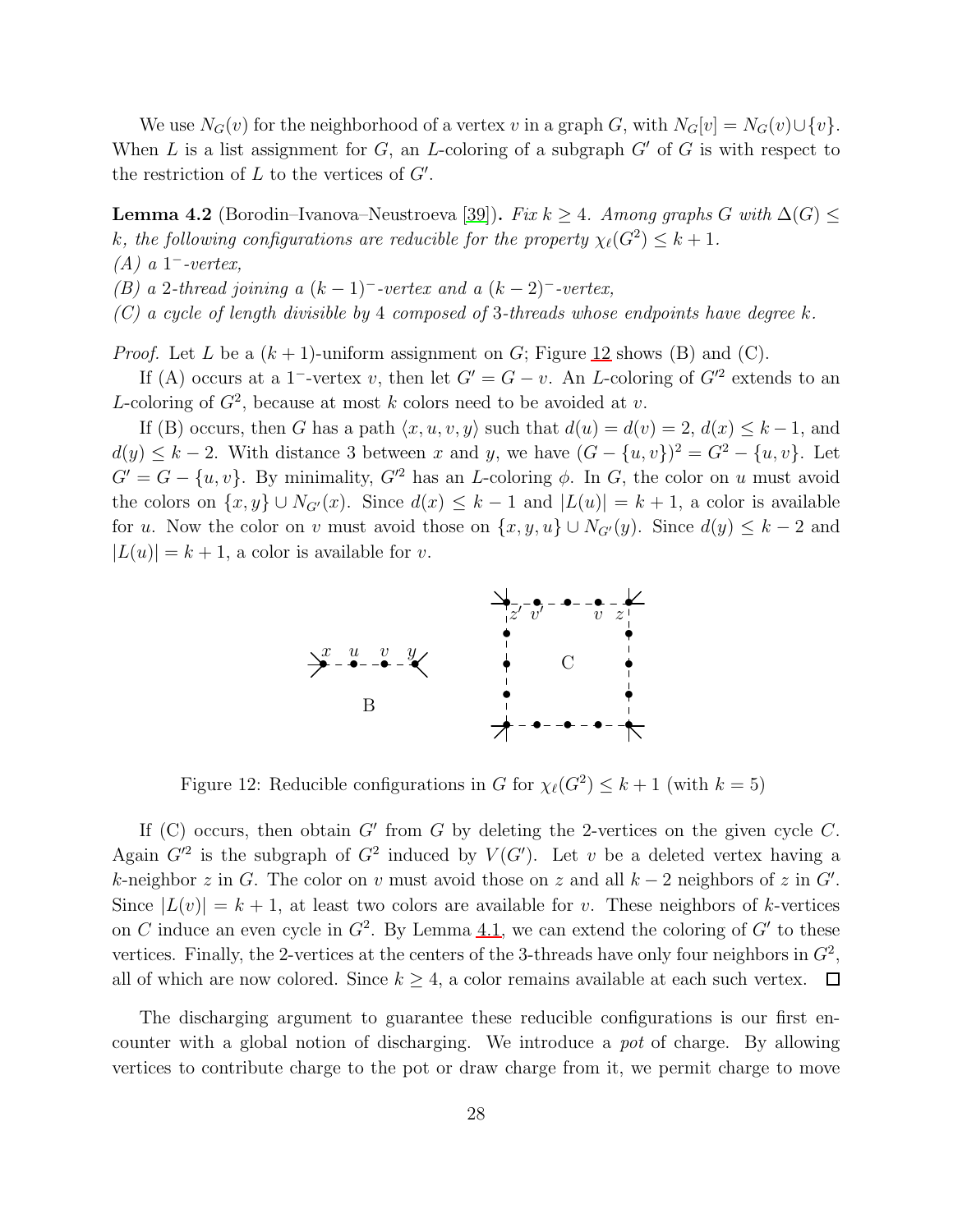long distances in the graph. The pot starts with charge 0 and must end with nonnegative charge. This prevents the pot from supplying charge to the graph, so making all the vertices happy still contradicts the initial hypothesis on average degree.

We will also see that the configurations originally found to be reducible may not suffice.

<span id="page-28-1"></span>**Theorem 4.3** ([\[14,](#page-44-15) [58\]](#page-46-14)). If  $\Delta(G) \leq 6$  and mad $(G) < \frac{5}{2}$  $\frac{5}{2}$ , then  $\chi_{\ell}(G^2) \leq 7$ .

*Proof.* Let G be a minimal counterexample. Let  $k = 6$ . By Lemma [4.2\(](#page-27-1)A), we may assume  $\delta(G) \geq 2$ . By Lemma [4.2\(](#page-27-1)B), G has no 4-thread (or longer), and 3-threads have k-vertices at both ends. By Lemma  $4.2(\text{C})$ , the union of the 3-threads is an acyclic subgraph H. Hence the number of 6-vertices is greater than the number of 3-threads.

We now seek discharging rules to prove that if  $\text{mad}(G) < \frac{5}{2}$  $\frac{5}{2}$  and  $\delta(G) \geq 2$ , then some configuration of type (B) or (C) in Lemma [4.2](#page-27-1) must occur. This will not quite work; we will need to add more configurations to the set, but they will be reducible.

(R1) Vertices with degree 5 or 6 give  $\frac{1}{2}$  to each neighbor.

(R2) A 2-vertex with one neighbor of degree 2 and one of degree 3 or 4 takes  $\frac{1}{2}$  from the higher-degree neighbor.

(R3) A 2-vertex whose neighbors both have degree 3 or 4 takes  $\frac{1}{4}$  from each neighbor.

(R4) Each 6-vertex contributes  $\frac{1}{2}$  to the pot, and each 2-vertex at the center of a 3-thread takes  $\frac{1}{2}$  from the pot.

Since there are more 6-vertices than 3-threads, the pot ends with positive charge. By the discharging rules, each 2-vertex explicitly gains charge  $\frac{1}{2}$  and ends happy. A 5-vertex can afford to give  $\frac{5}{2}$ , and a 6-vertex can afford to give  $\frac{6}{2}$  to its neighbors plus  $\frac{1}{2}$  to the pot.

A 4-vertex is unhappy if it loses more than  $\frac{3}{2}$  without having a 5<sup>+</sup>-neighbor. A 3vertex is unhappy if it loses more than  $\frac{1}{2}$  without having a 5<sup>+</sup>-neighbor. Fortunately, the configurations in which vertices can become unhappy are reducible for  $\chi_{\ell}(G^2) \leq 7$ , so their occurrence causes no difficulty. See Figure [13.](#page-28-0)



<span id="page-28-0"></span>Figure 13: Additional reducible configurations for Theorem [4.3](#page-28-1)

For a 4-vertex v to lose more than  $\frac{3}{2}$  all its neighbors must be 2-vertices and at least three of the incident threads must be 2-threads. We show that this configuration is reducible. Define G' from G by deleting v and its neighbors on three incident 2-threads; note that  $G^2$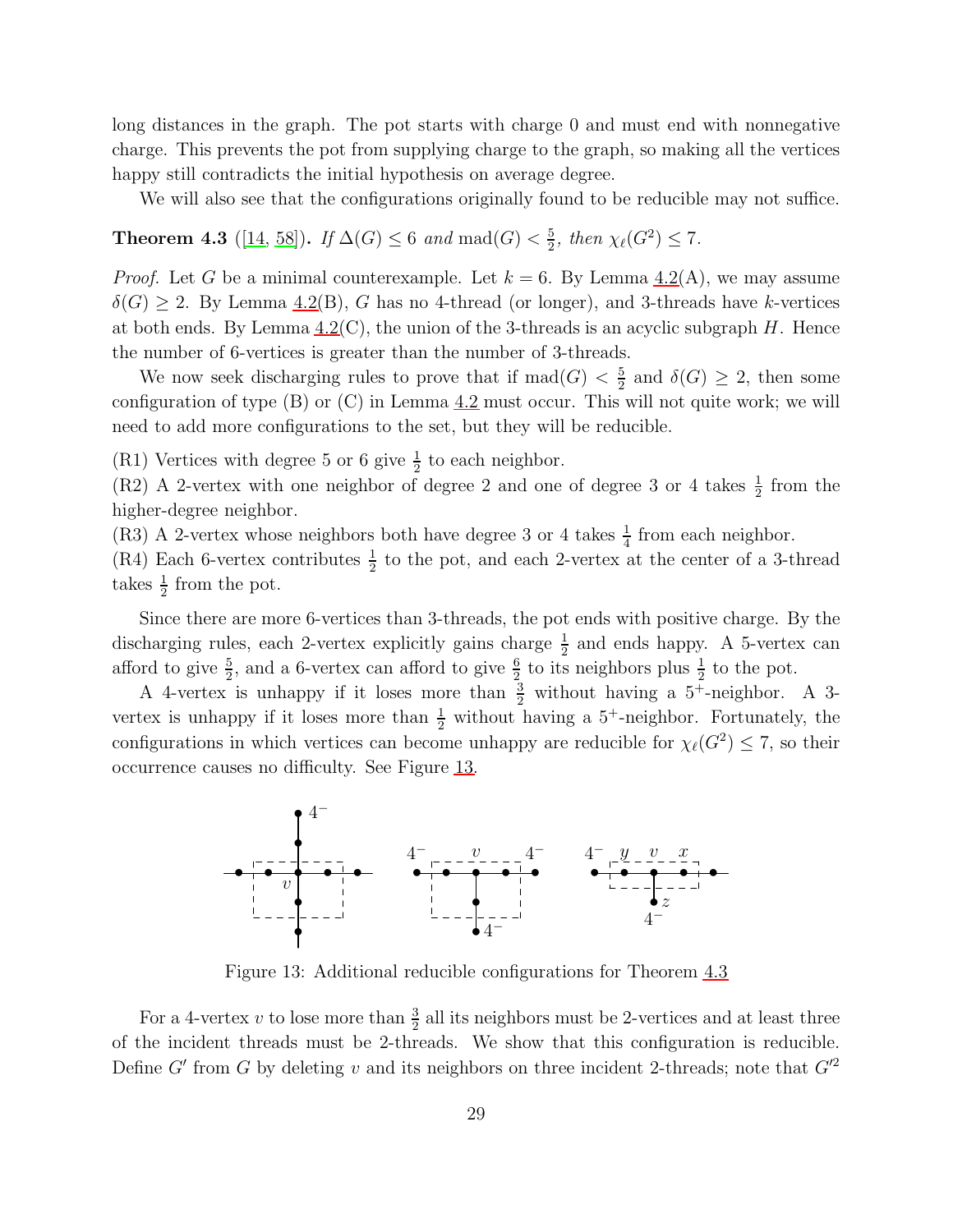is the subgraph of  $G^2$  induced by  $V(G')$ . Since  $|N_{G^2}(v) \cap V(G')| = 5$ , we can extend an L-coloring of  $G'^2$  to v. When we restore the deleted 2-neighbors of v, the numbers of vertices whose colors they must avoid are 4, 5, 6, respectively, so at each step a color is available.

For a 3-vertex to end unhappy by losing more than  $\frac{1}{2}$ , it must have no 5<sup>+</sup>-neighbor (since it gives at most  $\frac{1}{2}$  to each neighbor). It may give at least  $\frac{1}{4}$  to each of three neighbors or give 1  $\frac{1}{2}$  to one neighbor and at least  $\frac{1}{4}$  to another.

In the first case, let  $N_G(v) = \{x_1, x_2, x_3\}$ , and let  $G' = G - N_G[v]$ . The neighbor of  $x_i$ other than v has degree at most 4. As we restore  $N_G(v)$ , the number of vertices whose colors they must avoid are  $4, 5, 6$ , so at each step a color is available. We can then replace v; it must avoid the colors on six vertices.

In the second case, v gives charge to exactly two 2-neighbors, x and y, where x lies on a 2-thread and takes  $\frac{1}{2}$  from v, and the other neighbor of y is a 4<sup>-</sup>-vertex. Let z be the third neighbor of v; note that  $d(z) \leq 4$ . With  $S = \{v, x, y\}$ , let  $G' = G - S$ ; again  $G'^2 = G^2 - S$ . Restore  $v$ , then  $y$ , then  $x$ . As each is restored, its color is chosen from its list to avoid the colors on at most six other vertices.  $\Box$ 

Cranston and Skrekovski [\[58\]](#page-46-14) proved more generally that if  $\Delta(G) \geq 6$  and mad $(G)$  $2+\frac{4\Delta(G)-8}{5\Delta(G)+2}$ , then  $\chi_{\ell}(G^2)=\Delta(G)+1$ . Thus when mad(G) is sufficiently small compared to  $\Delta(G)$ , the trivial lower bounds on  $\chi(G^2)$  and  $\chi_{\ell}(G^2)$  are tight. With a similar but shorter proof, Bonamy, Lévêque, and Pinlou [\[14\]](#page-44-15) proved the less precise statement that for each positive  $\epsilon$ , there exists  $k_{\epsilon}$  such that  $\chi_{\ell}(G^2) = \Delta(G) + 1$  for  $\Delta(G) \geq k_{\epsilon}$  when  $\text{mad}(G) < \frac{14}{5} - \epsilon$ . In [\[15\]](#page-44-16) they extended this to mad $(G) < 3 - \epsilon$ .

Even for planar graphs and ordinary coloring,  $\text{mad}(G) < 4$  does not yield  $\chi(G) \leq \Delta(G^2)$ + c for any constant c. Note that girth 4 implies  $\text{mad}(G) < 4$  when G is planar. Consider the 3-vertex multigraph in which each pair has multiplicity  $k$ ; this is sometimes called the fat triangle. Subdividing each edge once yields a planar graph with girth 4 and maximum degree 2k whose square has chromatic number  $3k$  (see Figure [14\)](#page-29-0). Nevertheless, [\[14\]](#page-44-15) obtained a function c such that if  $\text{mad}(G) < 4 - \epsilon$ , then  $\chi_{\ell}(G^2) \leq \Delta(G) + c(\epsilon)$ . Yancey [\[130\]](#page-49-10) refined this for large  $\Delta(G)$ , proving for  $c \geq 3$  that if mad $(G) < 4 - \frac{4}{c+1}$  and  $\Delta(G)$  is sufficiently large, then  $\chi_{\ell}(G^2) \leq \Delta(G) + c$ .



<span id="page-29-0"></span>Figure 14: Construction with girth 4 and  $\chi(G^2) = 3k$  (here  $k = 4$ )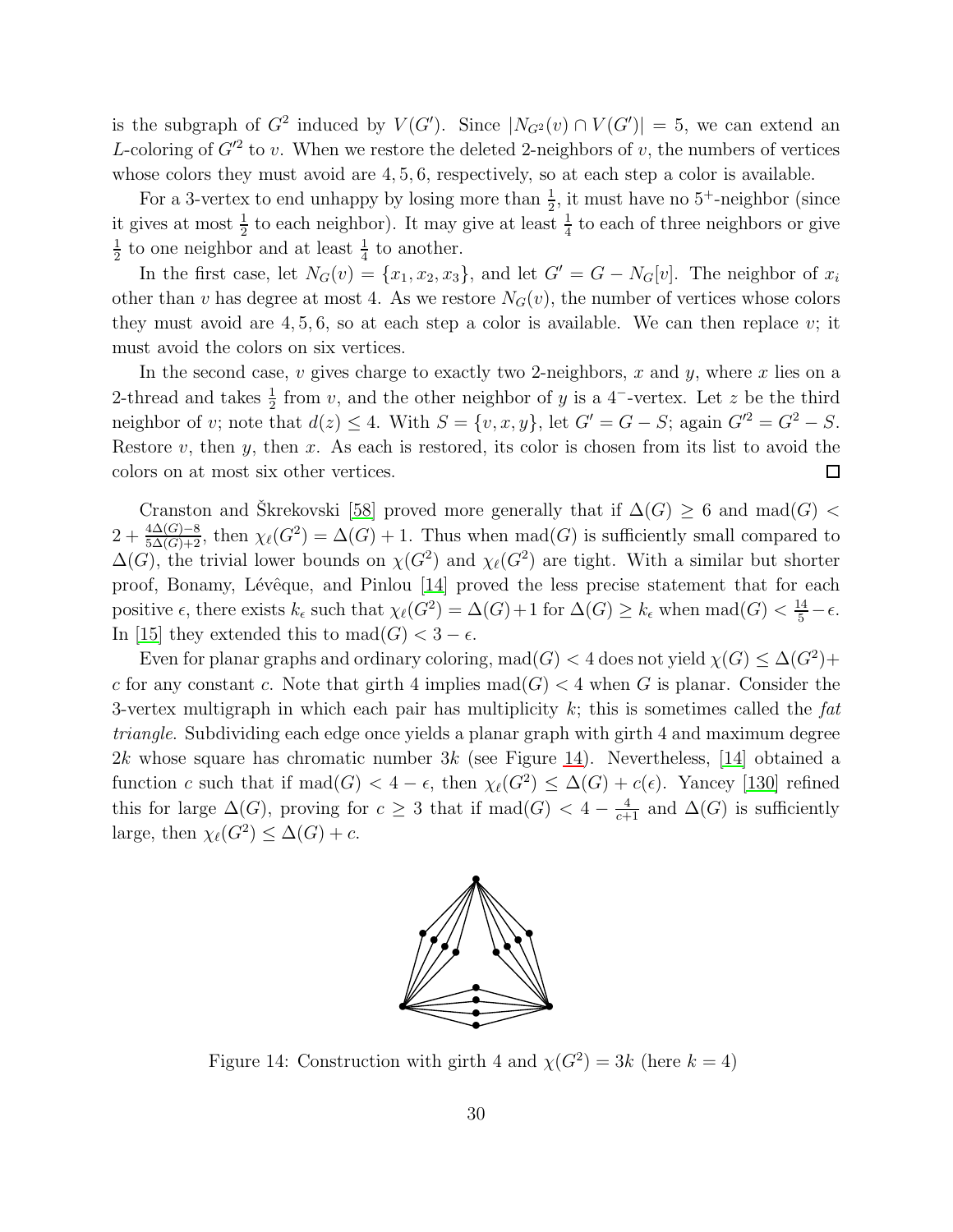When G is planar, larger girth restricts  $\text{mad}(G)$  more tightly. Motivated by the sub-divided fat triangle, Wang and Lih [\[123\]](#page-49-11) conjectured that for  $g \geq 5$ , there exists  $k_g$  such that  $\Delta(G) \geq k_g$  implies  $\chi(G^2) = \Delta(G) + 1$  when G is a planar graph with girth at least g. The conjecture is false for  $g \in \{5,6\}$ ; [\[27\]](#page-45-15) and [\[61\]](#page-46-15) both contain infinite sequences of planar graphs with girth 6, growing maximum degree, and  $\chi(G^2) = \Delta(G) + 2$ .

However, the Wang–Lih Conjecture holds and can be strengthened to list coloring when  $g \geq 7$ . Ivanova [\[81\]](#page-47-11) proved  $\chi_{\ell}(G^2) = \Delta(G) + 1$  for planar G having girth at least 7 and  $\Delta(G) \geq 16$  (improving on  $\Delta(G) \geq 30$  from [\[27\]](#page-45-15)), and she also showed that the thresholds 10, 6, 5 on  $\Delta(G)$  are sufficient when G has girth at least 8, 10, 12, respectively.

For girth 6, Dvořák, Král', Nejedlý, and Škrekovski [\[61\]](#page-46-15) proved  $\chi(G^2) \leq \Delta(G) + 2$  for planar G with  $\Delta(G) \geq 8821$  (they also conjectured  $\chi(G^2) \leq \Delta(G) + 2$  for girth 5 when  $\Delta(G)$  is large enough). For girth 6, Borodin and Ivanova [\[31\]](#page-45-16) improved  $\Delta(G) \geq 8821$  to  $\Delta(G) \geq 18$ ; in [\[32\]](#page-45-17) and then [\[33\]](#page-45-18) they showed that  $\Delta(G) \geq 36$  and then  $\Delta(G) \geq 24$  yields  $\chi_{\ell}(G^2) \leq \Delta(G) + 2$  [\[32\]](#page-45-17).

Bonamy, Lévêque, and Pinlou [\[13\]](#page-44-17) proved  $\chi_{\ell}(G^2) \leq \Delta(G) + 2$  when  $\Delta(G) \geq 17$  and  $\text{mad}(G) < 3$ , regardless of planarity. As we have noted, the hypothesis "mad(G)  $< 3$ " in place of "planar with girth at least 6" yields a stronger result.

Now consider again the result of Cranston and Skrekovski [\[58\]](#page-46-14). Reducing the bound on mad(G) from 3 to  $2 + \frac{4\Delta(G) - 8}{5\Delta(G) + 2}$  yields  $\chi_{\ell}(G^2) = \Delta(G) + 1$  rather than  $\chi_{\ell}(G^2) \leq \Delta(G) + 2$ , even for the larger family where  $\Delta(G) \geq 6$ . Furthermore, as  $\Delta(G)$  grows, the needed bound on mad(G) tends to  $\frac{14}{5}$ , which is the bound guaranteed for planar graphs with girth at least 7. Hence it seems plausible that  $\chi_{\ell}(G^2) = \Delta(G) + 1$  for planar graphs with girth at least 7 even when  $\Delta(G) \geq 6$ . For fuller exploration, we suggest an open question.

<span id="page-30-0"></span>Question 4.4. Among the family of graphs such that  $\Delta(G) \geq k$ , what is the largest value  $b_{j,k}$  such that mad $(G) < b_{j,k}$  implies  $\chi_{\ell}(G^2) \leq \Delta(G) + j$ ?

Next we weaken the requirements. A coloring where vertices at distance 2 have distinct colors but adjacent vertices need not is an injective coloring (the coloring is injective on each vertex neighborhood). For motivation, consider a network of transmitters that broadcast on fixed frequencies; frequencies in a neighborhood must differ so that a receiver can know which neighbor is sending the message. The *injective chromatic number*, written  $\chi^{i}(G)$ , is the minimum number of colors needed, and the *injective choice number*,  $\chi_{\ell}^{i}(G)$ , is the least  $k$  such that G has an injective L-coloring when L is any  $k$ -uniform list assignment.

From the definition, always  $\chi^i(G) \leq \chi(G^2)$  and  $\chi^i_{\ell}(G) \leq \chi_{\ell}(G^2)$ . The trivial lower bound on  $\chi^i(G)$  is  $\Delta(G)$  rather than  $\Delta(G) + 1$ . We seek results like those above, with a bound on  $\chi^{i}(G)$  or  $\chi^{i}_{\ell}(G)$  that is one less than the corresponding bound for  $\chi(G^2)$  or  $\chi_{\ell}(G^2)$ . Again when mad(G) is small relative to  $\Delta(G)$ , the value is close to the lower bound. In [\[13\]](#page-44-17), for example, it is noted that the proof there also yields  $\chi^i_{\ell}(G) \leq \Delta(G) + 1$  when  $\Delta(G) \geq 17$  and  $\text{mad}(G) < 3$  ([\[15\]](#page-44-16) and [\[58\]](#page-46-14) also translate to injective coloring).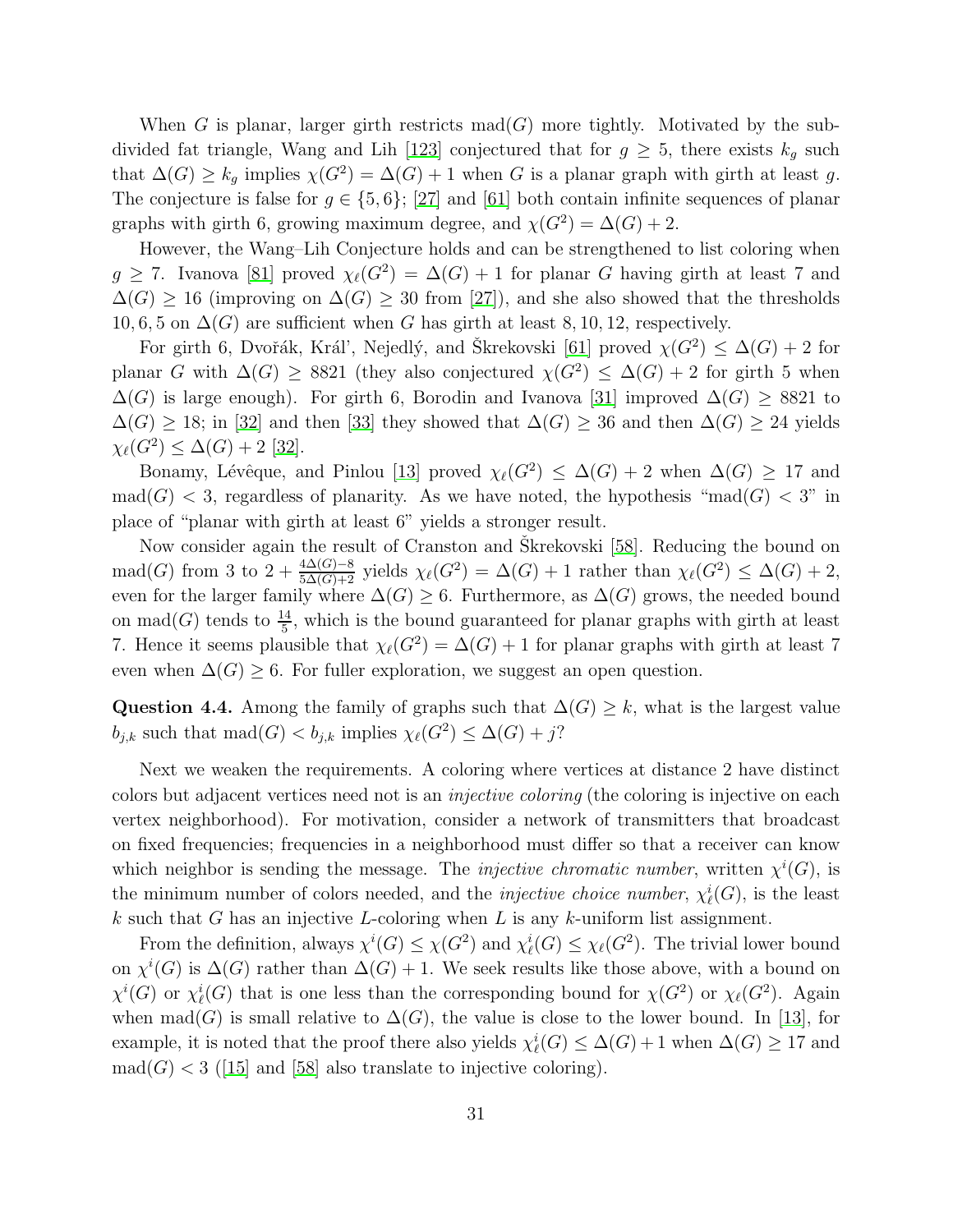Nevertheless, the analogue of Problem [4.4](#page-30-0) for injective coloring remains largely open. When  $j = 0$ , rather tight bounds on mad(G) suffice. Cranston, Kim, and Yu [\[56\]](#page-46-3) proved that  $\chi^{i}(G) = \Delta(G)$  when mad $(G) < \frac{42}{19}$  and  $\Delta(G) \geq 3$ . Sharpness is not known, even for  $\Delta(G) = 3$ . Subdividing one edge of  $K_4$  yields a graph H such that  $\chi'(H) > \Delta(H)$ , and then subdividing every edge of H yields a bipartite graph G such that  $\chi^{i}(G) > \Delta(G)$  and  $\text{mad}(G) = \frac{7}{3}$ . The largest b such that  $\text{mad}(G) < b$  implies  $\chi^i(G) = \Delta(G)$  when  $\Delta(G) = 3$  is not known; it is at least  $\frac{42}{19}$  and at most  $\frac{7}{3}$ .

To yield  $\chi^i_{\ell}(G) \leq \Delta(G) + 1$ , it suffices to have mad $(G) \leq \frac{5}{2}$  when  $\Delta(G) \geq 3$  [\[56\]](#page-46-3). For  $\Delta(G) \geq 4$  this is fairly easy (it uses Exercise [2.5\)](#page-11-4); for  $\Delta(G) \geq 6$  it follows from [\[58\]](#page-46-14).

To yield  $\chi^i_\ell(G) \leq \Delta(G) + 2$ , it suffices to have mad $(G) < \frac{36}{13}$  when  $\Delta(G) = 3$  [\[57\]](#page-46-16); we will see that this is sharp. For  $\Delta(G) \geq 4$ , it suffices to have mad $(G) < \frac{14}{5}$  $\frac{14}{5}$  [\[57\]](#page-46-16); the cases  $\Delta(G) \in \{4, 5\}$  are difficult, and sharpness is not known. Note that when  $\Delta(G) \geq 4$  the allowed values of mad(G) are larger than when  $\Delta(G) = 3$ ; the loosest condition on mad(G) that suffices for a given bound on  $\chi^i(G) - \Delta(G)$  should grow (somewhat) as  $\Delta(G)$  grows.

We use one of these results to further explore how discharging arguments are found. In the discharging process, charge may travel distance 2.

<span id="page-31-0"></span>**Theorem 4.5.** ([\[57\]](#page-46-16)) If  $\Delta(G) \leq 3$  and mad $(G) < \frac{36}{13}$ , then  $\chi^i_{\ell}(G) \leq 5$ .

Proof. We present the discharging argument and leave the reducibility of the configurations in the resulting unavoidable set to Exercise [4.7.](#page-35-0) We claim that every graph G with  $\Delta(G) = 3$ and  $\overline{d}(G) < \frac{36}{13}$  contains one of the following configurations: a 1<sup>-</sup>-vertex, adjacent 2-vertices, a 3-vertex with two 2-neighbors, or adjacent 3-vertices each having a 2-neighbor.

If none of these configurations occurs, then  $\delta(G) \geq 2$ . With initial charge equal to degree, only 2-vertices need charge; all other vertices are 3-vertices. A way to allow 2-vertices to reach charge  $\frac{36}{13}$  without taking too much from 3-vertices is as follows:

- (R1) Every 2-vertex takes  $\frac{3}{13}$  from each neighbor.
- (R2) Every 2-vertex takes  $\frac{1}{13}$  via each path of length 2 from a 3-vertex.



<span id="page-31-1"></span>Figure 15: Discharging rules for Theorem [4.5;](#page-31-0) dashes move  $\frac{1}{13}$ 

Each 3-vertex v having a 2-neighbor gives it  $\frac{3}{13}$ . Since no two 2-vertices are adjacent, and adjacent 3-vertices cannot both have 2-neighbors,  $v$  loses no other charge. Each 3-vertex  $w$ having no 2-neighbor loses at most  $\frac{1}{13}$  along each incident edge, because its 3-neighbors do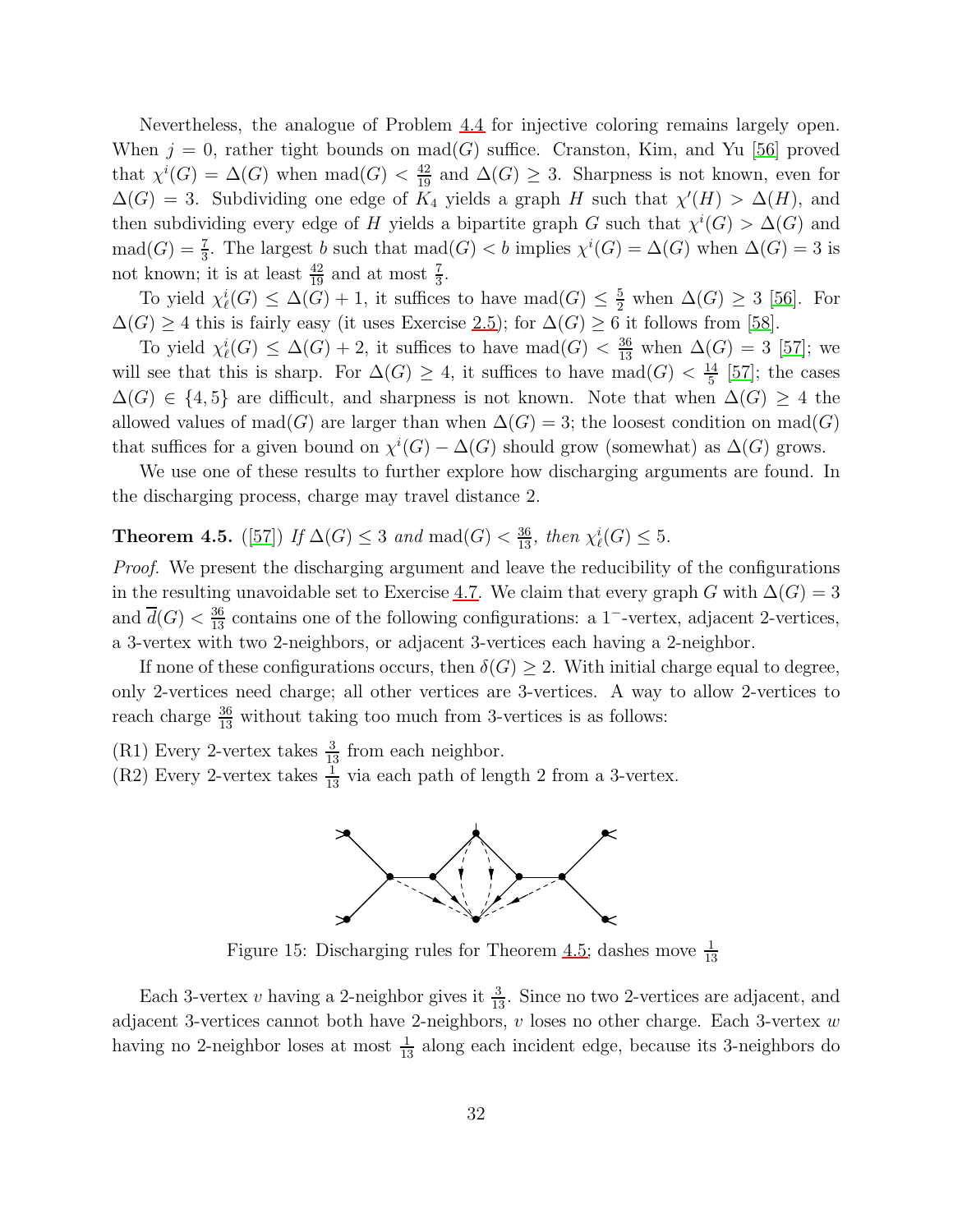not have two 2-neighbors. (Under  $(R2)$ , a 3-vertex opposite a 2-vertex x on a 4-cycle gives  $\frac{2}{13}$  to x.) Thus every 3-vertex ends with charge at least  $\frac{36}{13}$ .

A 2-vertex gains  $\frac{3}{13}$  from each neighbor, and it also gains  $\frac{1}{13}$  along each of the two other edges incident to each neighbor (see Figure [15\)](#page-31-1). Hence it gains  $\frac{10}{13}$  and reaches charge  $\frac{36}{13}$ . (With no adjacent 3-vertices having 2-neighbors, no 2-vertex lies on a triangle.)

We have shown that  $\overline{d}(G) \geq \frac{36}{13}$  when the specified configurations do not occur.

 $\Box$ 

**Remark 4.6.** The proof of Theorem [4.5](#page-31-0) allows every vertex to end with charge exactly  $\frac{36}{13}$ . This can happen, making the structure theorem sharp. In fact, here also the coloring result is sharp. Deleting one vertex from the Heawood graph (the incidence graph of the Fano plane) yields a graph H with  $\overline{d}(H) = \frac{36}{13}$ ,  $\Delta(H) = 3$ , and  $\chi^{i}(G) = 6$ .

The discharging rules in Theorem [4.5](#page-31-0) follow naturally from the bound on  $\text{mad}(G)$  and the forbidden configurations, but how are those found? To discover the structure theorem, first study the coloring problem to find reducible configurations. A 1<sup>−</sup>-vertex and two adjacent 2-vertices are easy to show reducible. With a bit more thought, a 3-vertex with two 2 neighbors is reducible. These configurations form an unavoidable set for  $\text{mad}(G) < \frac{8}{3}$  $\frac{8}{3}$ , using the discharging rule that each 2-vertex takes  $\frac{1}{3}$  from each neighbor. That yields the desired conclusion when  $\text{mad}(G) < \frac{8}{3}$  $\frac{8}{3}$ , but we can do better.

After adding the reducible configuration consisting of two adjacent 3-vertices having 2 neighbors, we seek the loosest bound on  $\text{mad}(G)$  under which this larger set is unavoidable. It will exceed  $\frac{8}{3}$ . The 2-vertices can take charge only from 3-vertices, but when  $\text{mad}(G) > \frac{8}{3}$ 3 their neighbors cannot afford to give enough to satisfy them. When two adjacent 3-vertices with 2-neighbors are forbidden, the 2-vertices can also gain charge along paths of length 2.

Now we have the "avenues" of discharging. Let each 2-vertex take a from each neighbor and b along each path of length 2. Now 2-vertices end with  $2 + 2a + 4b$ , 3-vertices having 2-neighbors end with  $3 - a$ , and 3-vertices without 2-neighbors end with as little as  $3 - 3b$ . We seek a and b to maximize the minimum of  $\{2+2a+4b, 3-a, 3-3b\}$ . If  $3-a$  and  $3-3b$ are not equal, then the value can be improved, so take  $a = 3b$ . Now  $\min\{2 + 10b, 3 - 3b\}$  is maximized when  $2 + 10b = 3 - 3b$ , or  $b = \frac{1}{13}$ . Hence the proof works when mad $(G) < \frac{36}{13}$  and fails for any larger bound (as also implied by the sharpness example).

We also apply Lemma [3.5](#page-16-0) to the problem of coloring the square of a planar graph, where there is another well-known conjecture (the original conjecture was more general).

**Conjecture 4.7** (Wegner's Conjecture [\[125\]](#page-49-12)). If G is planar, then  $\chi(G^2) \leq \left\lfloor \frac{3}{2}\Delta(G) \right\rfloor + 1$ for  $\Delta(G) \geq 8$ ; also  $\chi(G^2) \leq \Delta(G) + 5$  for  $4 \leq \Delta(G) \leq 7$  and  $\chi(G^2) \leq 7$  for  $\Delta(G) \leq 3$ .

The case  $\Delta(G) = 3$  was recently proved by Hartke, Jahanbekam, and Thomas [\[75\]](#page-47-12) using discharging and computerized checking of reducibility. Wegner gave sharpness constructions; fixing  $\Delta(G)$ , these are planar graphs of diameter 2 (so  $\chi(G^2) = |V(G)|$ ) with the most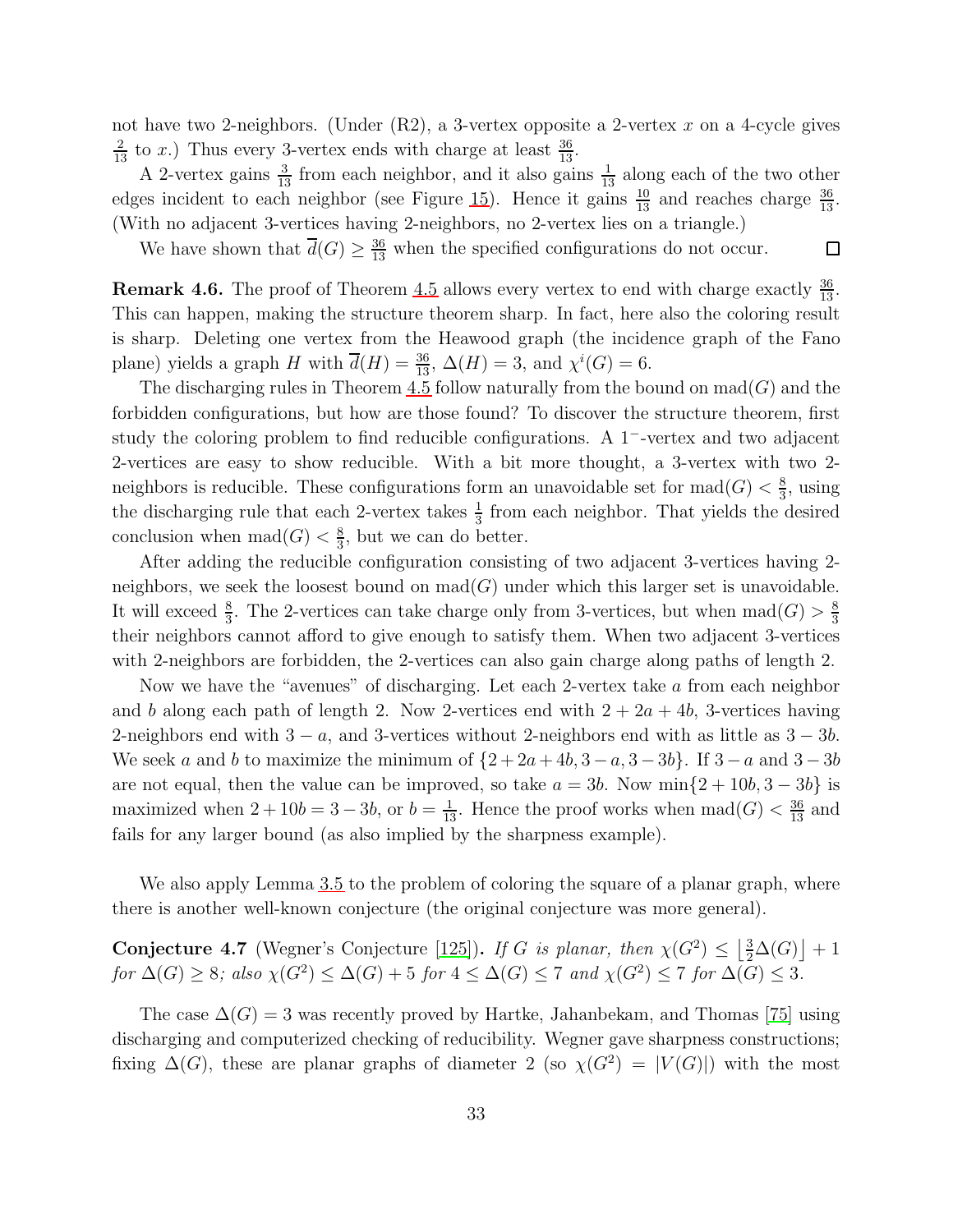vertices. The general situation uses graphs studied by Erdős and Rényi [\[65\]](#page-46-17), shown on the left in Figure [16.](#page-33-0) The other graphs there with maximum degree k have diameter 2 with  $k+5$ vertices for  $4 \leq k \leq 7$ , taken from [\[78\]](#page-47-13) (the half-edges in the graph for  $k = 6$  meet at the eleventh vertex). Wegner found the three leftmost graphs.



<span id="page-33-0"></span>Figure 16: Large graphs with diameter 2 and fixed maximum degree

For upper bounds, van den Heuvel and McGuinness [\[79\]](#page-47-14) proved  $\chi(G^2) \leq 2\Delta(G) + 25$ , but their argument also yields  $\chi_{\ell}(G^2) \leq 2\Delta(G) + 25$  (we list tighter bounds later). We present a weaker version of this, showing that  $\chi_{\ell}(G^2) \leq 2\Delta(G) + 34$  when G is planar. To keep our additive constant small, we use an enhanced version of Lemma [3.2.](#page-13-0) Instead of letting each 5<sup>-</sup>-vertex v take  $\frac{6-d(v)}{d(v)}$  from each 7<sup>+</sup>-neighbor, change the rule for 5-vertices to take  $\frac{1}{4}$  from each  $7^+$ -neighbor. Now a 5-vertex becomes happy when it has at least four  $7^+$ -neighbors. With 4<sup>--</sup>neighbors forbidden, a 7-vertex lost at most  $\frac{3}{5}$  before, now at most  $\frac{3}{4}$ , so again it remains happy. Hence we conclude the following.

<span id="page-33-1"></span>Lemma 4.8. Every normal plane map G has a 3-vertex with a 10<sup>−</sup>-neighbor, or a 4-vertex with a  $7^-$ -neighbor, or a 5-vertex with two  $6^-$ -neighbors.

Lemma [4.8](#page-33-1) strengthens an early result of Franklin  $[69]$ : if G is planar with minimum degree 5, then G has a 5-vertex with a 5-neighbor or two 6-neighbors.

Our first bound on  $\chi_{\ell}(G^2)$  helps when  $\Delta(G)$  is small. It slightly refines an idea from [\[85\]](#page-47-16).

<span id="page-33-2"></span>**Theorem 4.9.** If G is a planar graph, then 
$$
\chi_{\ell}(G^2) \leq \begin{cases} \Delta(G)^2 + 1 & \text{when } \Delta(G) \leq 5, \\ 7\Delta(G) - 7 & \text{when } \Delta(G) \geq 6. \end{cases}
$$

*Proof.* For  $\Delta(G) \leq 5$ , the claim is just the trivial upper bound from  $\Delta(G^2)$ , so we may assume  $\Delta(G) \geq 6$ .

Index the vertices from  $v_n$  to  $v_1$  as follows. Having chosen  $v_n, \ldots, v_{i+1}$ , let  $G_i = G \{v_n, \ldots, v_{i+1}\}.$  If  $\delta(G_i) \leq 3$ , then let  $v_i$  be a vertex of minimum degree; otherwise let v be a vertex as guaranteed by Lemma [4.8.](#page-33-1) Let  $S_i = \{v_1, \ldots, v_i\}$ . We choose colors for vertices in the order  $v_1, \ldots, v_n$  so that the coloring of  $S_i$  satisfies all the constraints in the full graph  $G^2$  from pairs of vertices in  $S_i$ .

Let  $j = |N(v_i) \cap S_i|$ ; by the choice of the ordering,  $j \leq 5$ . The other neighbors of  $v_i$  occur later and are not yet colored. However,  $v_i$  must avoid the colors on the neighbors in  $S_i$  of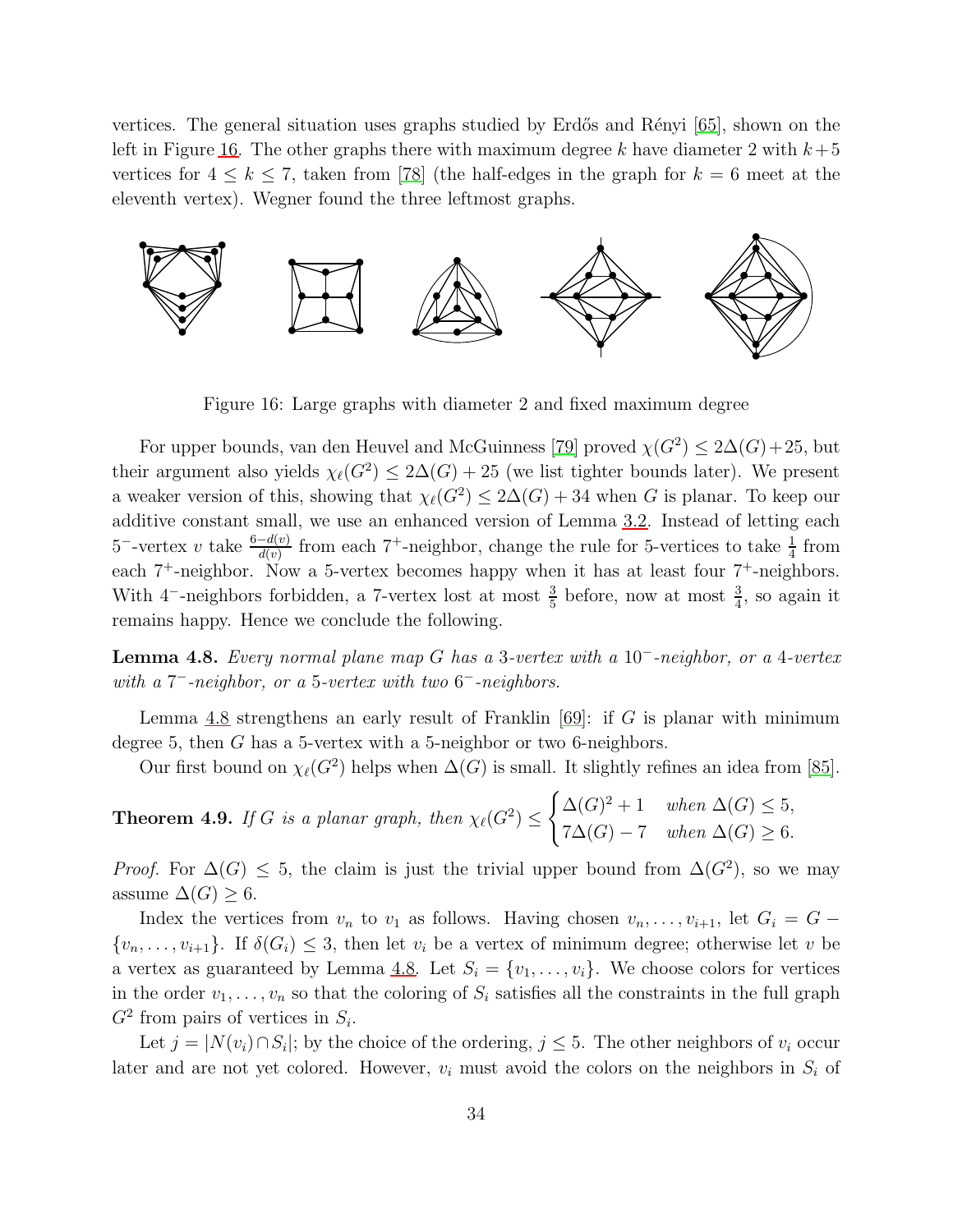these vertices; there may be up to  $4(\Delta(G)-j)$  such colors. For  $u \in N(v_i) \cap S_i$ , all neighbors of u may lie in  $S_i$ , so there may be as many as  $d(u)$  colors that  $v_i$  must avoid due to u.

If  $j \leq 3$ , then the number of colors  $v_i$  must avoid is at most  $4(\Delta(G)-j)+j\Delta(G)$ . If  $j=4$ , then the bound is  $7\Delta(G) - 9$ , since  $v_i$  has a 7<sup>-</sup>-neighbor in  $S_i$ . If  $j = 5$ , then it is  $7\Delta(G) - 8$ , since  $v_i$  has two 6<sup>-</sup>-neighbors in  $S_i$ . Hence always the bound is at most  $7\Delta(G) - 8$ .  $\Box$ 

Using Lemma [3.5](#page-16-0) instead of Lemma [4.8,](#page-33-1) a vertex with j earlier neighbors must avoid at most  $6\Delta(G) + 7j - 22$  colors. Hence  $\chi_{\ell}(G^2) \leq 6\Delta(G) + 14$ . We strengthen this bound.

**Theorem 4.10.** If G is a planar graph, then  $\chi_{\ell}(G^2) \leq 2\Delta(G) + 34$ .

*Proof.* Theorem [4.9](#page-33-2) provides upper bounds that are at most  $2\Delta(G) + 34$  when  $\Delta(G) \leq 8$ . Hence we may assume  $\Delta(G) \geq 9$ .

Let  $G$  be a minimal counterexample, with list assignment  $L$  from which no such coloring can be chosen. We will form G' by contracting an edge of G incident to a 5<sup>-</sup>-vertex v, viewed as absorbing  $v$  into the other endpoint  $u$ ; the new vertex retains the list assigned to u. All the constraints forcing vertices of  $G$  to have distinct colors are present also in  $G'$ , so any proper coloring of the square of G' can also be used on  $V(G')$  in G. If  $\Delta(G')$  is small enough, then the induction hypothesis applies to properly color the square of  $G'$  from lists of the desired size, and the task is only to show that few enough other vertices are within distance 2 of v in G, leaving a color available for v to complete an L-coloring of  $G^2$ .

If  $\delta(G) \leq 2$ , then let v be a vertex of minimum degree. The contracted vertex has degree at most  $\Delta(G)$ . At most  $2\Delta(G)$  vertices are within distance 2 of v, which leaves a color available for v. Hence we may assume  $\delta(G) \geq 3$ , so Lemmas [4.8](#page-33-1) and [3.5](#page-16-0) apply.

Case 1:  $9 \leq \Delta(G) \leq 13$ . In this case we prove  $\chi_{\ell}(G^2) \leq 52 \leq 2\Delta(G) + 34$ . Let v be a vertex as guaranteed by Lemma [4.8:](#page-33-1) a 3-vertex with a 10<sup>−</sup>-neighbor u, a 4-vertex with a  $7^-$ -neighbor u, or a 5-vertex with 6<sup>-</sup>-neighbors u and u'. Contract the edge uv into a new vertex; it has degree at most 11. Thus  $\Delta(G') \leq 13$ , and the induction hypothesis yields a proper L-coloring of the square of G' from lists of size 52 (if  $\Delta(G') = 8$ , then  $\chi_{\ell}(G^2) \leq 2\Delta(G') + 34 \leq 52$ . The bound on the number of other vertices within distance 2 of v is  $2\Delta(G) + 10$  for  $d(v) = 3$ ,  $3\Delta(G) + 7$  for  $d(v) = 4$ , and  $3\Delta(G) + 12$  for  $d(v) = 5$ . Since  $\Delta(G) \leq 13$ , the value in each case is at most 51.

Case 2:  $\Delta(G) \geq 14$ . Let v be a vertex as guaranteed by Lemma [3.5;](#page-16-0) note that  $d(v) \leq 5$ . Since  $d(v) \geq 3$  and v has at most two 12<sup>+</sup>-neighbors, v has an 11<sup>-</sup>-neighbor u; contract the edge uv. The contracted vertex has degree at most 14, so the induction hypothesis applies. Also, the number of vertices within distance 2 of v in G is bounded by  $2\Delta(G) + 33$ . 口

The improved upper bound of  $2\Delta(G) + 25$  in [\[79\]](#page-47-14) uses a slightly stronger version of Lemma [3.5](#page-16-0) to improve the argument for large  $\Delta(G)$  (see Exercise [4.9\)](#page-36-0). The main additional work was proving a second lemma specifically for graphs with small maximum degree.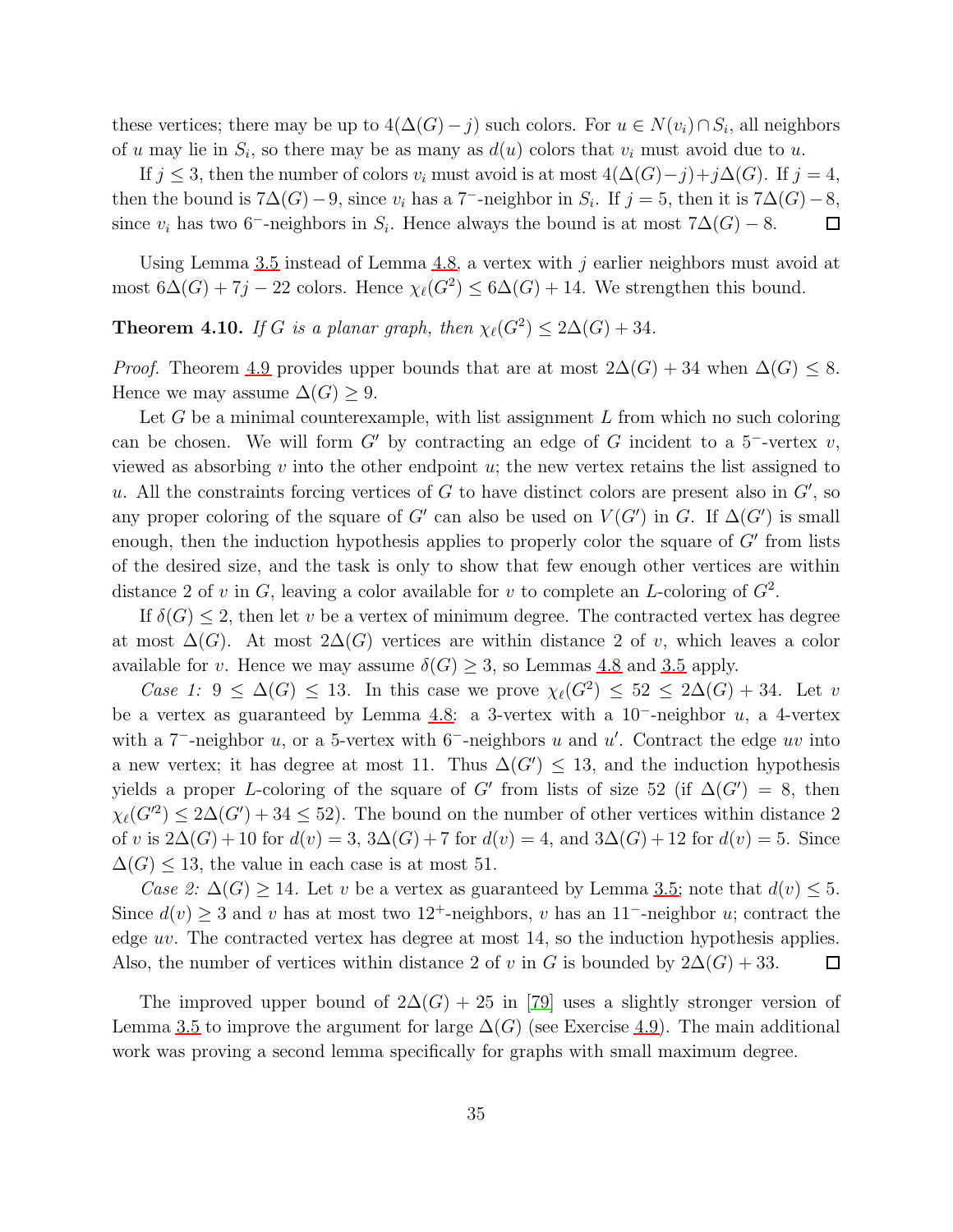Havet, van den Heuvel, McDiarmid, and Reed [\[76\]](#page-47-17) proved for planar graphs that  $\chi_{\ell}(G^2) \leq$  $(\frac{3}{2} + o(1))\Delta(G)$  as  $\Delta(G) \to \infty$ , by probabilistic methods. Hence we also seek bounds below  $2\Delta(G)$  when  $\Delta(G)$  is "small". Borodin et al. [\[24\]](#page-44-18) proved for planar graphs that  $\chi_{\ell}(G^2) \leq 59$ when  $\Delta(G) \leq 20$  and  $\chi_{\ell}(G^2) \leq \max{\{\Delta(G) + 39, \lceil \frac{9}{5}\Delta(G) \rceil + 1\}}$  when  $\Delta(G) > 20$ . In particular, if  $\Delta(G) \geq 47$ , then  $\chi_{\ell}(G^2) \leq \lceil \frac{9}{5}\Delta(G) \rceil + 1$  ([\[1\]](#page-43-0) proved this bound for  $\Delta(G) \geq 750$ ). Also, [\[24\]](#page-44-18) proved that  $G^2$  is k-degenerate, where  $k = \max\{\Delta(G) + 38, \lceil \frac{9}{5}\Delta(G) \rceil\}$ . For the coloring problem alone, Molloy and Salavatipour [\[98\]](#page-48-16) proved  $\chi(G^2) \leq \frac{5}{3}\Delta(G) + 78$  for all planar G. We explore results in terms of  $\text{mad}(G)$  (without planarity) in the exercises.

Exercise 4.1. (Cranston–Kim [\[55\]](#page-46-0)) Apply Exercise [2.8](#page-11-5) to prove that if  $\Delta(G) \leq 3$  and mad $(G) \leq \frac{14}{5}$  $\frac{14}{5}$ , then  $\chi_{\ell}(G^2) \leq 7$ .

**Exercise 4.2.** (Kim–Park [\[89\]](#page-47-7)) Prove that if  $\delta(G) \geq 2$  and  $\overline{d}(G) < \frac{4k}{k+2}$  with  $k \geq 4$ , then G has a 3<sup>-</sup>-vertex with a  $(k-1)$ <sup>-</sup>-neighbor. Guarantee a 2-vertex with a  $(k-1)$ <sup>-</sup>-neighbor when  $k \leq 6$ . Conclude that if  $\text{mad}(G) < \frac{4k}{k+2}$  with  $k \geq 4$  (and no components are 5-cycles if  $k = 4$ ), then from any lists of size at least  $k$  a proper coloring of  $G$  can be chosen so that every vertex with degree at least 2 has neighbors with distinct colors. Show also that this is sharp: there exists  $G$  with  $\text{mad}(G) = \frac{4k}{k+2}$  and an assignment of k-lists from which no such coloring can be chosen.

**Exercise 4.3.** In Problem [4.4,](#page-30-0) prove that  $b_{1,k} \geq 2$ . Show that equality holds when  $k \in \{2,3\}$ .

**Exercise 4.4.** (Cranston–Erman–Skrekovski [\[53\]](#page-46-18)) Prove that a cycle of length divisible by 3 with vertices whose degrees cycle repeatedly through 2, 2, 3 is reducible for 5-choosability of  $G^2$ . Use discharging to conclude that if  $\Delta(G) \leq 4$  and  $\text{mad}(G) < 16/7$ . then  $\chi_{\ell}(G^2) \leq 5$ .

Exercise 4.5. (Cranston–Erman–Škrekovski [\[53\]](#page-46-18)) Prove that if  $\Delta(G) \leq 4$  and  $\overline{d}(G) < \frac{18}{7}$  $\frac{18}{7}$ , then G contains one of: (C1) a 1−-vertex, (C2) two adjacent 2-vertices, (C3) a 3-vertex with three 2 neighbors, or (C4) a four-vertex path alternating between 2-vertices and 3-vertices. Conclude that if  $\Delta(G) \leq 4$  and  $\text{mad}(G) < \frac{18}{7}$  $\frac{18}{7}$ , then  $\chi_{\ell}(G^2) \leq 7$ .

**Exercise 4.6.** (Cranston–Erman–Škrekovski [\[53\]](#page-46-18)) Prove that if  $\Delta(G) \leq 4$  and  $\overline{d}(G) \leq \frac{10}{3}$  $\frac{10}{3}$ , then G contains one of: (C1) a 1<sup>-</sup>-vertex, (C2) a 2-vertex with a 3<sup>-</sup>-neighbor, (C3) a 3-vertex with two 3-neighbors, or (C4) a 4-vertex with a 2-neighbor and a 3−-neighbor. Construct infinitely many graphs with average degree  $\frac{10}{3}$  and maximum degree 4 that contain no such configuration. Prove that if  $\Delta(G) \leq 4$  and mad $(G) < \frac{10}{3}$  $\frac{10}{3}$ , then  $\chi_l(G^2) \leq 12$ .

<span id="page-35-0"></span>Exercise 4.7. (Cranston–Kim–Yu [\[57\]](#page-46-16)) Complete the proof of Theorem [4.5](#page-31-0) by showing that those configurations are reducible for  $\chi^i(G) \leq 5$  in the family of graphs with  $\Delta(G) \leq 3$ .

Exercise 4.8. (Cranston–Kim–Yu [\[57\]](#page-46-16)) Prove that if  $\overline{d}(G) < \frac{14}{5}$  and  $\Delta(G) \ge 6$ , then G contains one of the following configurations: (C1) a 1−-vertex, (C2) adjacent 2-vertices, (C3) a 3-vertex with neighbors of degrees 2, a, b, where  $a + b \leq \Delta(G) + 2$ , or (C4) a 4-vertex having four 2-neighbors, one of which has other neighbor of degree less than  $\Delta(G)$ . Argue that none of these configurations can appear in a minimal graph G such that  $\Delta(G) \geq 6$  and  $\chi^i(G) > \Delta(G) + 2$ . Reducibility of the first two configurations and part of (C3) is already requested in Exercise [4.7.](#page-35-0)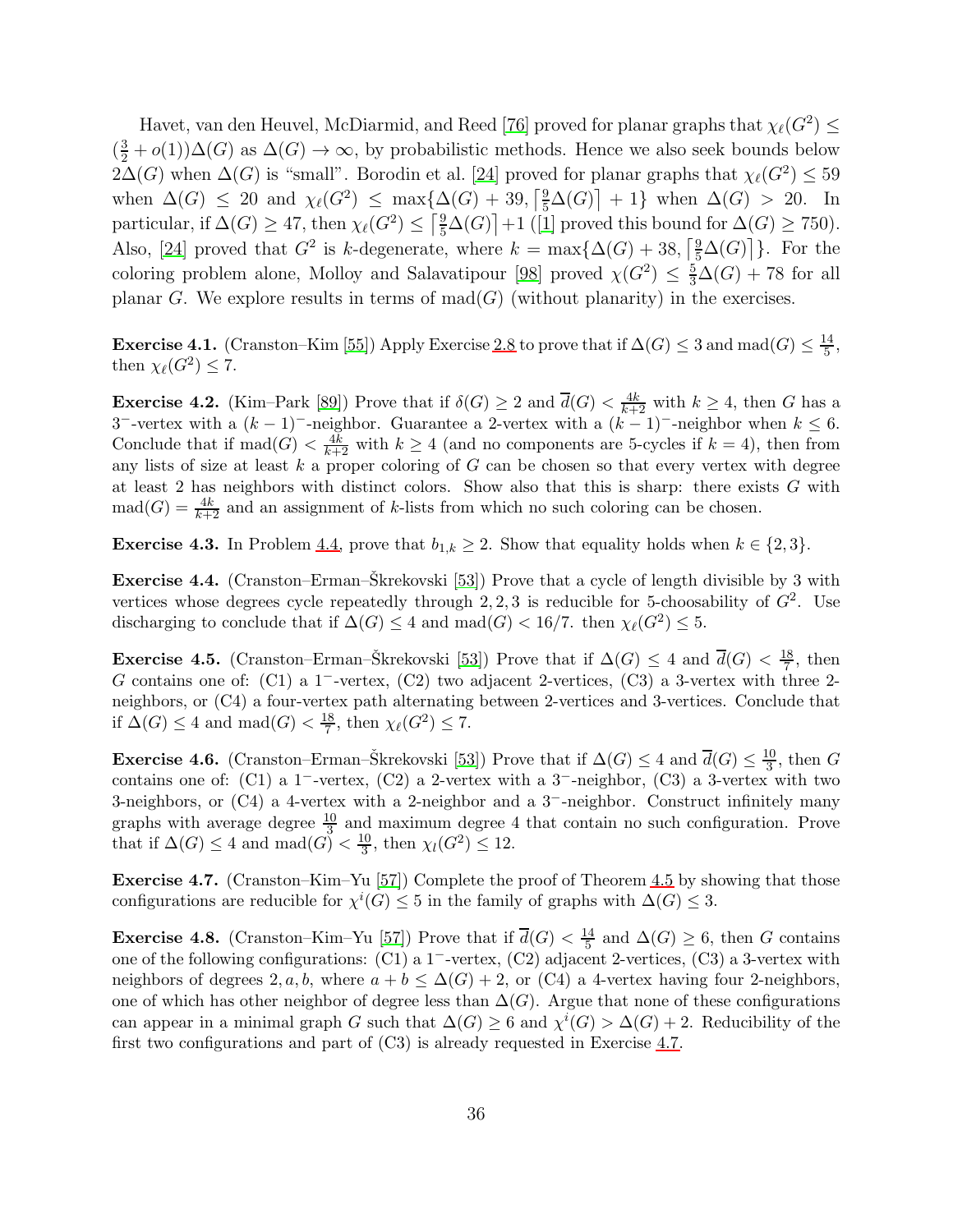<span id="page-36-0"></span>**Exercise 4.9.** (van den Heuvel–McGuinness [\[79\]](#page-47-14)) Prove that every planar graph G with  $\delta(G) \geq 3$ has a 5<sup>-</sup>-vertex v with at most two 12<sup>+</sup>-neighbors such that v has a 7<sup>-</sup>-neighbor if  $d(v) \in \{4, 5\}$ , and v has an additional 6<sup>-</sup>-neighbor if  $d(v) = 5$ . Use this to prove that  $\chi(G^2) \leq 2\Delta(G) + 25$  when  $\Delta(G) \geq 12$ . (Hint: Extend the proof of Lemma [3.5](#page-16-0) by allowing 5<sup>-</sup>-vertices to take some charge from their 11−-neighbors.)

## 5 Edge-coloring and List Edge-coloring

We have mentioned the famous result of Vizing [\[116,](#page-49-13) [118\]](#page-49-0) and Gupta [\[74\]](#page-47-0) known as Vizing's *Theorem.* It gives an upper bound for  $\chi'(G)$  when G is a multigraph (allowing multiedges) and specializes to  $\chi'(G) \leq \Delta(G) + 1$  when G is a graph. Deciding whether  $\chi'(G)$  equals  $\Delta(G)$  or  $\Delta(G) + 1$  is NP-complete [\[80\]](#page-47-18), so we seek sufficient conditions for equality.

<span id="page-36-1"></span>Conjecture 5.1 (Vizing's Planar Graph Conjecture [\[117,](#page-49-14) [119\]](#page-49-15)). If G is a planar graph and  $\Delta(G) \geq 6$ , then  $\chi'(G) = \Delta(G)$ .

Both conditions in Vizing's Conjecture are needed. The complete graph  $K_7$  is 6-regular but not planar. Each color can be used on at most three edges, so  $\chi'(K_7) \geq \frac{21}{3} = 7$ . Similarly, obtain G from a 5-regular planar graph with  $2k$  vertices by subdividing one edge. Since G has  $5k+1$  edges, and at most k edges can receive the same color,  $\chi'(G) \geq 6$ . This difficulty does not arise for  $\Delta(G) \geq 6$ , because regular planar graphs have degree at most 5.

Vizing [\[117\]](#page-49-14) proved Conjecture [5.1](#page-36-1) for  $\Delta(G) \geq 8$ , using Vizing's Adjacency Lemma (VAL). It is common to say that G is Class 1 if  $\chi'(G) = \Delta(G)$ , Class 2 otherwise. An edge-critical graph G is then a Class 2 graph such that  $\chi'(G - e) = \Delta(G)$  for all  $e \in E(G)$ . In fact, VAL implies that every edge-critical graph has at least three vertices of maximum degree, so  $\Delta(G) = \Delta(G - e)$ . Note also that every Class 2 graph contains an edge-critical graph with the same maximum degree.

**Theorem 5.2** (Vizing's Adjacency Lemma [\[117\]](#page-49-14)). If x and y are adjacent in an edge-critical graph G, then at least max $\{1 + \Delta(G) - d(y), 2\}$  neighbors of x have degree  $\Delta(G)$ .

Using VAL, Vizing proved the conjecture for  $\Delta(G) \geq 8$  via counting arguments about vertices of various degrees. The proof is clearer in the language of discharging, which was not then in use. Luo and Zhang [\[96\]](#page-48-17) used VAL and discharging to prove  $\chi'(G) = \Delta(G)$  for the larger family of graphs G with mad(G)  $\leq 6$  and  $\Delta(G) \geq 8$ . We present a slightly simpler proof of a slightly weaker result, requiring  $\text{mad}(G) < 6$ . In fact, Miao and Sun [\[97\]](#page-48-18) proved  $\chi'(G) = \Delta(G)$  also when  $\Delta(G) \geq 8$  and mad $(G) < \frac{13}{2}$  $\frac{13}{2}$ . Their result (and that of [\[96\]](#page-48-17)) uses additional adjacency lemmas. Here VAL is used instead of reducibility arguments.

<span id="page-36-2"></span>**Theorem 5.3** ([\[96\]](#page-48-17)). If G is a graph with mad(G) < 6 and  $\Delta(G) \geq 8$ , then  $\chi'(G) = \Delta(G)$ .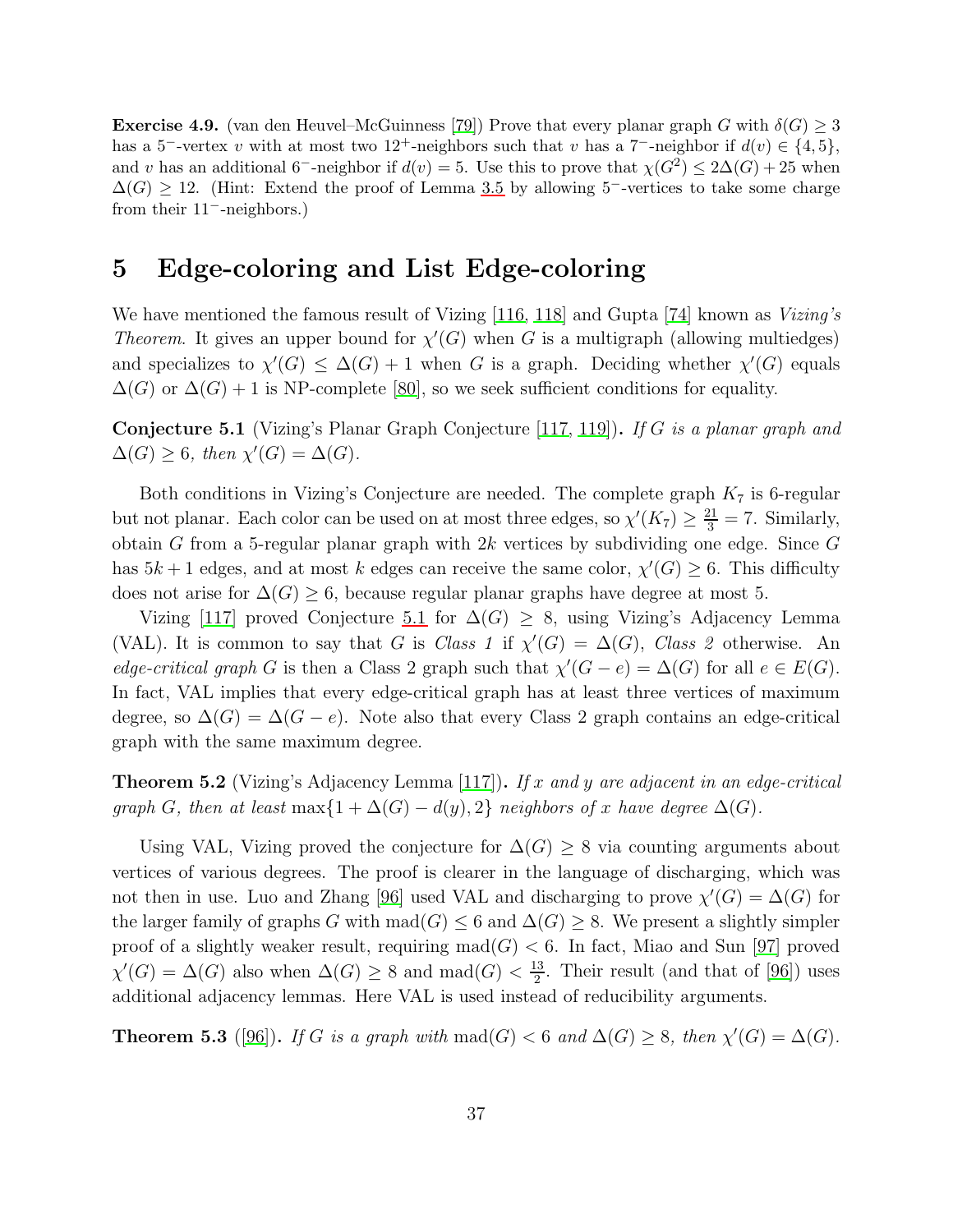*Proof.* Let G be a minimal counterexample, and let  $k = \Delta(G)$ . Since  $\chi'(G) > k$  requires an edge-critical subgraph with the same maximum degree, we may assume that  $G$  is edgecritical. By VAL, each vertex has at least two k-neighbors, so  $\delta(G) \geq 2$ . We use discharging with initial charge  $d(v)$ ; it suffices to show that each vertex ends with charge at least 6.

(R1) If  $d(v) \leq 4$ , then v takes  $\frac{6-d(v)}{d(v)}$  from each neighbor. (R2) If  $d(v) \in \{5, 6\}$ , then v takes  $\frac{1}{4}$  from each 6<sup>+</sup>-neighbor.

For  $v \in V(G)$ , let j be the least degree among vertices in  $N_G(v)$ . If  $j < k$ , then v has at least  $k + 1 - j$  neighbors of degree k, by VAL. Hence  $k + 1 - j \leq d(v) - 1$ , which yields  $j \geq 10 - d(v)$  since  $k \geq 8$ . Note that 7<sup>+</sup>-vertices take no charge.

If  $d(v) \leq 4$ , then  $j \geq 6$ , so v loses no charge, and (R1) sends enough to make v happy.

If  $d(v) = 5$ , then  $j \ge 5$ . Furthermore,  $j = 5$  yields  $k - 4$  neighbors with degree k. Since  $k \geq 8$ , charge at least  $4(\frac{1}{4})$  comes to v, no charge is given away, and v is happy.

The remaining cases are all similar. We show representative cases in Figure [17.](#page-37-0) Note that v has at most  $j + d(v) - 9$  neighbors with degree less than k.

If  $d(v) = 6$ , then  $j \geq 4$ . At most  $j-3$  neighbors have degree less than k. For  $j \in \{4, 5, 6\}$ , v gives at most  $\frac{2}{4}, \frac{2}{4}$  $\frac{2}{4}, \frac{3}{4}$  $\frac{3}{4}$  and receives at least  $\frac{5}{4}, \frac{4}{4}$  $\frac{4}{4}$ ,  $\frac{6}{4}$  $\frac{6}{4}$ , respectively, ending happy.

If  $d(v) = 7$ , then  $j \ge 3$ . At most  $j - 2$  neighbors have degree less than k. For  $j \in \mathbb{Z}$  $\{3, 4, 5, 6\}, v$  gives at most  $\frac{3}{3}, \frac{4}{4}$  $\frac{4}{4}$ ,  $\frac{3}{4}$  $\frac{3}{4}$ ,  $\frac{4}{4}$  $\frac{4}{4}$ , respectively, and remains happy.

If  $d(v) \geq 8$ , then  $j \geq 2$ . At most  $j-1$  neighbors have degree less than k. For  $j \in \mathbb{Z}$  $\{2, 3, 4, 5, 6\}, v$  gives at most  $\frac{4}{2}, \frac{6}{3}$  $\frac{6}{3}, \frac{6}{4}$  $\frac{6}{4}$ ,  $\frac{4}{4}$  $\frac{4}{4}$ ,  $\frac{5}{4}$  $\frac{5}{4}$ , respectively, and remains happy.  $\Box$ 



<span id="page-37-0"></span>Figure 17: Some cases in Theorem [5.3](#page-36-2) ending with charge 6

Sanders and Zhao [\[106\]](#page-48-19) and Zhang [\[131\]](#page-49-16) proved Conjecture [5.1](#page-36-1) for planar graphs with  $\Delta(G) = 7$ , extended in [\[108\]](#page-48-20) to graphs with maximum degree at least 7 that embed in a surface of nonnegative Euler characteristic. Since the proof above uses only  $\text{mad}(G) < 6$ , it holds also for graphs in the projective plane. Graphs on the torus (or Klein bottle) also satisfy mad $(G)$  < 6 unless they triangulate the surface, in which case  $\overline{d}(G) = 6$ .

Although Conjecture [5.1](#page-36-1) remains open when  $\Delta(G) = 6$ , it has been proved for various classes of planar graphs with certain subgraphs forbidden, such as short cycles with chords (see [\[46,](#page-46-19) [122,](#page-49-17) [124\]](#page-49-18)). Note that  $\text{mad}(G) < 6$  is not sufficient when  $\Delta(G) = 6$ ; planarity really is needed. Although  $K_7$  is forbidden by  $\text{mad}(G) < 6$ , consider the graph G obtained from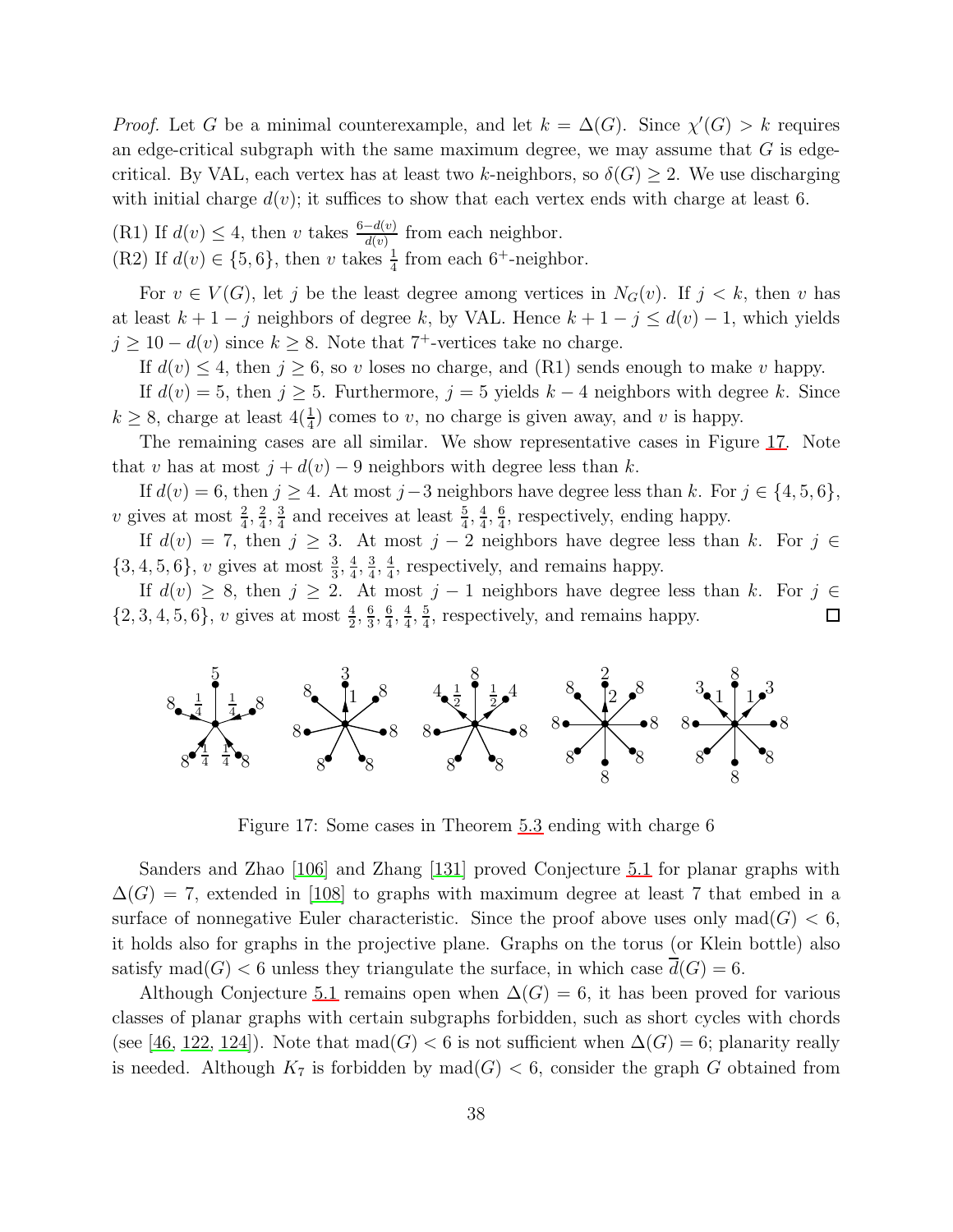$K_7$  by subdividing one edge with a new 2-vertex v; we have  $\Delta(G) = 6$  and mad $(G) < 6$ . In a proper edge-coloring of  $G$ , only two colors can appear four times (using edges at v); hence six colors can cover only 20 edges, but G has 22 edges.

Proper edge-coloring of G is equivalent to proper coloring of the line graph  $L(G)$ . Since the line graph has a clique of size  $\Delta(G)$ , Vizing's Theorem states that the optimization problem of proper coloring behaves much better when restricted to line graphs. The same phenomenon seems to occur with the list version of the problem.

**Definition 5.4.** An *edge-list assignment L* assigns lists of available colors to the edges of a graph G. Given an edge-list assignment L, an  $L$ -edge-coloring of G is a proper edge-coloring  $\phi$  such that  $\phi(e) \in L(e)$  for all  $e \in E(G)$ . A graph G is k-edge-choosable if G is L-edgecolorable whenever each list has size at least  $k$ . The *list edge-chromatic number* of  $G$ , written  $\chi'_{\ell}(G)$ , is the least k such that G is k-edge-choosable.

### **Conjecture 5.5** (List Coloring Conjecture).  $\chi'_{\ell}(G) = \chi'(G)$  for every graph G.

This conjecture was posed independently by many researchers. It was first published by Bollobás and Harris [\[11\]](#page-44-19), but it was independently formulated earlier by Albertson and Collins in 1981 and by Vizing as early as 1975 (both unpublished). Kahn [\[87\]](#page-47-19) proved the conjecture asymptotically:  $\chi'_{\ell}(G) \leq (1 + o(1))\chi'(G)$ .

We first consider Vizing's weaker conjecture that always  $\chi'_{\ell}(G) \leq \Delta(G) + 1$ . Borodin [\[19\]](#page-44-20) proved it for planar G with  $\Delta(G) \geq 9$ . Bonamy [\[12\]](#page-44-21) extended this to  $\Delta(G) = 8$ , by a much longer proof with 11 reducible configurations. It was also proved for planar graphs with  $\Delta(G) \geq 6$  having no two 3-faces sharing an edge [\[52\]](#page-46-12). It was proved in [\[86\]](#page-47-20) for  $\Delta(G) \leq 4$ (including nonplanar graphs), and for  $\Delta(G) = 5$  it is known for planar graphs with no 3-cycle [\[132\]](#page-49-19), no 4-cycle [\[52\]](#page-46-12), or no 5-cycle [\[123\]](#page-49-11). The proofs for  $\Delta(G) = 5$  use discharging.

We present a recent use of balanced charging [\[50\]](#page-46-20) to prove the result of Borodin [\[19\]](#page-44-20). Balanced charging is natural when neither the graphs nor their duals are triangulations. Again we use a pot of charge (see Theorem [4.3\)](#page-28-1). In this proof, the pot facilitates moving charge from maximum-degree vertices to 3-vertices; we need not name specific recipients.

<span id="page-38-0"></span>**Theorem 5.6** ([\[19\]](#page-44-20)). If G is a planar graph and  $\Delta(G) \geq 9$ , then  $\chi'_{\ell}(G) \leq \Delta(G) + 1$ .

*Proof.* (Cohen and Havet [\[50\]](#page-46-20)) Let G be a minimal counterexample, with an edge-list assignment L such that each list has size  $\Delta(G) + 1$  and G has no L-edge-coloring. An edge with weight at most  $\Delta(G) + 2$  is reducible. Hence we may assume that  $\delta(G) \geq 3$  and that every neighbor of a j-vertex has degree at least  $\Delta(G) + 3 - j$ . Let  $k = \Delta(G)$ ; since  $k \geq 9$ , the degree-sum of any two adjacent vertices is at least 12.

We use balanced charging, with initial charge equal to degree or length minus 4. Initially, the pot of charge is empty. The discharging rules must make each vertex and face happy and keep the charge in the pot nonnegative to contradict the assumption of a counterexample.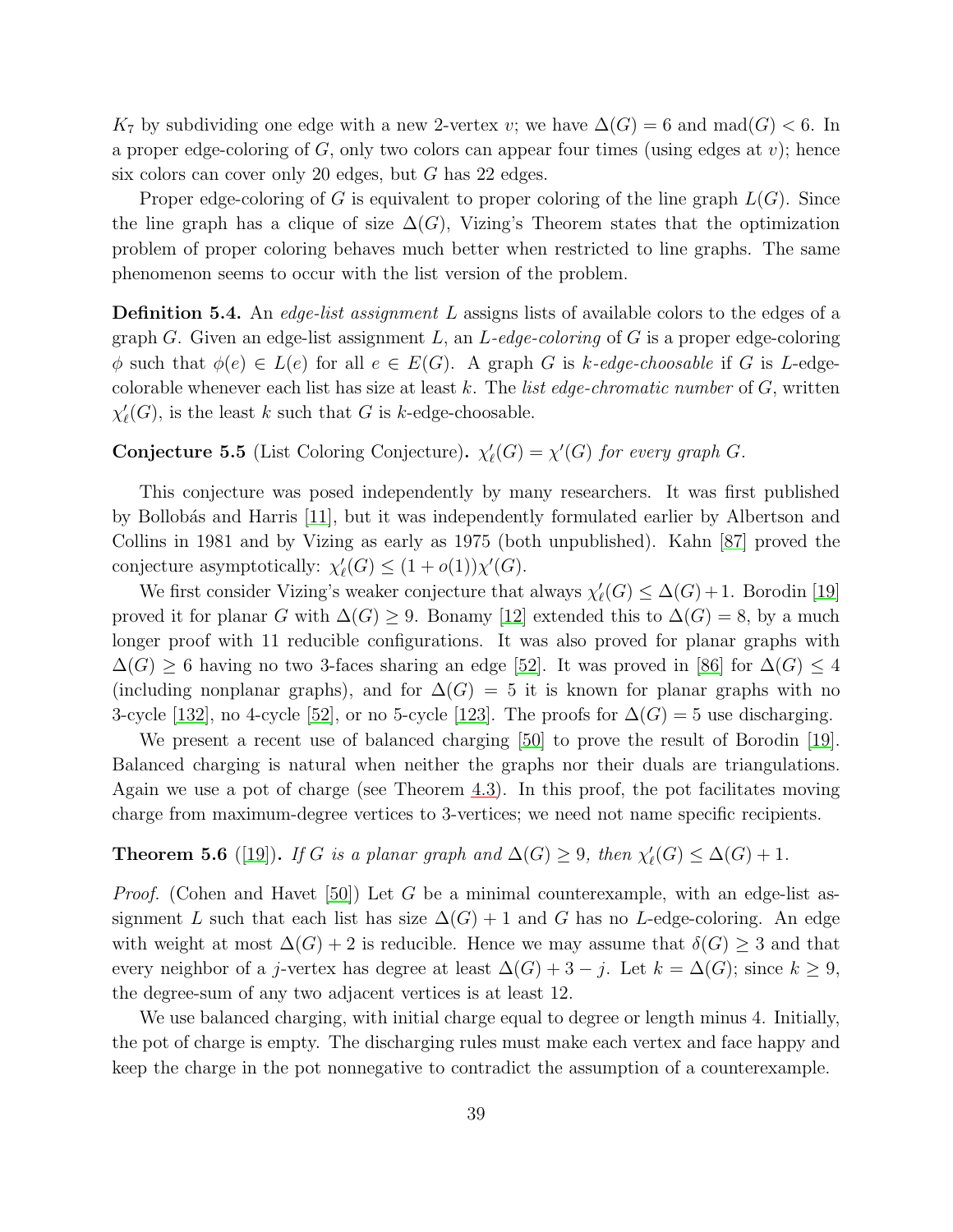(R1) Every 3-vertex takes 1 from the pot, and every k-vertex gives  $\frac{1}{2}$  to the pot.

(R2) Each 3-face takes  $\frac{1}{2}$  from each incident 8<sup>+</sup>-vertex and  $\frac{j-4}{j}$  from each incident j-vertex with  $j \in \{5, 6, 7\}.$ 

To ensure positive charge in the pot, we prove  $n_k > 2n_3$ , where  $n_j$  is the number of j-vertices in G. The edges incident to 3-vertices form a bipartite graph  $H$ ; its parts are the 3-vertices and the k-vertices. If H has a cycle C, then C has even length, since H is bipartite. By the minimality of the counterexample,  $G-E(C)$  has an L-edge-coloring. Each edge of C is incident to  $\Delta(G)$  – 1 edges that have now been colored, so there remain at least two available colors on each edge (see Figure [18\)](#page-39-0). Since even cycles are 2-edge-choosable (by Lemma [4.1](#page-26-0) and cycles being isomorphic to their line graphs), the L-edge-coloring extends to G. Since G is a counterexample, we thus may assume that H is acyclic and therefore has fewer than  $n_3 + n_k$  edges. Since it also has  $3n_3$  edges, we have  $3n_3 < n_3 + n_k$ , as desired.

For vertices, (R1) immediately makes 3-vertices happy. A j-vertex v with  $j \in \{4, 5, 6, 7\}$ loses altogether at most  $j - 4$ , its initial charge. An 8-vertex loses at most 4, since  $k \geq 9$ . For  $j \geq 9$ , possibly sending  $\frac{1}{2}$  to the pot, a j-vertex loses at most  $\frac{j+1}{2}$  and is happy.

For faces, the 4<sup>+</sup>-faces lose no charge and remain happy; we must show that each 3-face f gains at least 1. Let j be the least degree among vertices incident to f. If  $j \leq 4$ , then two incident 8<sup>+</sup>-vertices give  $\frac{1}{2}$  each. If  $j = 5$ , then two incident 7<sup>+</sup>-vertices give at least  $\frac{3}{7}$  each, plus  $\frac{1}{5}$  for the 5-vertex. If  $j \geq 6$ , then each vertex incident to f gives at least  $\frac{1}{3}$  to f.  $\Box$ 



<span id="page-39-0"></span>Figure 18: Excluded cycles in Theorem [5.6](#page-38-0)

This proof fits the model of discharging to produce an unavoidable set of reducible configurations. The reducible configurations are light edges (degree-sum at most  $\Delta(G) + 2$ ) and cycles alternating between 3-vertices and  $\Delta(G)$ -vertices. The first use of arbitrarily large reducible configurations (cycles alternating between 2-vertices and  $\Delta(G)$ -vertices) was in Borodin [\[17\]](#page-44-2). Notions analogous to the pot of charge for long-distance transfer of charge appear in [\[77\]](#page-47-21) and [\[30\]](#page-45-19); a general term for such methods is "global discharging".

Now we return to the full List Coloring Conjecture  $\chi'_{\ell}(G) = \chi'(G)$ . This was proved for bipartite multigraphs by Galvin [\[70\]](#page-47-22), where always  $\chi'(G) = \Delta(G)$ . With Vizing conjecturing  $\chi'(G) = \Delta(G)$  when G is planar and  $\Delta(G) \geq 6$  (Conjecture [5.1\)](#page-36-1), we also seek  $\chi'_{\ell}(G) = \Delta(G)$ for such graphs. Borodin [\[19\]](#page-44-20) proved it for  $\Delta(G) \geq 14$ . This later was strengthened to  $\Delta(G) \geq 12$  by Borodin, Kostochka, and Woodall [\[41\]](#page-45-20). We present an alternative proof of the result of Borodin [\[19\]](#page-44-20). The result in [\[41\]](#page-45-20) uses similar discharging, but it requires more reducible configurations and more detailed analysis.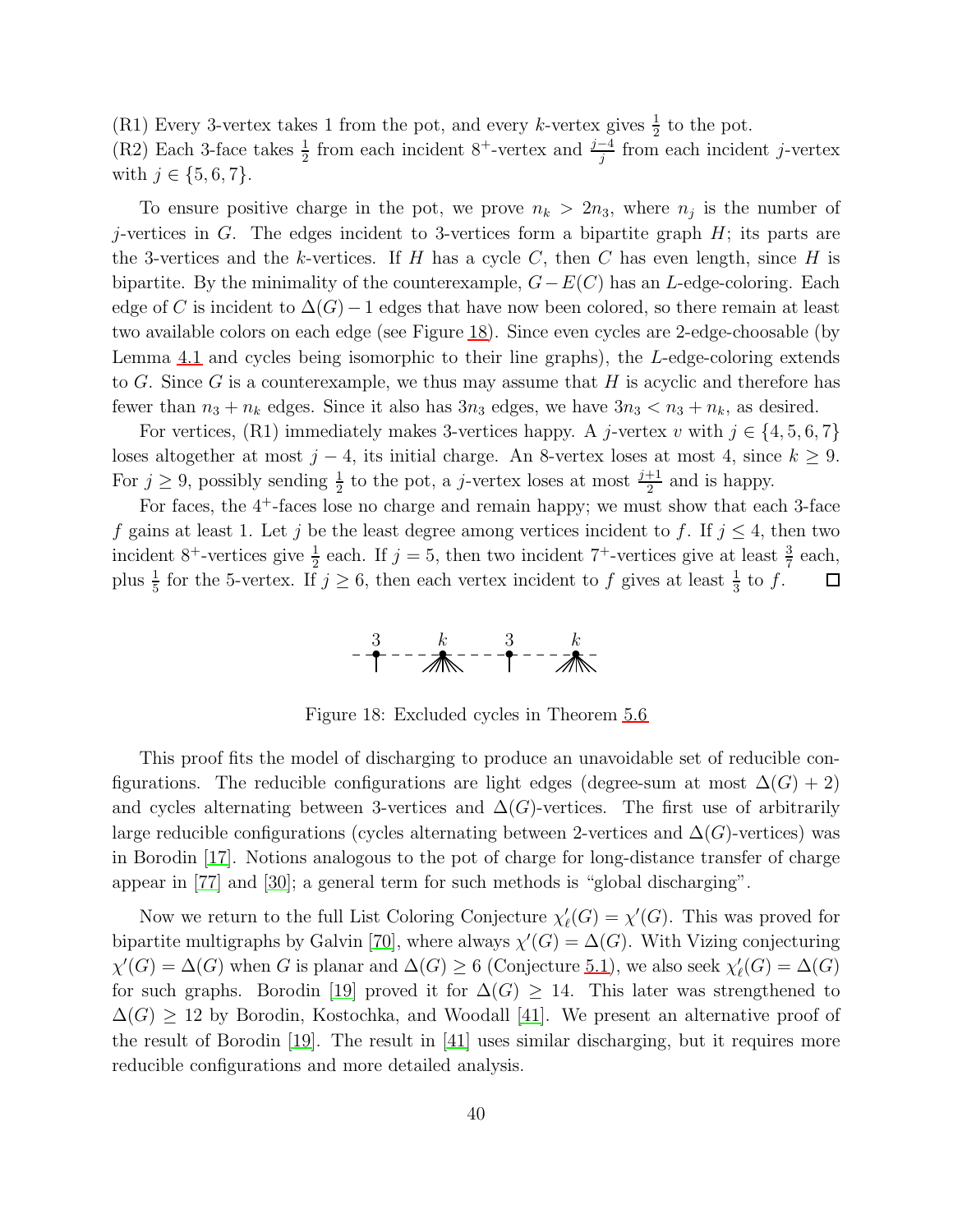A *t*-alternating cycle alternates between *t*-vertices and vertices of higher degree (introduced in Borodin [\[17\]](#page-44-2)). We used 3-alternating cycles in Theorem [5.6.](#page-38-0)

<span id="page-40-0"></span>**Lemma 5.7** ([\[19\]](#page-44-20)). If G is a simple plane graph with  $\delta(G) \geq 2$ , then G contains (C1) an edge uv with  $d(u) + d(v) \le 15$ , or  $(C2)$  a 2-alternating cycle C.

*Proof.* In a counterexample G, we have  $d(u) + d(v) \ge 16$  for every edge uv. Both neighbors of any 2-vertex are  $14^+$ -vertices. Since G is simple, every 2-vertex lies on a  $4^+$ -face.

To obtain a contradiction, we use face charging, with initial charge  $2d(v) - 6$  at each vertex v and  $\ell(f) - 6$  at each face f. We also keep a central pot of charge (initially empty) and use the following discharging rules (see Figure [19\)](#page-40-1).

(R1) Each 14<sup>+</sup>-vertex gives charge 1 to the pot, and each 2-vertex takes 1 from the pot.

 $(R2)$  Each  $4^+$ -vertex distributes its charge remaining after  $(R1)$  equally to its incident faces.

(R3) Each 4<sup>+</sup>-face gives charge 1 to each incident 2-vertex.



<span id="page-40-1"></span>Figure 19: Discharging for Lemma [5.7](#page-40-0)

To keep the charge in the pot nonnegative, we need  $|U| \leq |W|$ , where U and W denote the sets of 2-vertices and  $14^+$ -vertices, respectively. Let H be the bipartite subgraph of G with vertex set  $U \cup W$  and edge set consisting of all edges with endpoints in both U and W. Since  $(C2)$  does not occur in G, the components of H are trees. Also  $(C1)$  does not occur, so  $2|U| = |E(H)| < |U| + |W|$ . Thus  $|U| < |W|$ .

A 2-vertex takes 1 from the pot and 1 from an incident  $4^+$ -face (since G is simple) and ends happy. A 3-vertex starts and ends with no charge. By  $(R2)$ , a 4<sup>+</sup>-vertex also ends with charge 0. Hence all vertices are happy.

Faces give charge to 2-vertices and take charge from  $4^+$ -vertices. Under  $(R2)$ , a face takes charge  $\frac{2j-6}{j}$  or  $\frac{2j-7}{j}$  from an incident j-vertex when  $j \geq 4$ , the latter when  $j \geq 14$ . Thus the value is at least  $\frac{1}{2}$  when  $j \geq 4$ , at least 1 when  $j \geq 6$ , and at least  $\frac{3}{2}$  when  $j \geq 12$ .

If a face f has no incident 3<sup>-</sup>-vertices, then it receives at least  $\frac{1}{2}\ell(f)$ ; its final charge is at least  $\frac{3}{2}\ell(f) - 6$ , which is nonnegative when  $\ell(f) \geq 4$ . When f is a 3-face or a face incident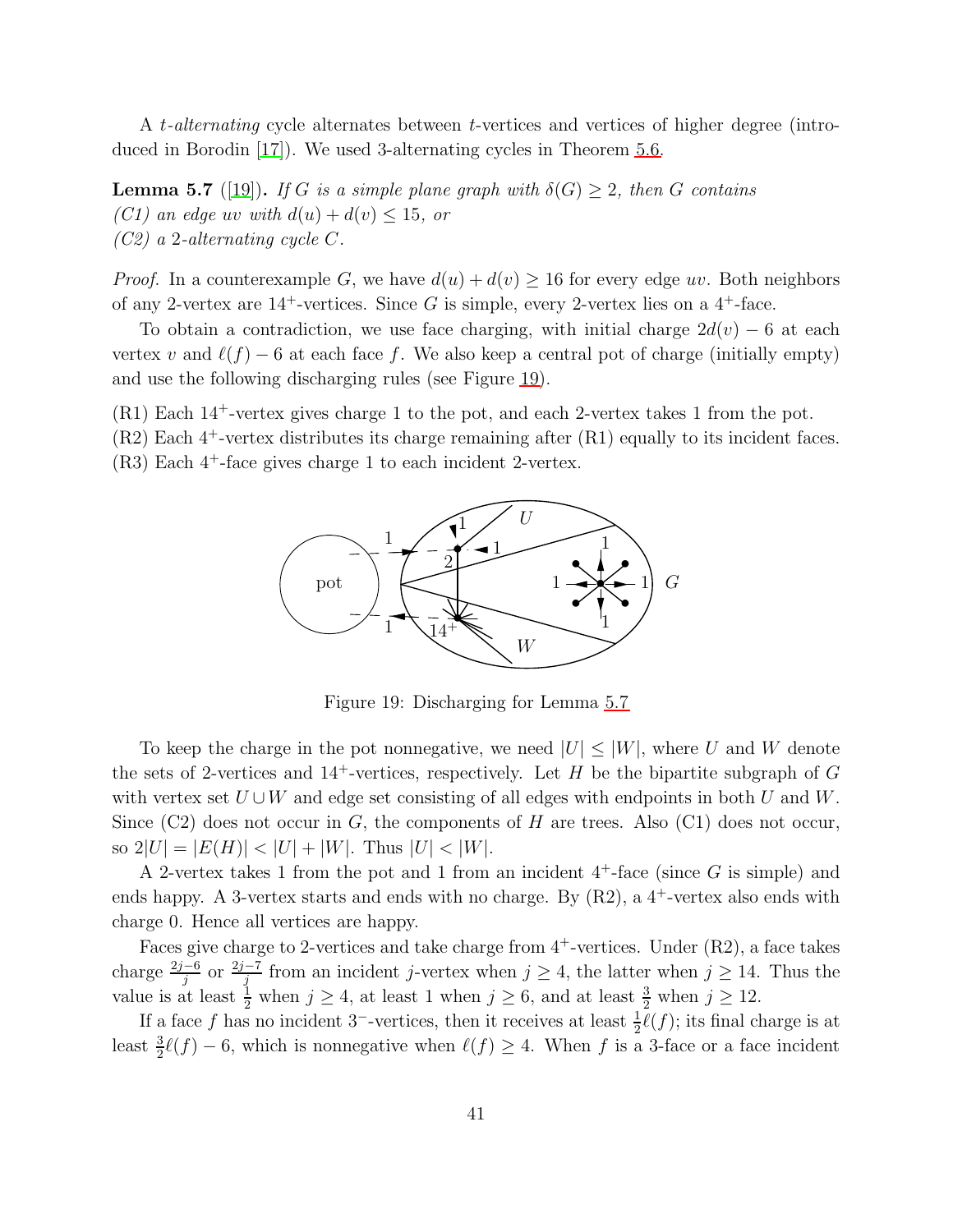to some  $3^-$ -vertex, let k be the least degree among the vertices incident to f. Prohibiting (C1) gives f two incident  $(16 - k)^+$ -vertices.

A 3-face needs to receive charge at least 3. When  $k \geq 6$ , it receives at least 1 from each incident vertex. When  $k = 2$ , the other incident vertices have degree at least 14, and each provides  $\frac{3}{2}$ . When  $3 \leq k \leq 5$ , it receives at least  $\frac{2k-6}{k} + 2 \cdot \frac{26-2k}{16-k}$  $\frac{26-2k}{16-k}$ , which is at least 3.

A 4<sup>+</sup>-face f needs 2 (or maybe less) to become happy. If  $k \geq 3$  or f has exactly one incident 2-vertex, then  $f$  receives at least 3 and gives away at most 1. If  $f$  has at least two incident 2-vertices, then each is followed on  $f$  (in a consistent direction) by a  $14^+$ -vertex, which contributes at least  $\frac{3}{2}$ . These pairs net at least  $\frac{1}{2}$  each for f. If G has no 2-alternating cycle, then f has another incident  $14^+$ -vertex that has not been counted, which provides more than enough charge to f.  $\Box$ 

<span id="page-41-1"></span>**Theorem 5.8** ([\[19\]](#page-44-20)). If G is a plane graph with  $\Delta(G) \ge 14$ , then  $\chi'_{\ell}(G) = \Delta(G)$ .

*Proof.* Let G be a minimal counterexample, having no L-edge-coloring from edge-list assignment L. If G has a 1-vertex with incident edge e, then  $G - e$  has an L-edge-coloring, and it extends to e. Thus  $\delta(G) \geq 2$ . By Lemma [5.7,](#page-40-0) G has an edge uv with  $d(u) + d(v) \leq 15$ or a 2-alternating cycle C. In the first case, we can extend an L-edge-coloring of  $G - uv$ , since  $|L(uv)| \geq 14$  and at most 13 colors are restricted from use on uv. In the other case, by minimality  $G - E(C)$  has an L-edge-coloring. Since each list has size at least  $\Delta(G)$ , each edge of C has at least two colors remaining available, and the 2-edge-choosability of even cycles allows us to extend the edge-coloring.  $\Box$ 

Finally, we come full circle and return to the role of bounding the maximum average degree. Vizing  $[119]$  conjectured that an *n*-vertex edge-critical graph G must have at least 1  $\frac{1}{2}[n(\Delta(G)-1)+3]$  edges, which in our language translates to " $\chi'(G) = \Delta(G)$  when mad $(G) \le$  $\Delta(G)-1$ ". Based on the List Coloring Conjecture, Woodall [\[127\]](#page-49-20) conjectured that mad(G) <  $\Delta(G) - 1$  also implies  $\chi'_{\ell}(G) = \Delta(G)$ . In this direction, it is known that  $\chi'_{\ell}(G) = \Delta(G)$  when  $\text{mad}(G) < \sqrt{2\Delta(G)}$ . The result is implicit in [\[41\]](#page-45-20), using the following tool.

<span id="page-41-0"></span>Theorem 5.9 (Borodin–Kostochka–Woodall [\[41\]](#page-45-20)). If lists on the edges of a bipartite multigraph G satisfy  $|L(uv)| \ge \max\{d_G(u), d_G(v)\}\$  for  $uv \in E(G)$ , then G has an L-edge-coloring.

Woodall [\[127\]](#page-49-20) rephrased the argument using discharging, introducing an exciting new way of moving charge in successive stages. When the average degree is large, vertices with very small degree need a lot of charge. It may be too hard to specify exactly where it all comes from. Hence he allows charge to move in phases, which we call iterated discharging. Besides light edges, we will need another reducible configuration (see Figure [20\)](#page-42-0).

**Definition 5.10.** In a multigraph  $G$ , an *i*-alternating subgraph is a bipartite submultigraph F with parts U and W such that  $d_F(u) = d_G(u) \leq i$  when  $u \in U$  and  $d_G(w) - d_F(w) \leq$  $\Delta(G) - i$  when  $w \in W$ . Note that cycles in F alternate between W and i<sup>-</sup>-vertices in U.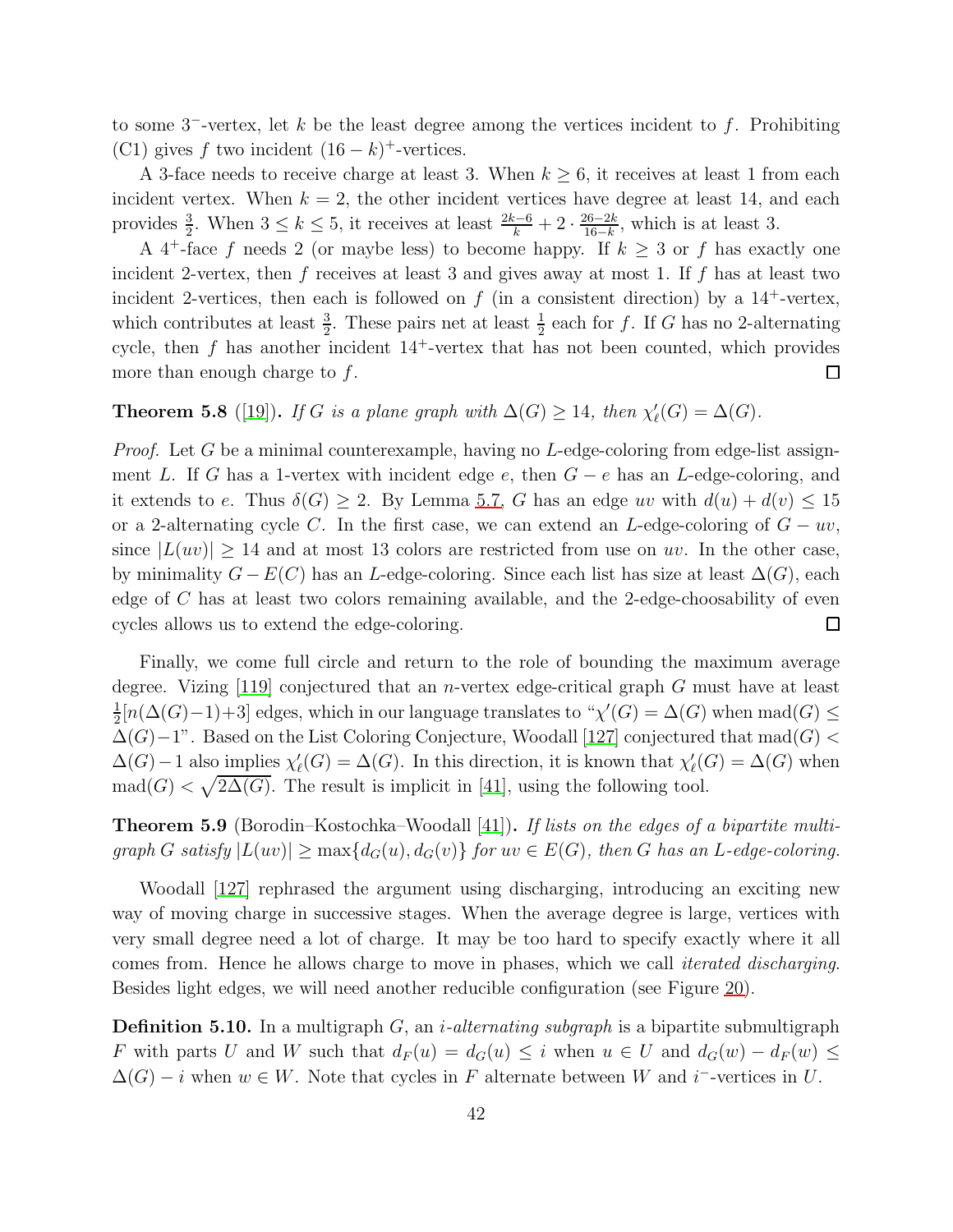

<span id="page-42-0"></span>Figure 20: A 2-alternating subgraph F

**Lemma 5.11** ([\[41,](#page-45-20) [127\]](#page-49-20)). *i*-alternating subgraphs are reducible for the property that edgechoosability equals maximum degree.

*Proof.* Let L be a  $\Delta(G)$ -uniform edge-list assignment for such a multigraph G. Let F be an *i*-alternating subgraph of G, and let  $G' = G - E(F)$  (see Figure [20\)](#page-42-0). Choose an L-edgecoloring of  $G'$ , and delete the chosen colors from the lists of their incident edges in  $F$ . We claim that the lists remain large enough to apply Theorem [5.9](#page-41-0) to F.

For  $uw \in E(F)$ , no colors have been lost to edges incident at u, since all edges incident to u lie in  $F$ . The number of colors lost to edges incident to  $w$ , by definition, is at most  $d_G(w) - d_F(w)$ . Since  $d_G(w) \leq \Delta(G)$ , the list on uw retains at least  $d_F(w)$  colors. Also  $d_F(u) \leq i \leq \Delta(G) - (d_G(w) - d_F(w))$ , so the list on uw also retains at least  $d_F(u)$  colors. Now Theorem [5.9](#page-41-0) applies to complete the L-edge-coloring of G.  $\Box$ 

To avoid technicalities, we make the bound on  $\text{mad}(G)$  slightly tighter than needed.

<span id="page-42-1"></span>**Theorem 5.12** ([\[41,](#page-45-20) [127\]](#page-49-20)). If  $\text{mad}(G) \leq \sqrt{2\Delta(G)} - 1$ , then  $\chi'_{\ell}(G) = \Delta(G)$ .

*Proof.* Let  $b = \sqrt{2\Delta(G)} - 1$ . It suffices to show that every graph G with average degree at most b contains a edge with weight at most  $\Delta(G) + 1$  or an i-alternating subgraph with  $i \leq b$ . Suppose that G contains neither. An edge incident to a 1-vertex would be light, so we may assume  $\delta(G) \geq 2$ .

Use degree charging. In phase i of discharging, for  $2 \le i \le \lfloor b \rfloor$ , each i<sup>-</sup>-vertex receives charge 1 from a neighbor. We want every vertex to end with charge at least  $[b]$ .

To begin phase i, let  $U = \{v : d_G(v) \leq i\}$ , and let W be the set of all vertices having neighbors in U. Note that U is independent (no light edge). Let F be the subgraph with vertex set  $U \cup W$  containing all edges incident to U. Since G has no *i*-alternating subgraph, there exists  $w \in W$  such that  $d_F(w) \leq d_G(w) + i - \Delta(G) - 1 \leq i - 1$ . Move charge 1 from this vertex  $w$  to each of its neighbors in  $U$ .

Now delete  $\{w\} \cup (N(w) \cap U)$  from F. Each deleted vertex in U has received charge 1, and w lost at most  $i-1$ . Iterate. What remains of U and W at each step cannot form an *i*-alternating subgraph, so we continue to find the desired vertex until  $U$  is empty.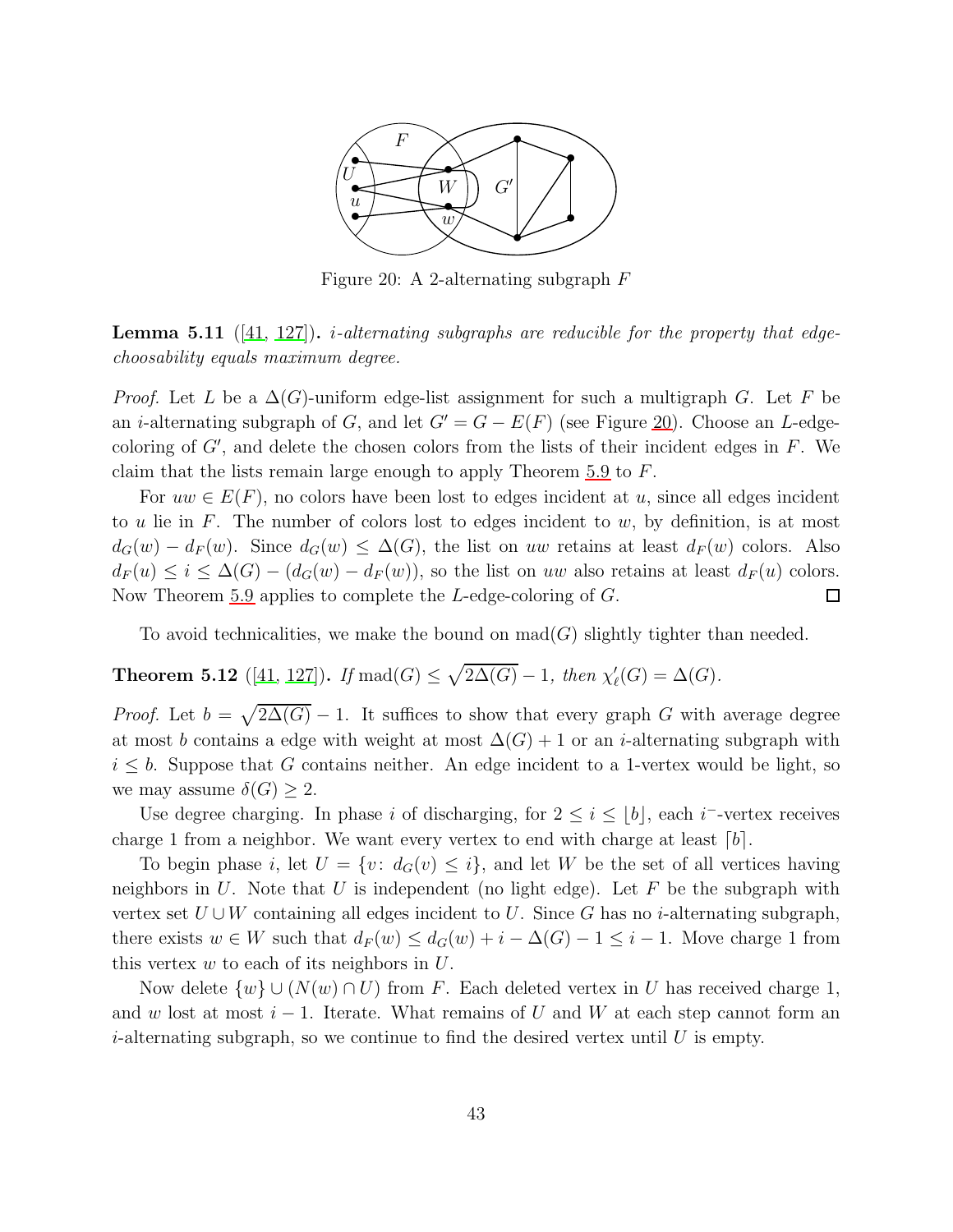Since each vertex with degree at most  $i$  receives a unit of charge in phase  $i$ , vertices  $\overline{2\Delta(G)}$  have their charge increased to at least  $\left[\sqrt{2\Delta(G)}\right]$  (and with degree less than  $\,$ they never lose charge). Since there is no light edge, vertices with larger degree  $j$  lose charge only on rounds i with  $i \geq \Delta(G) + 2 - j$ . Hence such a vertex loses charge at most  $\sum_{i=\Delta(G)+2-j}^{\lfloor b\rfloor} (i-1)$ . With each reduction of 1 in j, the amount of lost charge declines by more than 1, so it suffices to show that vertices with degree  $\Delta(G)$  keep sufficient charge. Their lost charge is bounded by  $\frac{1}{2}b(b-1)$ , so they keep charge at least  $\frac{3}{2}b$ , which is more than enough.  $\Box$ 

This use of discharging in [\[127\]](#page-49-20) replaced extensive manipulations of finite sums in [\[41\]](#page-45-20); it is another illustration of the notion of "amortized counting" we mentioned earlier. Woodall also gave an example to show that the discharging argument is essentially sharp, meaning that more reducible configurations will be needed to weaken the hypothesis on  $\text{mad}(G)$ .

For the Vizing conjecture saying approximately that  $\text{mad}(G) \leq \Delta(G) - 1$  implies  $\chi'(G) =$  $\Delta(G)$ , Fiorini [\[68\]](#page-47-23) made the first major step, proving that mad $(G) < \frac{1}{2}$  $\frac{1}{2}(\Delta(G)+1)$  suffices (by counting edges in edge-critical graphs). After a number of papers using similar manipulations of finite sums, Sanders and Zhao [\[107\]](#page-48-21) greatly simplified the proof by using discharging and improved the result; they showed that  $\text{mad}(G) < \frac{1}{2}$  $\frac{1}{2}(\Delta(G) + \sqrt{2\Delta(G) - 1})$  suffices. Woodall [\[126\]](#page-49-21) then proved that  $\text{mad}(G) < \frac{2}{3}$  $\frac{2}{3}(\Delta(G)+)$  suffices. The <u>list version</u> seems to be much harder, and the more restrictive requirement of  $\text{mad}(G) < \sqrt{2\Delta(G)}$  in Theorem [5.12](#page-42-1) is a first step.

Exercise 5.1. Let G be a graph with maximum degree at least 8 that embeds on the torus. By a closer examination of the proof of Theorem [5.3,](#page-36-2) prove that  $\chi'(G) = \Delta(G)$  except possibly when G is obtained from a 6-regular triangulation  $H$  of the torus by inserting vertices of degree 3 into one-third of the faces in  $H$ , chosen so that each vertex in  $H$  lies on exactly two of the chosen faces, and making each new vertex adjacent to the vertices of  $H$  on its face. It suffices to show that otherwise every vertex ends with charge at least 6 and some vertex ends with larger charge.

**Exercise 5.2.** Prove that if  $\Delta(G) \leq 6$  and  $\overline{d}(G) < \frac{7}{2}$  $\frac{7}{2}$ , then G contains an isolated vertex, an edge with weight at most 7, or a cycle alternating between 2-vertices and 6-vertices. Conclude that if  $\Delta(G) \leq 6$  and mad $(G) < \frac{7}{2}$  $\frac{7}{2}$ , then G is 6-edge-choosable.

Exercise 5.3. (Borodin [\[17\]](#page-44-2), Borodin–Kostochka–Woodall [\[41\]](#page-45-20)) A total coloring assigns colors to both edges and vertices, so that elements get distinct colors if they are either incident or adjacent. Adapt the proofs of Theorems [5.8](#page-41-1) and [5.12](#page-42-1) to prove analogous versions for choosing total colorings from lists. In each case, the bound for the size of lists to permit choosing a total coloring is larger by 1 than that for choosing a proper edge-coloring.

### <span id="page-43-0"></span>References

[1] G. Agnarsson and M.M. Halldórsson, Coloring powers of planar graphs, SIAM J. Discrete Math. 16 (2003), no. 4, 651–662.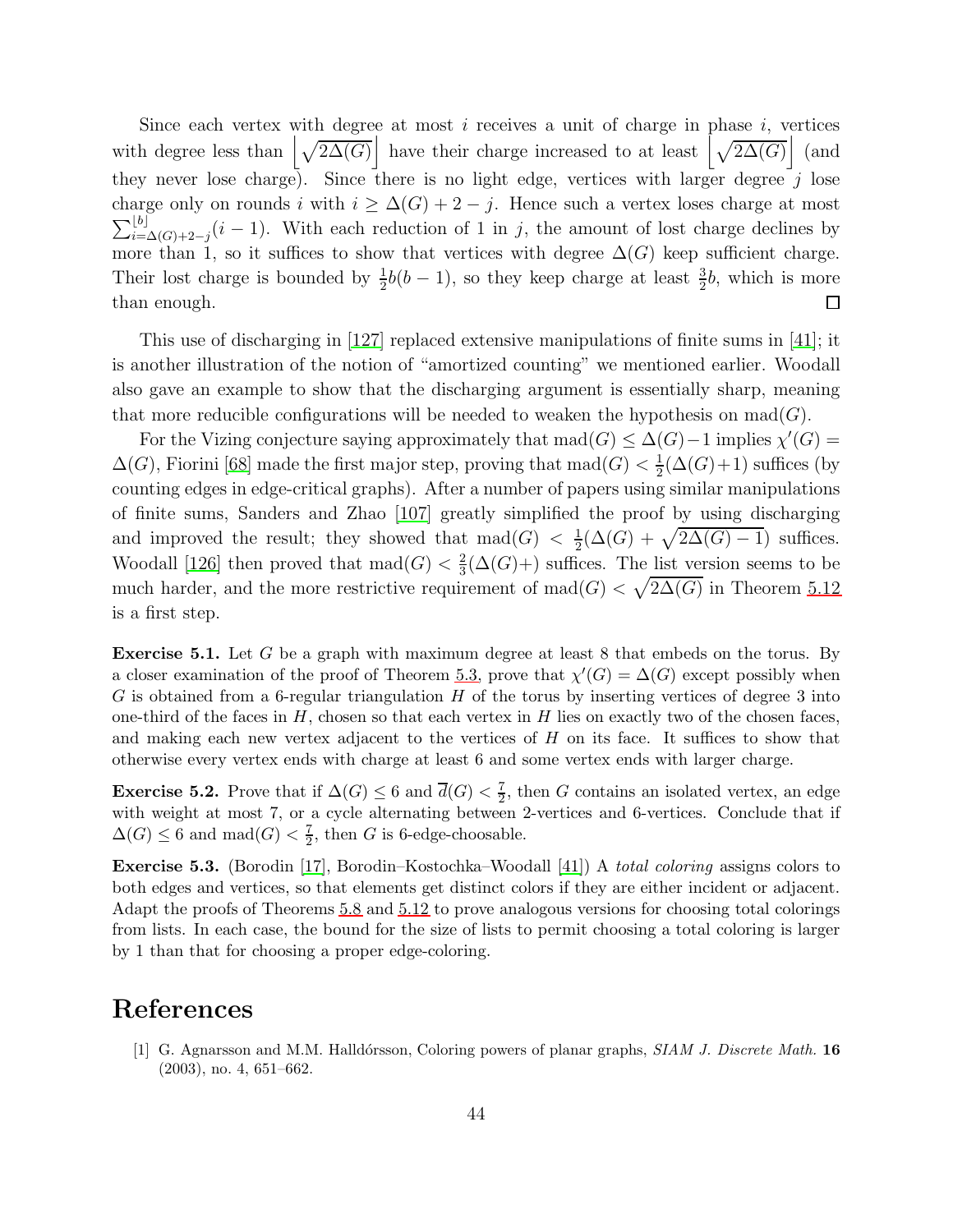- <span id="page-44-4"></span><span id="page-44-3"></span>[2] J. Akiyama, G. Exoo, and F. Harary, Covering and packing in graphs III: Cyclic and acyclic invariants, Math Slovaca 30 (1980), 405–417.
- <span id="page-44-14"></span>[3] J. Akiyama, G. Exoo, and F. Harary, Covering and packing in graphs. IV. Linear arboricity, Networks 11 (1981), no. 1, 69–72.
- <span id="page-44-1"></span>[4] M.O. Albertson, A lower bound for the independence number of a planar graph, J. Combin. Theory Ser. B 20 (1976), no. 1, 84–93.
- <span id="page-44-5"></span>[5] M.O. Albertson, G.G. Chappell, H.A. Kierstead, A. Kündgen, and R. Ramamurthi, Coloring with no 2-colored  $P_4$ 's, *Electron. J. Combin.* 11 (2004), no. 1, Research Paper 26, 13 pp.
- <span id="page-44-9"></span>[6] N. Alon, The linear arboricity of graphs, Israel J. Math. 62 (1988), 311–325.
- <span id="page-44-11"></span>[7] K. Appel and W. Haken, Every planar map is four colorable. I. Discharging, Illinois J. Math. 21 (1977), no. 3, 429–490.
- <span id="page-44-10"></span>[8] K. Appel and W. Haken, Every planar map is four colorable, with the collaboration of J. Koch, Contemporary Mathematics 98, American Mathematical Society, Providence, RI, 1989. xvi+741 pp.
- <span id="page-44-7"></span>[9] K. Appel, W. Haken, and J. Koch, Every planar map is four colorable. II. Reducibility, Illinois J. Math. 21 (1977), no. 3, 491–567.
- <span id="page-44-19"></span>[10] J. Balogh, M. Kochol, A. Pluhár, and X. Yu, Covering planar graphs with forests, J. Combin. Theory Ser. B **94** (2005), no. 1, 147–158.
- <span id="page-44-21"></span>[11] B. Bollobás and A.J. Harris, List-colourings of graphs, *Graphs Combin.* 1 (1985), 115–127.
- <span id="page-44-17"></span>[12] M. Bonamy, Planar graphs with  $\Delta \geq 8$  are  $(\Delta+1)$ -edge-choosable, SIAM J. Discrete Math. 29 (2015), no. 3, 1735–1763.
- <span id="page-44-15"></span>[13] M. Bonamy, B. Lévêque, and A. Pinlou, Graphs with maximum degree  $D$  at least 17 and maximum average degree less than 3 are list 2-distance  $(D+2)$ -colorable, *Discrete Math.* **317** (2014), 19–32.
- <span id="page-44-16"></span>[14] M. Bonamy, B. Lévêque, and A. Pinlou, 2-distance coloring of sparse graphs, *J. Graph Theory* 77 (2014), no. 3, 190–218.
- <span id="page-44-8"></span>[15] M. Bonamy, B. Lévêque, and A. Pinlou, List coloring the square of sparse graphs with large degree, European J. Combin. 41 (2014), 128–137.
- <span id="page-44-2"></span>[16] O.V. Borodin, On acyclic colorings of planar graphs, Discrete Math. 25 (1979), no. 3, 211–236.
- <span id="page-44-6"></span>[17] O.V. Borodin, On the total coloring of planar graphs, J. Reine Angew. Math. 394 (1989), 180–185.
- [18] O.V. Borodin, Solving the Kotzig and Grünbaum problems on the separability of a cycle in planar graphs, Mat. Zametki 46 (1989), no. 5, 9–12, 103 [Russian]; translation in Math. Notes 46 (1989), no. 5-6, 835–837 (1990).
- <span id="page-44-20"></span>[19] O.V. Borodin, A generalization of Kotzig's theorem and prescribed edge coloring of planar graphs, *Mat. Zametki* 48 (1990), no. 6, 22–28, 160 [Russian]; translation in *Math. Notes* 48 (1990), no. 5-6, 1186–1190 (1991).
- <span id="page-44-12"></span>[20] O.V. Borodin, A new proof of the 6 color theorem, J. Graph Theory 19 (1995), no. 4, 507–521.
- <span id="page-44-13"></span>[21] O.V. Borodin, Structural properties of plane graphs without adjacent triangles and an application to 3-colorings, J. Graph Theory 21 (1996), no. 2, 183–186.
- <span id="page-44-0"></span>[22] O.V. Borodin, Structural theorem on plane graphs with application to the entire coloring number, J. Graph Theory 23 (1996), no. 3, 233–239.
- <span id="page-44-18"></span>[23] O.V. Borodin, Colorings of plane graphs: A survey, Discrete Math. 313 (2013), no. 4, 517–539.
- [24] O.V. Borodin, H. J. Broersma, A. Glebov, and J. van den Heuvel, Stars and bunches in planar graphs, Part II: General planar graphs and colourings, CDAM Research Report Series 2002–05 (2002). Original Russian version. Diskretn. Anal. Issled. Oper. Ser. 1 8 (2001), no. 4, 9–33, available at: <http://www.cdam.lse.ac.uk/Reports/Abstracts/cdam-2002-05.html>.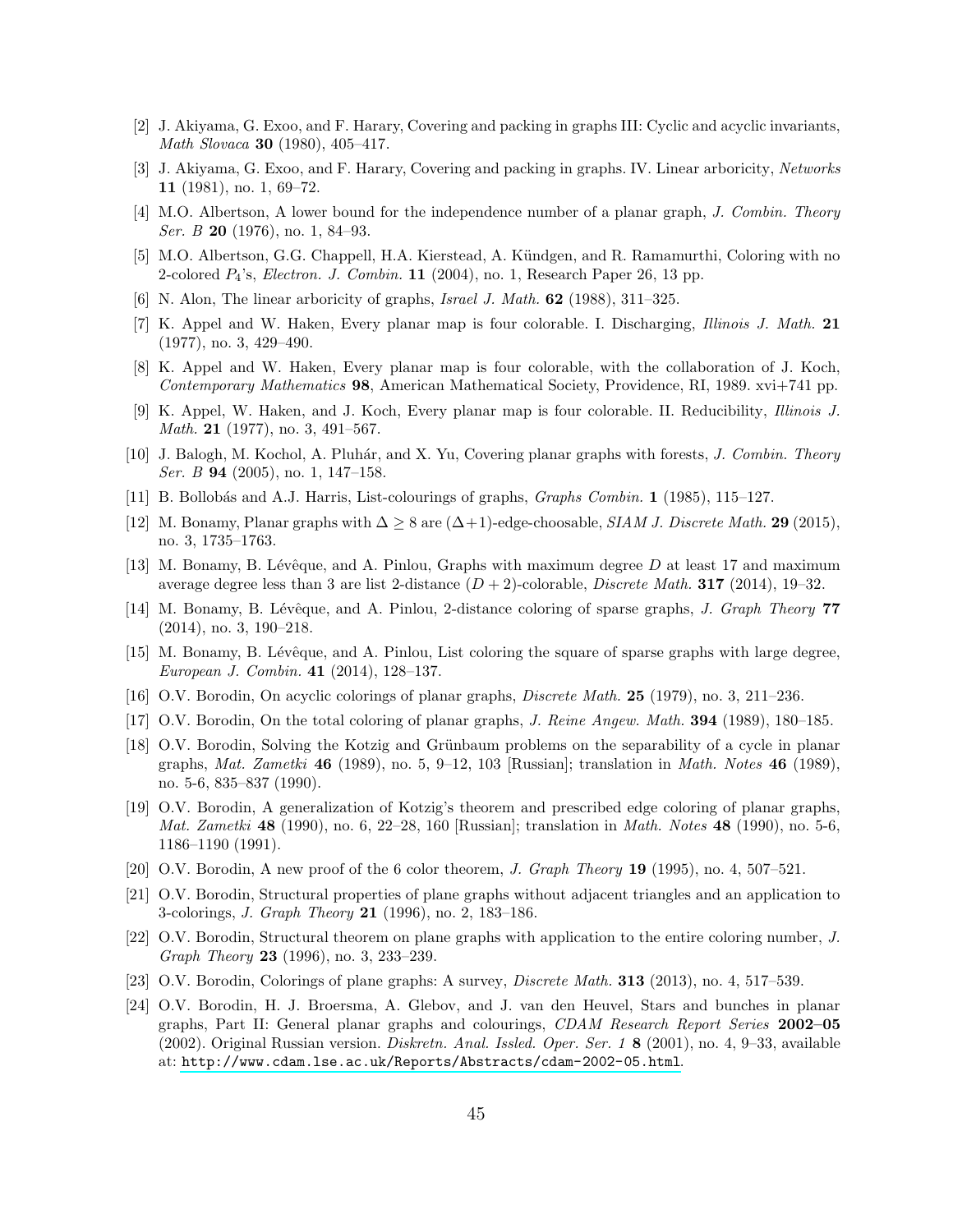- <span id="page-45-11"></span><span id="page-45-7"></span>[25] O.V. Borodin, M. Chen, A.O. Ivanova, and A. Raspaud, Acyclic 3-choosability of sparse graphs with girth at least 7, Discrete Math. 310 (2010), no. 17–18, 2426–2434.
- <span id="page-45-15"></span>[26] O.V. Borodin, D.G. Fon-Der Flaass, A.V. Kostochka, A. Raspaud, and E. Sopena, Acyclic list 7 coloring of planar graphs, J. Graph Theory 40 (2002), no. 2, 83–90.
- [27] O.V. Borodin, A.N. Glebov, A.O. Ivanova, T.K. Neustroeva, and V.A. Tashkinov, Sufficient conditions for planar graphs to be 2-distance  $(\Delta + 1)$ -colorable, Sib. Elektron. Mat. Izv. 1 (2004), 129–141 [Russian; English summary].
- <span id="page-45-12"></span><span id="page-45-0"></span>[28] O.V. Borodin, A.N. Glebov, A. Raspaud, and M.R. Salavatipour, Planar graphs without cycles of length from 4 to 7 are 3-colorable, J. Combin. Theory Ser. B 93 (2005), no. 2, 303–311.
- <span id="page-45-19"></span>[29] O.V. Borodin, S.G. Hartke, A.O. Ivanova, Kostochka, A. V., and D.B. West, Circular (5,2)-coloring of sparse graphs, Sib. Elektron. Mat. Izv.  $5$  (2008), 417–426.
- <span id="page-45-16"></span>[30] O.V. Borodin and A.O. Ivanova, Almost proper vertex 2-colorings of sparse graphs, Diskretn. Anal. Issled. Oper. 16 (2009), no. 2, 16–20, 98; translation in J. Appl. Ind. Math. 4 (2010), no. 1, 21–23.
- <span id="page-45-17"></span>[31] O.V. Borodin and A.O. Ivanova, 2-distance  $(\Delta + 2)$ -coloring of planar graphs with girth six and  $\Delta \geq 18$ , *Discrete Math.* **309** (2009), no. 23–24, 6496–6502.
- <span id="page-45-18"></span>[32] O.V. Borodin and A.O. Ivanova, List 2-distance  $(\Delta + 2)$ -coloring of planar graphs with girth six, European J. Combin. 30 (2009), no. 5, 1257–1262.
- [33] O.V. Borodin and A.O. Ivanova, List 2-distance  $(\Delta + 2)$ -coloring of planar graphs with girth six and  $\Delta \geq 24$ , Sibirsk. Mat. Zh. 50 (2009), no. 6, 1216–1224 (Russian); translation in Sib. Math. J. 50 (2009), no. 6, 958–964.
- <span id="page-45-9"></span><span id="page-45-8"></span>[34] O.V. Borodin and A.O. Ivanova, Acyclic 5-choosability of planar graphs without adjacent short cycles, J. Graph Theory 68 (2011), no. 2, 169–176.
- <span id="page-45-10"></span>[35] O.V. Borodin and A.O. Ivanova, Acyclic 5-choosability of planar graphs without 4-cycles, Sibirsk. Mat. Zh. 52 (2011), no. 3, 522–541 (Russian); translation in Sib. Math. J. 52 (2011), no. 3, 411–425.
- <span id="page-45-5"></span>[36] O.V. Borodin and A.O. Ivanova, Acyclic 4-choosability of planar graphs with no 4- and 5-cycles, J. Graph Theory 72 (2013), 374–397.
- <span id="page-45-4"></span>[37] O.V. Borodin and A.O. Ivanova, Describing  $(d-2)$ -stars at d-vertices,  $d \leq 5$ , in normal plane maps, Discrete Math. 313 (2013), no. 17, 1700–1709.
- <span id="page-45-14"></span>[38] O.V. Borodin and A.O. Ivanova, Describing 3-faces in normal plane maps with minimum degree 4, Discrete Math. 313 (2013), no. 23, 2841–2847.
- [39] O.V. Borodin, A.O. Ivanova, and T. K. Neustroeva, Sufficient conditions for planar graphs with girth 6 to be 2-distance colourable, Sib. Elektron. Mat. Izv. 3 (2006), 441–450 [Russian], available at: <http://semr.math.nsc.ru/v3.html>.
- <span id="page-45-20"></span><span id="page-45-1"></span>[40] O.V. Borodin, S.-J. Kim, A.V. Kostochka, and D.B. West, Homomorphisms from sparse graphs with large girth, J. Combin. Theory Ser. B 90 (2004), no. 1, 147–159.
- <span id="page-45-6"></span>[41] O.V. Borodin, A.V. Kostochka, and D.R. Woodall, List edge and list total colourings of multigraphs, J. Combin. Theory Ser. B 71 (1997), no. 2, 184–204.
- <span id="page-45-3"></span>[42] O.V. Borodin and D. Sanders, On light edges and triangles in planar graphs of minimum degree five, Math. Nachr. 170 (1994), 19–24.
- <span id="page-45-13"></span>[43] A. Brandt, M. Ferrara, M. Kumbhat, S. Loeb, D. Stolee, and M. Yancey, I,F-partitions of Sparse Graphs European J. Combinatorics 57 (2016), 1–12.
- <span id="page-45-2"></span>[44] R.L. Brooks, On colouring the nodes of a network. Proc. Cambridge Philos. Soc. 37 (1941), 194–197.
- [45] Y. Bu, D. Cranston, M. Montassier, A. Raspaud, and W. Wang, Star coloring of sparse graphs, J. Graph Theory 62 (2009), no. 3, 201–219.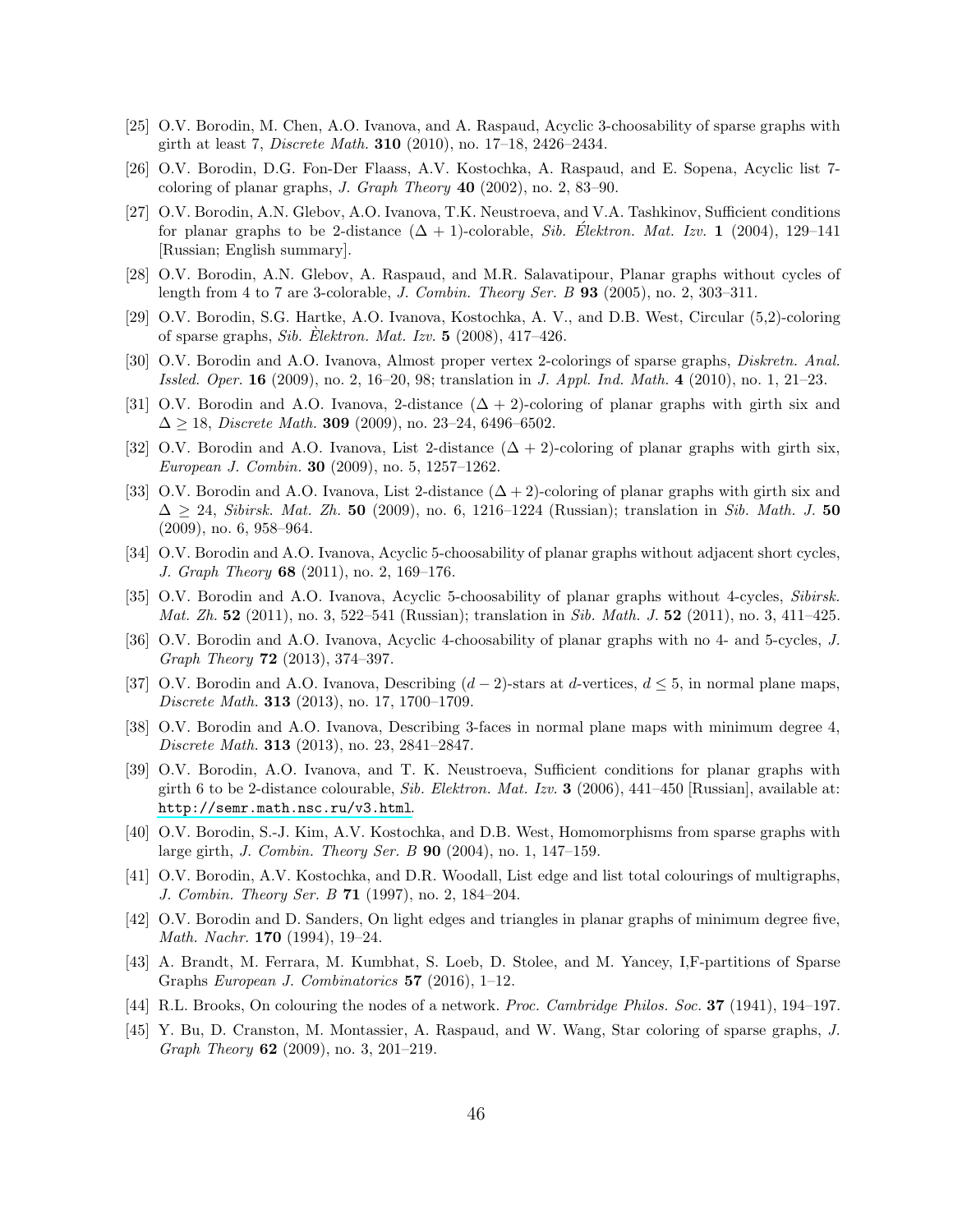- <span id="page-46-19"></span><span id="page-46-8"></span>[46] Y. Bu and W. Wang, Some sufficient conditions for a planar graph of maximum degree six to be class 1, Discrete Math. 306 (2006), no. 13, 1440–1445.
- <span id="page-46-1"></span>[47] M. Chen and A. Raspaud, Planar graphs without 4- and 5-cycles are acyclically 4-choosable, Discrete Appl. Math. **161** (2013), no. 7-8, 921–931.
- <span id="page-46-2"></span>[48] M. Chen, A. Raspaud, and W. Wang, 8-star-choosability of a graph with maximum average degree less than 3, Discrete Math. Theor. Comput. Sci. 13 (2011), no. 3, 97–110.
- <span id="page-46-20"></span>[49] M. Chen, A. Raspaud, and W. Wang, 6-star-coloring of subcubic graphs, J. Graph Theory **72** (2013), no. 2, 128–145.
- <span id="page-46-11"></span>[50] N. Cohen and F. Havet, Planar graphs with maximum degree  $\Delta \geq 9$  are  $(\Delta + 1)$ -edge-choosable—a short proof, Discrete Math. 310 (2010), no. 21, 3049–3051.
- <span id="page-46-12"></span>[51] V. Cohen-Addad, M. Hebdige, D. Král', Z. Li, and E. Salgado, Steinberg's Conjecture is false, J. Combin. Theory Ser. (B) (2016), http://dx.doi.org/10.1016/j.jctb.2016.07.006.
- <span id="page-46-18"></span>[52] D.W. Cranston, Edge-choosability and total-choosability of planar graphs with no adjacent 3-cycles, Discuss. Math. Graph Theory 29 (2009), no. 1, 163–178.
- <span id="page-46-4"></span>[53] D.W. Cranston, R. Erman, and R. Škrekovski, Choosability of the square of a planar graph with maximum degree four, Australas. J. Combin. 59 (2014), 86–97.
- <span id="page-46-0"></span>[54] D.W. Cranston, S. Jahanbekam, and D.B. West, The 1,2,3-Conjecture and 1,2-Conjecture for sparse graphs, Discuss. Math. Graph Theory 34 (2014), no. 4, 769–799.
- <span id="page-46-3"></span>[55] D.W. Cranston and S.-J. Kim, List-coloring the square of a subcubic graph, J. Graph Theory 57 (2008), no. 1, 65–87.
- <span id="page-46-16"></span>[56] D.W. Cranston, S.-J. Kim, and G. Yu, Injective colorings of sparse graphs, *Discrete Math.* **310** (2010), no. 21, 2965–2973.
- <span id="page-46-14"></span>[57] D.W. Cranston, S.-J. Kim, and G. Yu, Injective colorings of graphs with low average degree, Algorithmica  $60$  (2011), no. 3, 553–568.
- <span id="page-46-9"></span>[58] D.W. Cranston and R. Škrekovski, Sufficient sparseness conditions for  $G^2$  to be  $(\Delta + 1)$ -choosable, when  $\Delta \geq 5$ , *Discrete Appl. Math.* **162** (2014), 167–176.
- <span id="page-46-6"></span>[59] D.W. Cranston and G. Yu, Linear choosability of sparse graphs, Discrete Math. 311 (2011), no. 17, 1910–1917.
- <span id="page-46-15"></span>[60] M. Cygan, L. Kowalik, and B. Lužar, A planar linear arboricity conjecture, in Algorithms and complexity, Lecture Notes in Comput. Sci. 6078, (Springer, 2010), 204–216.
- <span id="page-46-10"></span>[61] Z. Dvořák, D. Král', P. Nejedlý, and R. Skrekovski, Coloring squares of planar graphs with girth six, European J. Combin. 29 (2008), no. 4, 838–849.
- [62] Z. Dvoˇr´ak, K. Kawarabayashi, and R. Thomas, Three-coloring triangle-free planar graphs in linear time, Proc. 20th Annual ACM-SIAM Symposium on Discrete Algorithms (extended abstract) 1176– 1182, SIAM, Philadelphia, PA, 2009, and ACM Trans. Algorithms 7 (2011), no. 4, Art. 41, 14 pp.
- <span id="page-46-13"></span><span id="page-46-5"></span>[63] H. Enomoto and B. Péroche, The linear arboricity of some regular graphs, J. Graph Theory 8 (1984), 309–324.
- [64] P. Erdős, A.L. Rubin, and H. Taylor, Choosability in graphs, Proc. West Coast Conf. on Combinatorics, Graph Theory and Computing (Humboldt State Univ., Arcata, Calif., 1979), Congress. Numer. 26 (Utilitas Math., 1980), 125–157.
- <span id="page-46-17"></span><span id="page-46-7"></span> $[65]$  P. Erdős and A. Rényi, On a problem in the theory of graphs, Magyar Tud. Akad. Mat. Kutató Int.  $K\ddot{o}zl.$  7 (1962), 623–641 [Hungarian].
- [66] L. Esperet, J. van den Heuvel, F. Maffray, and F. Sipma, Fire containment in planar graphs, J. Graph Theory 73 (2013), no. 3, 267–279.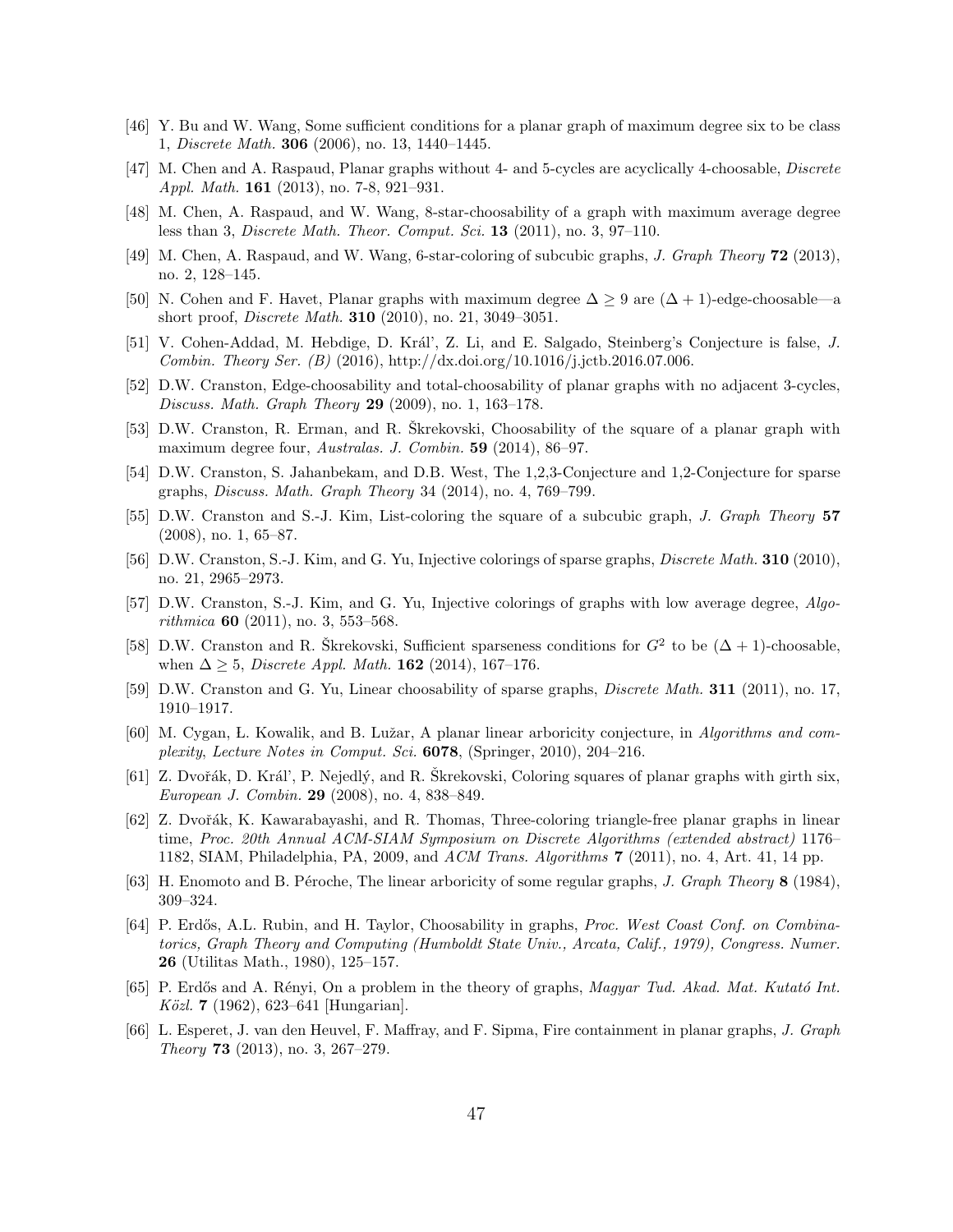- <span id="page-47-23"></span><span id="page-47-3"></span>[67] G. Fertin, A. Raspaud, and B. Reed, Star coloring of graphs, J. Graph Theory 47 (2004), no. 3, 163–182.
- <span id="page-47-15"></span>[68] S. Fiorini, Some remarks on a paper by Vizing on critical graphs, Math. Proc. Camb. Phil. Soc. 77 (1975), 475–483.
- <span id="page-47-22"></span>[69] P. Franklin, The Four Color Problem, Amer. J. Math. 44 (1922), no. 3, 225–236.
- <span id="page-47-9"></span>[70] F. Galvin, The List Chromatic Index of a Bipartite Multigraph, J. Combin. Theory Ser. B 63 (1995), no. 1, 153–158.
- <span id="page-47-2"></span>[71] H. Grötzsch, Ein dreifarbensatz für dreikreisfreie netze auf der kugel, Wiss. Z. Martin-Luther-Univ. Halle-Wittenberg Math.-Natur. Reihe 8 (1959), 109–120 [German].
- <span id="page-47-6"></span>[72] B. Grünbaum, Acyclic colorings of planar graphs, *Israel J. Math.* **14** (1973), 390–408.
- <span id="page-47-0"></span>[73] F. Guldan, The linear arboricity of 10-regular graphs, Math Slovaca 36 (1986), 225–228.
- <span id="page-47-12"></span>[74] R.P. Gupta, The chromatic index and the degree of a graph, Notices Amer. Math. Soc. 13 (1966), abstract 66T-429.
- <span id="page-47-17"></span>[75] S.G. Hartke, S. Jahanbekam, and B. Thomas, The chromatic number of the square of subcubic planar graphs, http://arxiv.org/abs/1604.06504.
- <span id="page-47-21"></span>[76] F. Havet, J. van den Heuvel, C. McDiarmid, and B. Reed, List colouring squares of planar graphs, preprint, available at: <http://arxiv.org/abs/0807.3233>.
- <span id="page-47-13"></span>[77] F. Havet and J.-S. Sereni, Improper choosability of graphs and maximum average degree, J. Graph Theory 52 (2006), no. 3, 181–199.
- <span id="page-47-14"></span>[78] P. Hell and K. Seyffarth, Largest planar graphs of diameter two and fixed maximum degree, Discrete Math. 111 (1993), no. 1–3, 313–322.
- <span id="page-47-18"></span>[79] J. van den Heuvel and S. McGuinness, Coloring the square of a planar graph, J. Graph Theory 42 (2003), no. 2, 110–124.
- <span id="page-47-11"></span>[80] I. Holyer, The NP-completeness of edge-coloring, SIAM J. Comput. 10 (1981), no. 4, 718–720.
- <span id="page-47-1"></span>[81] A.O. Ivanova, List 2-distance  $(\Delta + 1)$ -coloring of sparse planar graphs with girth at least 7, Diskretn. Anal. Issled. Oper. 17 (2010), no. 5, 22-36, 94 [Russian]; J. Appl. Indust. Math. 5 (2011), 221-230.
- <span id="page-47-5"></span>[82] F. Jaeger, Nowhere-zero flow problems, in Selected Topics in Graph Theory, Vol. 3 (L. Beineke et al., eds), Academic Press (1988), 91–95.
- <span id="page-47-4"></span>[83] S. Jendrol', A short proof of Kotzig's theorem on minimal edge weights of convex 3-polytopes, Proc. Intl. Scient. Conf. Math. (V. Balint Ed.) Žilina (1998) EDIS Univ. Press, Žilina (1999), 35–38.
- <span id="page-47-16"></span>[84] S. Jendrol' and H.-J. Voss, Light subgraphs of graphs embedded in the plane–A survey, Discrete Math. 313 (2013), no. 4, 406–421.
- <span id="page-47-20"></span>[85] T.K. Jonas, Graph coloring analogues with a condition at distance two: L(2,1)-labellings and list lambda-labellings, Ph.D. Thesis, University of South Carolina. 1993. 95 pp.
- <span id="page-47-19"></span>[86] M. Juvan, B. Mohar, and R. Skrekovski, Graphs of degree 4 are 5-edge-choosable, J. Graph Theory 32 (1999), no. 3, 250–264.
- <span id="page-47-10"></span>[87] J. Kahn, Asymptotics of the list chromatic index for multigraphs, Random Structures  $\mathcal{C}_{\mathcal{A}}$  Algorithms 17 (2000), no. 2, 117–156.
- <span id="page-47-7"></span>[88] S.-J. Kim and B. Park, Counterexamples to the list square coloring conjecture, J. Graph Theory 78 (2015), no. 4, 239–247.
- <span id="page-47-8"></span>[89] S.-J. Kim and W.-J. Park, List dynamic coloring of sparse graphs, Combinatorial optimization and applications, Lecture Notes in Comput. Sci. 6831, (Springer, Heidelberg, 2011), 156–162.
- [90] A.V. Kostochka and L.S. Mel'nikov, Note to the paper of Grünbaum on acyclic colorings, Discrete Math. **14** (1976), no. 4, 403-406.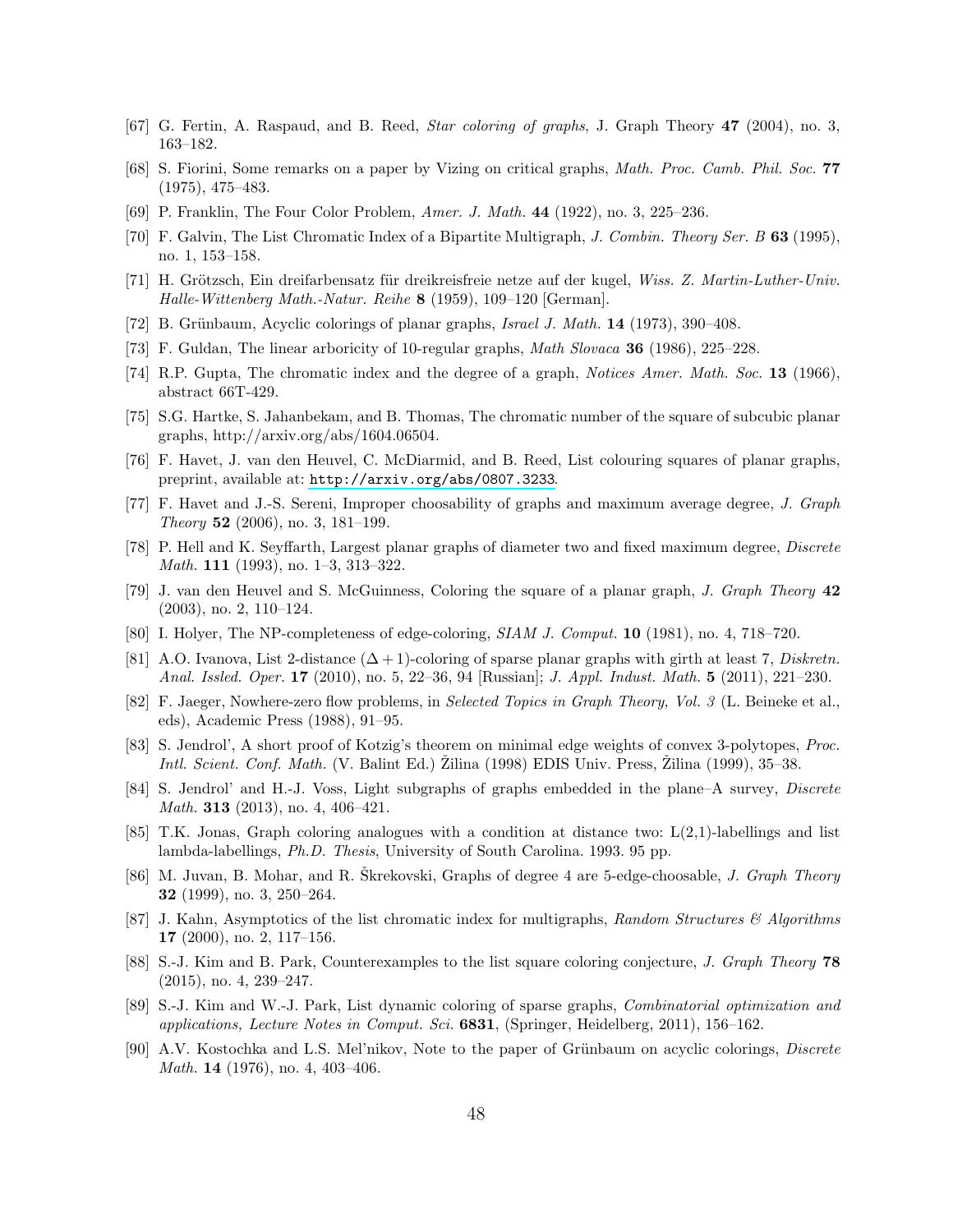- <span id="page-48-15"></span><span id="page-48-9"></span>[91] A.V. Kostochka and D.R. Woodall, Choosability conjectures and multicircuits, Discrete Math. 240 (2001), no. 1–3, 123–143.
- <span id="page-48-2"></span>[92] A.V. Kostochka and M. Yancey, Ore's conjecture for  $k = 4$  and Grötzsch's theorem, *Combinatorica* 34 (2014), no. 3, 323–329.
- <span id="page-48-13"></span>[93] A. Kotzig, Contribution to the theory of Eulerian polyhedra, Mat. Čas SAV (Math. Slovaca)  $\bf{5}$  (1955), 101–113, [Slovak].
- <span id="page-48-0"></span>[94] H. Lebesgue, Quelques conséquences simples de la formule dEuler, J. Math. Pures Appl. 19 (1940), 2743 [French].
- <span id="page-48-17"></span>[95] L. Lovász, C. Thomassen, Y. Wu, and C.-Q. Zhang, Nowhere-zero 3-flows and modulo k-orientations, J. Combin. Theory Ser. B 103 (2013), 587–598.
- <span id="page-48-18"></span>[96] R. Luo and C.-Q. Zhang, Edge coloring of graphs with small average degrees, Discrete Math. 275 (2004), 207–218.
- <span id="page-48-16"></span>[97] L. Miao and Q. Sun, On the size of critical graphs with maximum degree 8, Discrete Math. 310 (2010), 2215–2218.
- <span id="page-48-5"></span>[98] M. Molloy and M.R. Salavatipour, A bound on the chromatic number of the square of a planar graph, J. Combin. Theory Ser. B 94 (2005), no. 2, 189–213.
- <span id="page-48-4"></span>[99] M. Montassier, Acyclic 4-choosability of planar graphs with girth at least 5, Graph theory in Paris, Trends Math., (Birkhäuser, 2007), 299–310.
- [100] M. Montassier, A. Raspaud, and W. Wang, Acyclic 4-choosability of planar graphs without cycles of specific lengths, in Topics in Discrete Mathematics, Algorithms Combin., 26 (Springer, 2006), 473–491.
- <span id="page-48-3"></span><span id="page-48-1"></span>[101] C.St.J.A. Nash-Williams, Decomposition of finite graphs into forests, J. London Math. Soc. 39 (1964), 12.
- <span id="page-48-6"></span>[102] J. Przybyło and M. Woźniak, On a 1,2-conjecture, *Discrete Math. Theor. Comput. Sci.* 12 (2010), 101–108.
- <span id="page-48-7"></span>[103] N. Robertson, D. Sanders, P. Seymour, and R. Thomas, The four-colour theorem, J. Combin. Theory *Ser. B* 70 (1997), no. 1, 2–44.
- <span id="page-48-12"></span>[104] N. Robertson, P. Seymour, and R. Thomas, Hadwiger's conjecture for  $K_6$ -free graphs, *Combinatorica* 13 (1993), 279–361.
- <span id="page-48-19"></span>[105] D.P. Sanders and Y. Zhao, A note on the three color problem, Graphs Combin. 11 (1995), no. 1, 91–94.
- <span id="page-48-21"></span>[106] D.P. Sanders and Y. Zhao, Planar graphs of maximum degree seven are class I, J. Combin. Theory Ser. B 83 (2001), no. 2, 201-212.
- <span id="page-48-20"></span>[107] D.P. Sanders and Y. Zhao, On the size of edge chromatic critical graphs, J. Combin. Theory Ser. B 86 (2002), no. 2, 408–412.
- <span id="page-48-11"></span>[108] D.P. Sanders and Y. Zhao, Coloring edges of graphs embedded in a surface of characteristic zero, J. Combin. Theory Ser. B 87 (2003), no. 2, 254–263.
- <span id="page-48-8"></span>[109] R. Steinberg, The state of the three color problem, in Quo Vadis, Graph Theory? (J. Gimbel, J.W. Kennedy, L.V. Quintas, eds.), Annals of Discrete Mathematics 55 (1993), 211–248.
- <span id="page-48-14"></span>[110] L. Stockmeyer, Planar 3-colorability is polynomial complete, ACM SIGACT News 5 (1973), 19–25.
- <span id="page-48-10"></span>[111] C. Thomassen, Every planar graph is 5-choosable, J. Combin. Theory Ser. B 62 (1994), no. 1, 180– 181.
- [112] C. Thomassen, Grötzsch's 3-color theorem and its counterparts for the torus and the projective plane, J. Combin. Theory Ser. B 62 (1994), no. 2, 268–279.